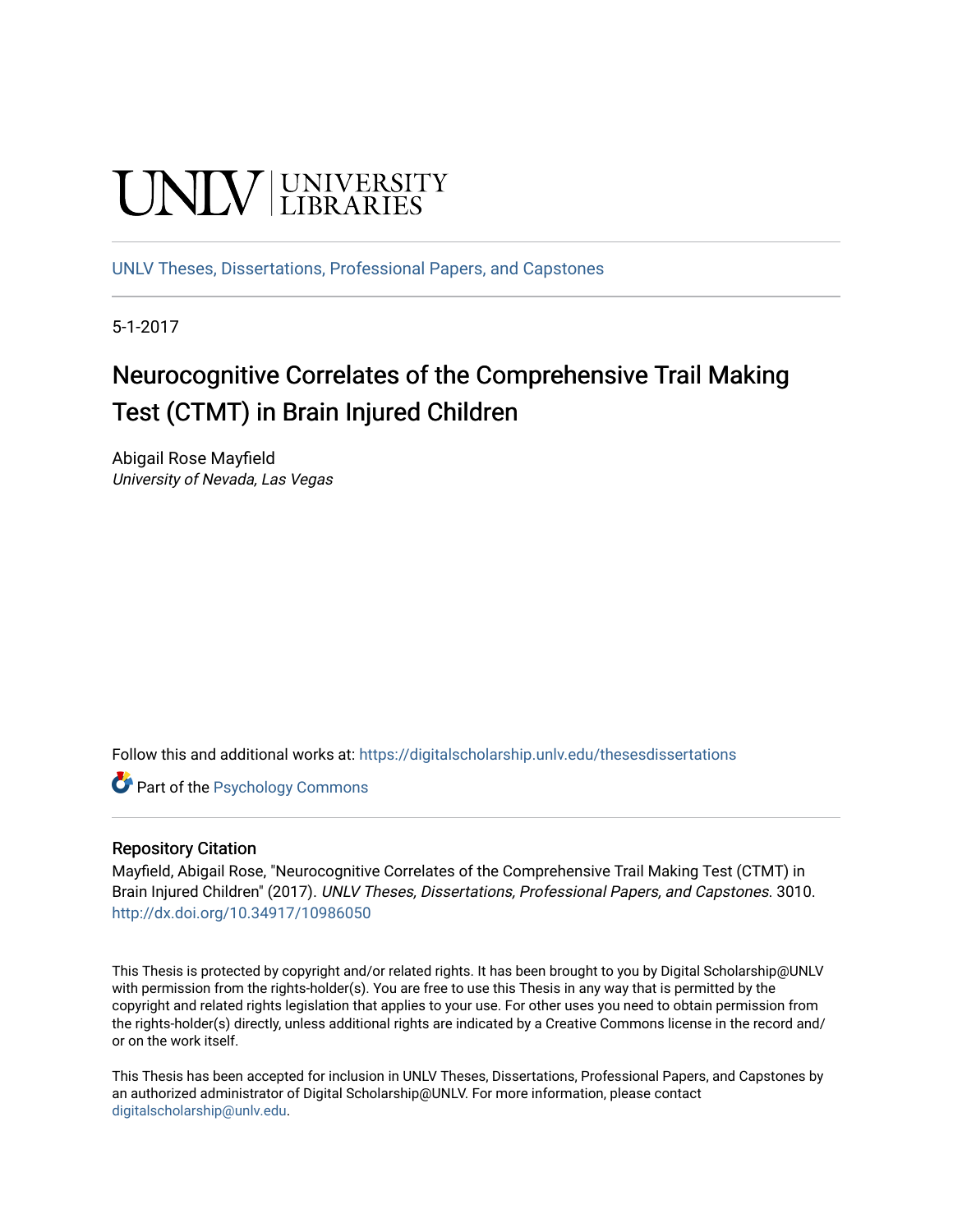# NEUROCOGNITIVE CORRELATES OF THE COMPREHENSIVE TRAIL MAKING

# TEST (CTMT) IN BRAIN INJURED CHILDREN

By

Abigail Mayfield

Bachelor of Science in Psychology Texas State University - San Marcos 2011

A thesis submitted in partial fulfillment of the requirements for the

Master of Arts - Psychology

Department of Psychology College of Liberal Arts The Graduate College

University of Nevada, Las Vegas May 2017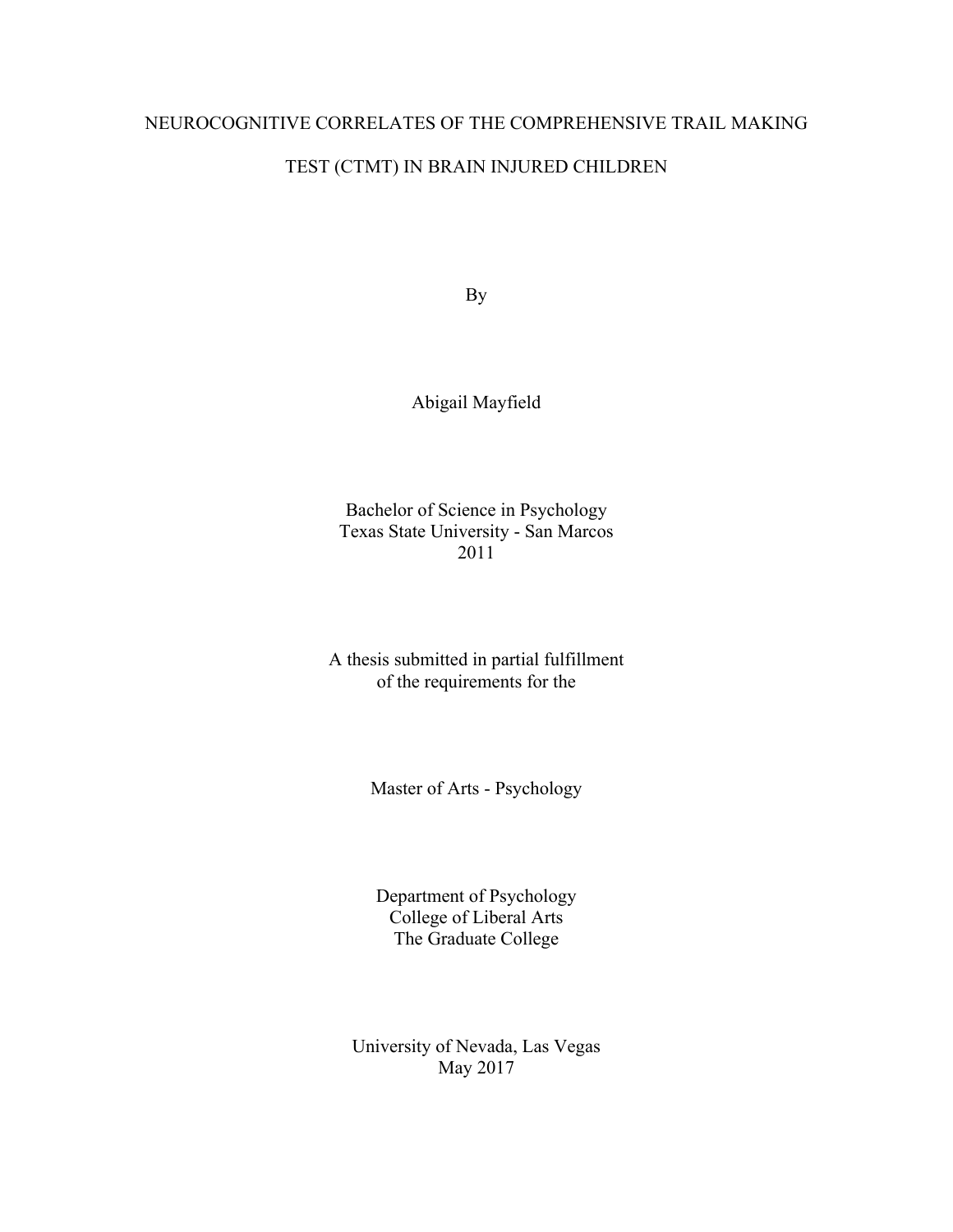

The Graduate College The University of Nevada, Las Vegas

June 28, 2017

This thesis prepared by

Abigail Mayfield

entitled

Neurocognitive Correlates of the Comprehensive Trail Making Test (CTMT) in Brain Injured Children

is approved in partial fulfillment of the requirements for the degree of

Master of Arts - Psychology Department of Psychology

Bradley Donohue, Ph.D. *Examination Committee Member*

Murray Millar, Ph.D. *Examination Committee Member*

Jennifer Keene, Ph.D. *Graduate College Faculty Representative*

Daniel Allen, Ph.D. Kathryn Hausbeck Korgan, Ph.D. *Examination Committee Chair Graduate College Interim Dean*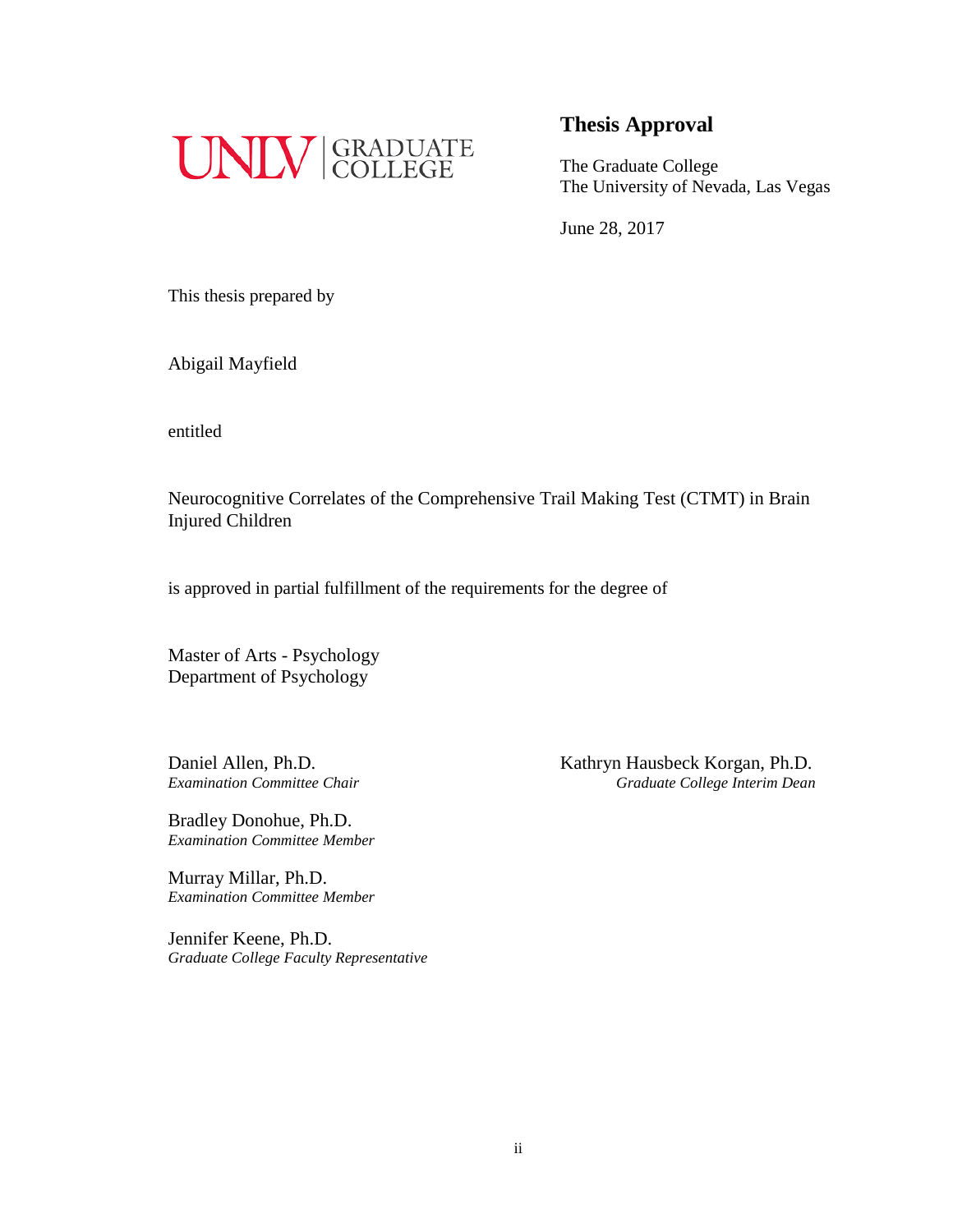#### Abstract Neurocognitive Correlates Of The Comprehensive Trail Making Test (CTMT) In Brain Injured Children

by

Abigail Mayfield

Dr. Daniel N. Allen, Examination Committee Chair Professor of Psychology University of Nevada, Las Vegas

The Comprehensive Trail-Making Test (CTMT) is a commonly used assessment tool shown to be sensitive to brain dysfunction. Research has found cognitive abilities such as possessing speed, working memory, motor speed, sustained attention, and cognitive flexibility influence performance on the CTMT in non-clinical populations. However, little research has been done to examine the neurocognitive abilities that influence performance on the CTMT in clinical populations. Research has demonstrated that the factor structure of the CTMT differs between clinical and non-clinical groups, which supports the need for further validation of the CTMT in clinical populations. This study examines the neurocognitive correlates that are thought to underlie performance on factor scores of the CTMT in children that with brain dysfunction. The sample for the current study consisted of 98 children, with various sustained and developmental and neurological disorders and a subgroup of children with a TBI (*n* = 71) selected from the overall sample. These children completed a neuropsychological battery, which included the CTMT and measures of possessing speed, working memory, motor speed, and sustained attention. The relationship between the neurocognitive correlates and the CTMT factor scores were examined using a regression analysis. It was hypothesized that the simple sequencing factor would be predicted by tests that assess Processing Speed,

iii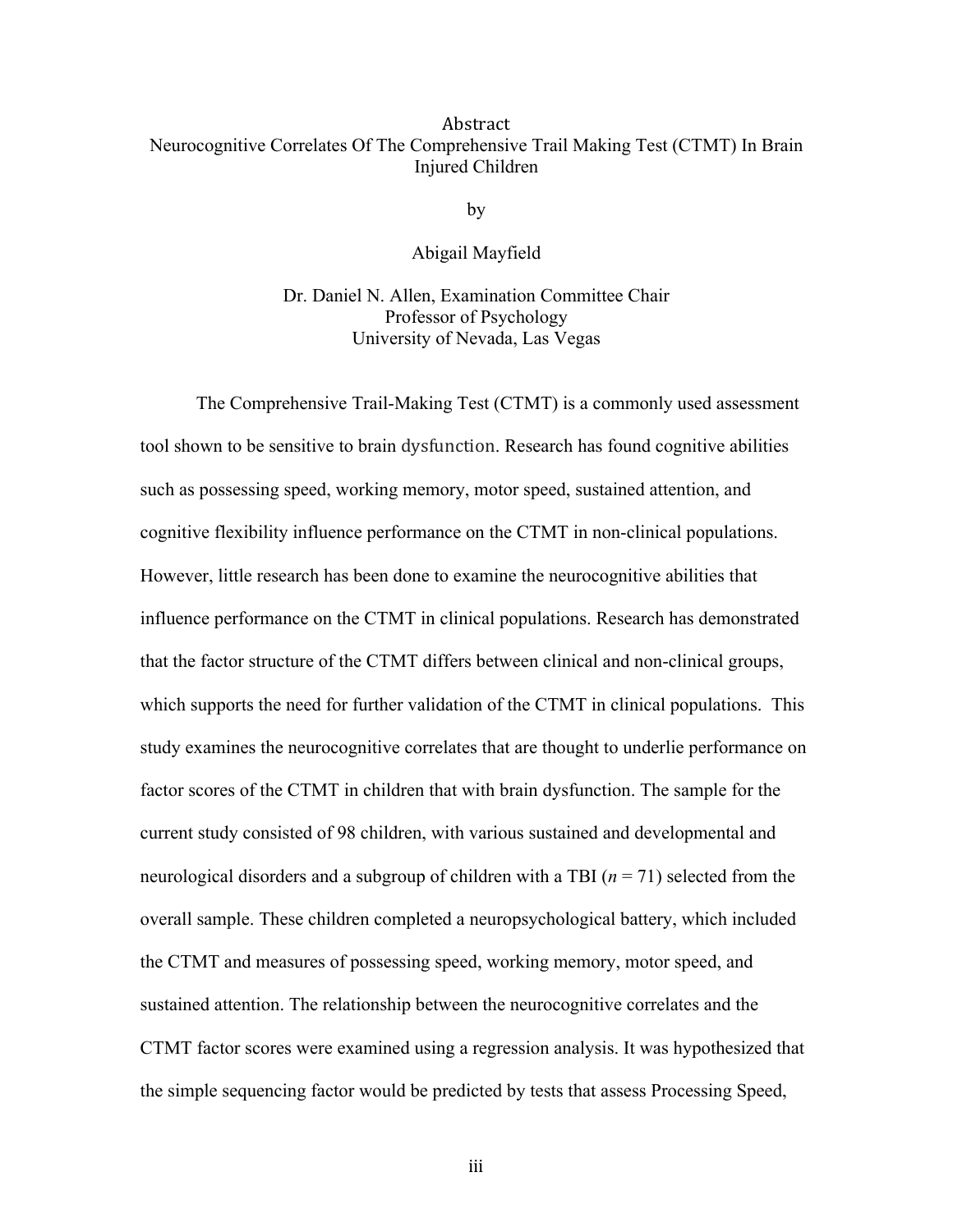Sustained Attention and Motor Function, while the complex sequencing factor would be predicted by Processing speed and Working Memory. Results indicate that Processing Speed and Motor Function were significant predictors for both the Simple and Complex Sequencing factors. In addition to Processing Speed and Motor Function, Working Memory was a significant predictor for Complex Sequencing for the overall sample. In contrast, Sustained Attention, along with Processing Speed and Motor Function, significantly predicted Complex Sequencing for the TBI subgroup. These findings provide evidence for the use of the CTMT in clinical population, and clarify the underlying mechanisms measured by the CTMT.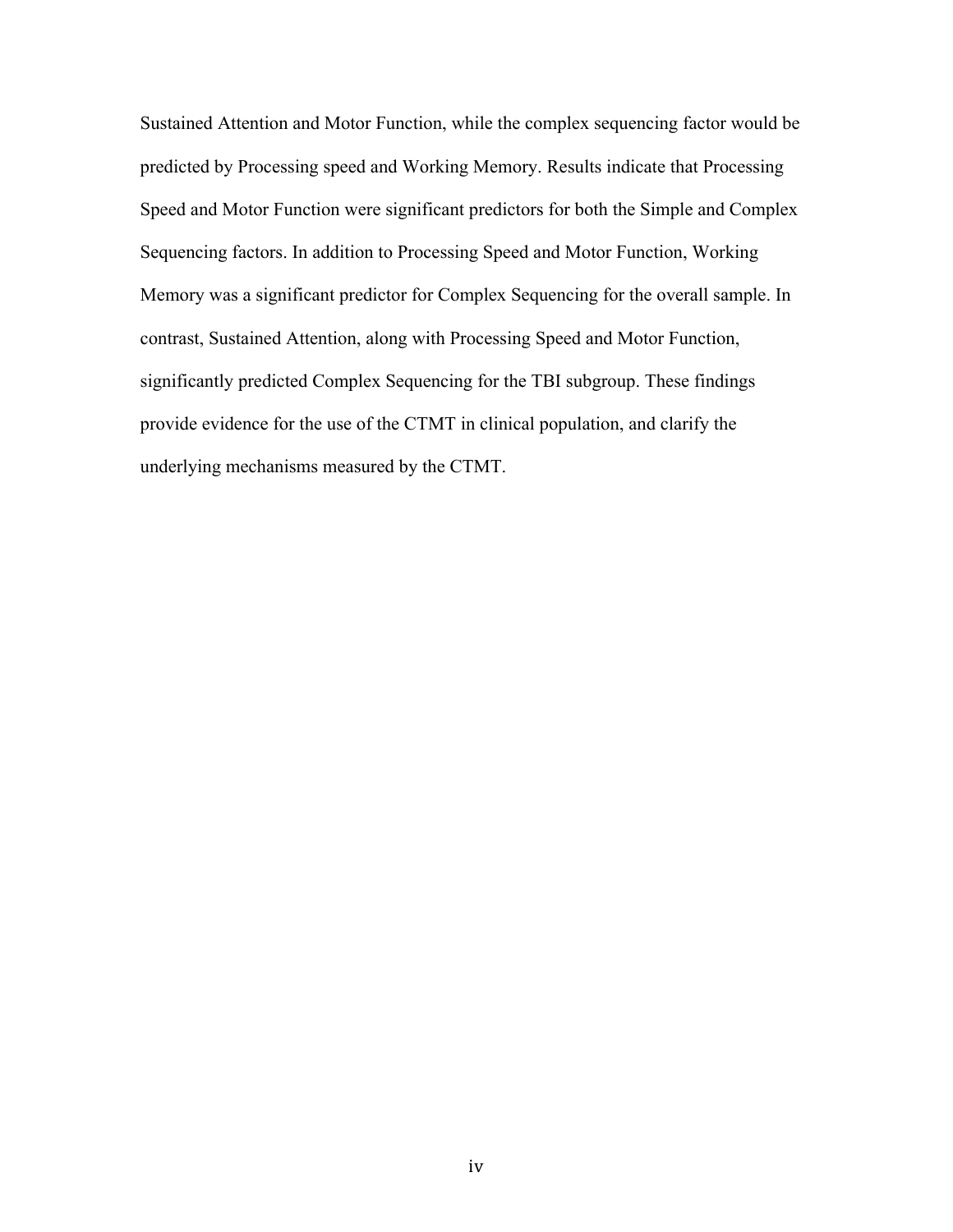#### Acknowledgments

I would like to begin by thanking and acknowledging my thesis committee. Thank you to Dr. Daniel Allen, my thesis chair and research advisor, for all of his kind support and encouragement through this project. I would also like to thank, Drs. Bradley Donohue, Murray Millar, and Jenifer Keene for contributing their time and expertise. I would also like to thank Dr. Joan Mayfield for her work and your willingness to collaborate on projects with Neuropsychology Research Laboratory at UNLV. Furthermore, I would like to thank the research assistants and graduate students in the Neuropsychology Research Laboratory for their support and friendship. All of those that I have mentioned, as well as those I have not, have contributed to this project in many meaningful ways, for which I am extremely grateful. Thank you.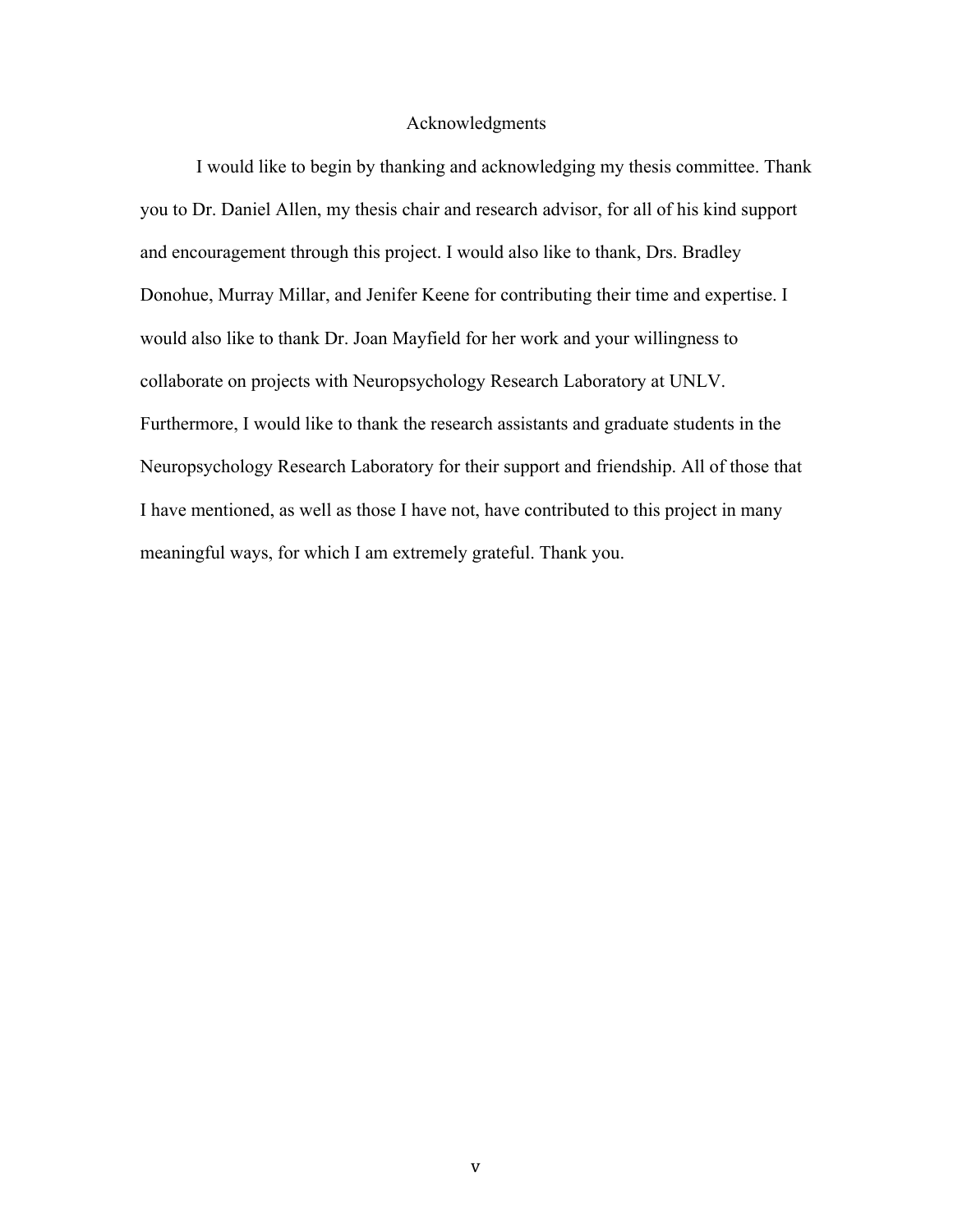# List of Tables

| Table 2. Mean and standard deviation for the CTMT variables, factors, and predictor        |  |
|--------------------------------------------------------------------------------------------|--|
|                                                                                            |  |
|                                                                                            |  |
| Table 4. Correlations between composite predictor scores and CTMT simple and               |  |
|                                                                                            |  |
| Table 5. Results of regression analyses using factor solution for the normative sample and |  |
| the factor solution obtained for individuals with TBI. Scores listed are t-scores 44       |  |
| Table 6. Correlations between predictor scores for the overall group ( $n = 98$ , above    |  |
|                                                                                            |  |

| Table 7. Results of multiple regression analyses performed on the overall group 46 |  |
|------------------------------------------------------------------------------------|--|
| Table 8. Results of multiple regression analyses performed on the TBI sub-group47  |  |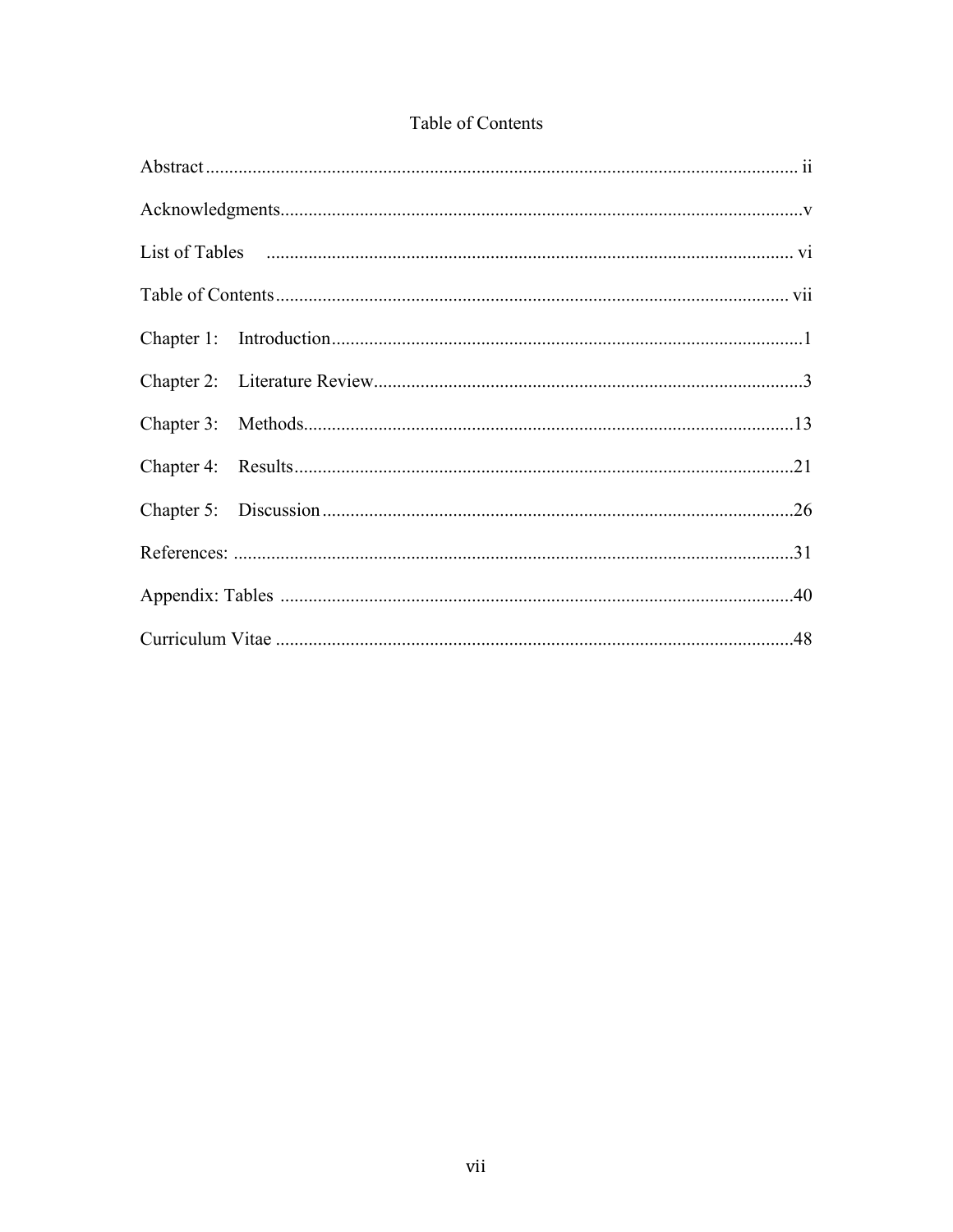#### Chapter 1

#### Introduction

The Trail Making Test (TMT) is one of the most frequently administered neuropsychological assessment measures (Rabin, Barr, & Burton, 2005). The TMT is useful for detecting brain dysfunction in children and adults that results from a number of acquired and neurodevelopmental disorders, including traumatic brain injury (Allen, Haderlie, Kazakov, & Mayfield, 2009; Armstrong, Allen, Donohue, & Mayfield, 2008; Williams, Rickert, Hogan, & Zolten, 1995), learning disabilities, and epilepsy, (Barth et al., 1983; Boll, Berent, & Richards, 1977; Davids, Goldenberg, & Laufer, 1957; Jaffe et al., 1993; Mittelmeier, Rossi, & Berman, 1989; O'Leary, 1983; Periáñez et al, 2007; Reitan, 1955, 1958, 1971; Rourke & Finlayson, 1975; Reitan & Wolfson, 1992a, 1992b; Sroufe et al., 2010), and a number of other neurological disorders. The TMT gained popularity because it is easy and brief to administer, is highly sensitive to brain dysfunction and there is now substantial support for its validity. Because of its common use, much information regarding the validity of the TMT has been collected and a number of newer versions of the test have been developed that purport to improve upon the original version, although there is little information available that would substantiate these claims. One newer version of the TMT, the Comprehensive Trail Making Test (CTMT), has a number of innovative features and initial reliability and validity data suggest it has clinical utility. However, limited information is available regarding its application in clinical populations, which is problematic because its primary application is with these groups. The current study addresses this shortcoming by examining the psychometric properties of the CTMT factor structure in a group on children with various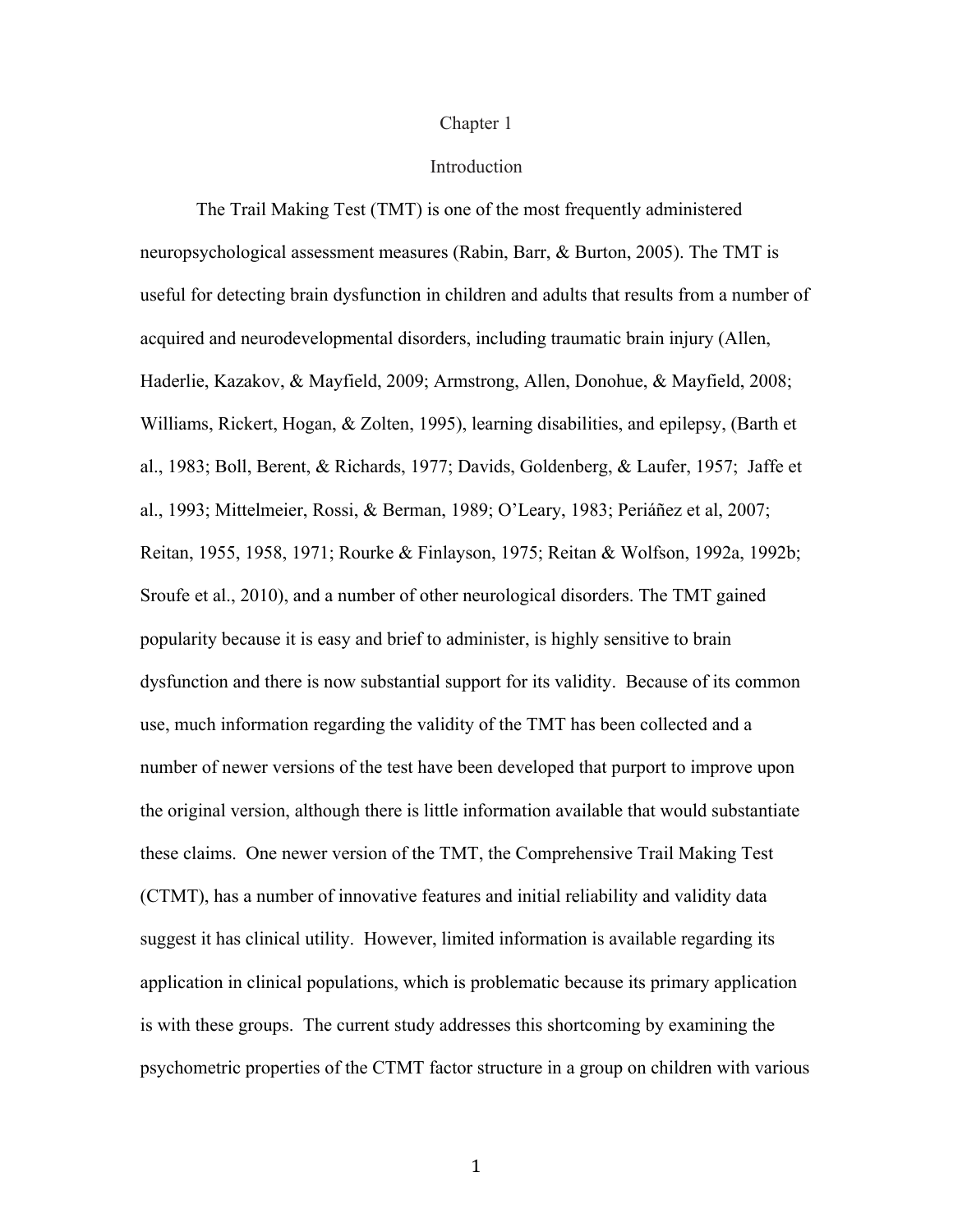neurodevelopmental and neurological disorders, in order to establish the construct validity of the CTMT factor scores. It is anticipated that the results of this investigation will assist in establishing the validity of the test and aid in its clinical utility when used to assess children with brain disorders.

In order to provide a background for the current study, the following sections of the literature review will include historical information on the CTMT and the use of the CTMT with clinical population.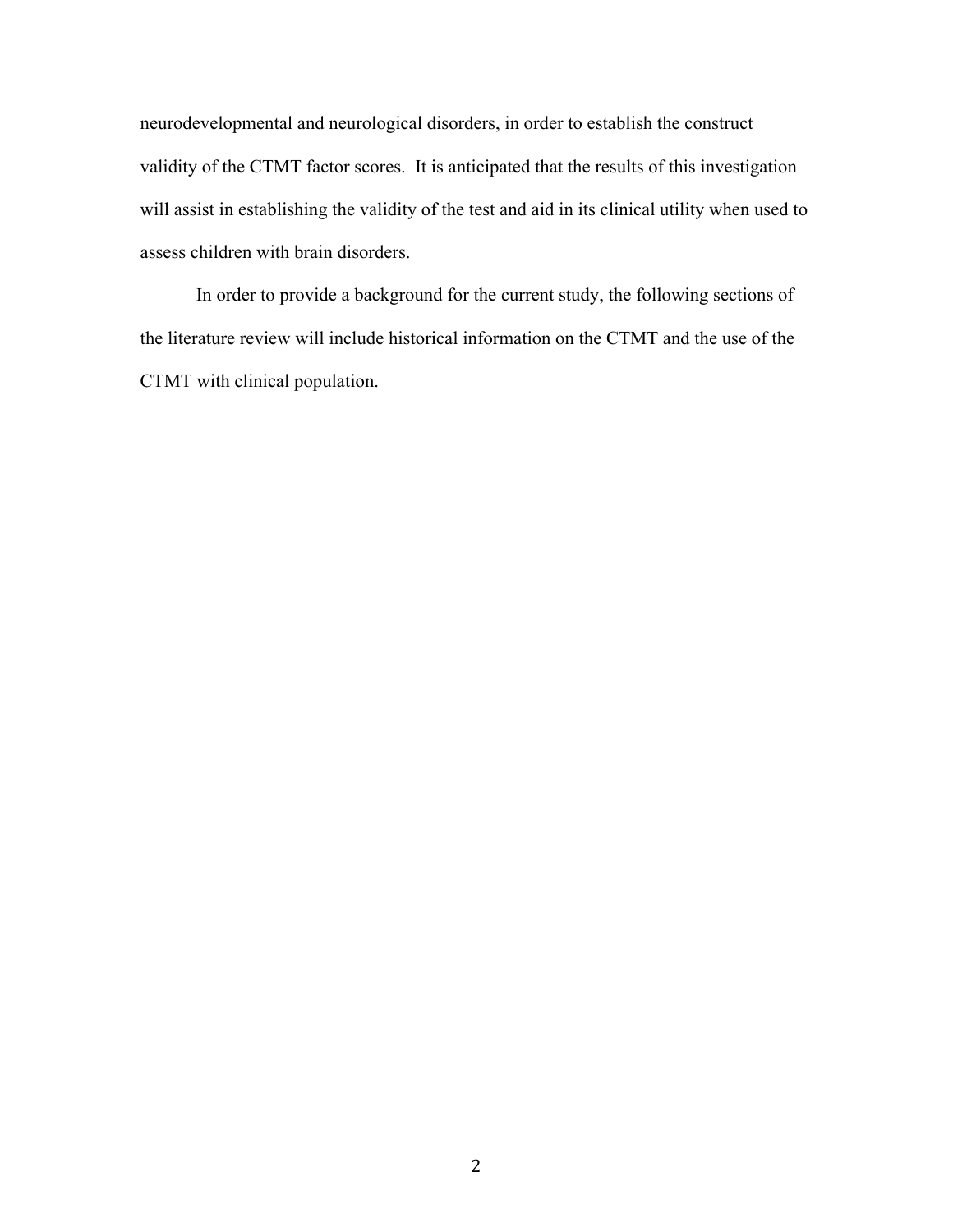#### Chapter 2

#### Literature Review

The TMT was originally developed as the Test of Distributed Attention to serve as an alternative method to assess intellectual function (Partington, 1949). It was subsequently incorporated into the Halstead-Reitan Neuropsychological Battery (Reitan and Wolfson, 1992a) because of its sensitivity to brain injury. The TMT is administered in two parts, A and B. For Part A, test subjects are instructed to connect a series of 25 numbered circles in sequence. As in Part A, for Part B test subjects are also instructed to connect series of circles, but this time alternate between a numerical and alphabetical sequences (i.e., start at "1", and then draw a line to "A", then "2", then "B", and so on). The primary score for the test is the time it takes to complete each part of the test (measured in seconds), although errors are also recorded.

Successful completion of the TMT requires a number of different abilities including motor speed, attention, working memory, visuospatial ability, visual search/scanning, and what has been referred to as cognitive flexibility, the latter which is particularly important for Part B of the TMT. Studies have examined the cognitive abilities required to perform the TMT in a number of clinical populations, by correlating TMT scores with tests of other neurocognitive abilities. Thaler et al. (2012) demonstrated a number of neurocognitive abilities are required to efficiently complete the TMT for children (TMT-C) including psychomotor speed, complex attention, visual scanning, and mental flexibility. The TMT-C is a shortened version of the original TMT, which consists of 15 targets instead of 25. Specifically, this study investigated the neurocognitive correlates involved in performance on the TMT-C in a clinical population. In this study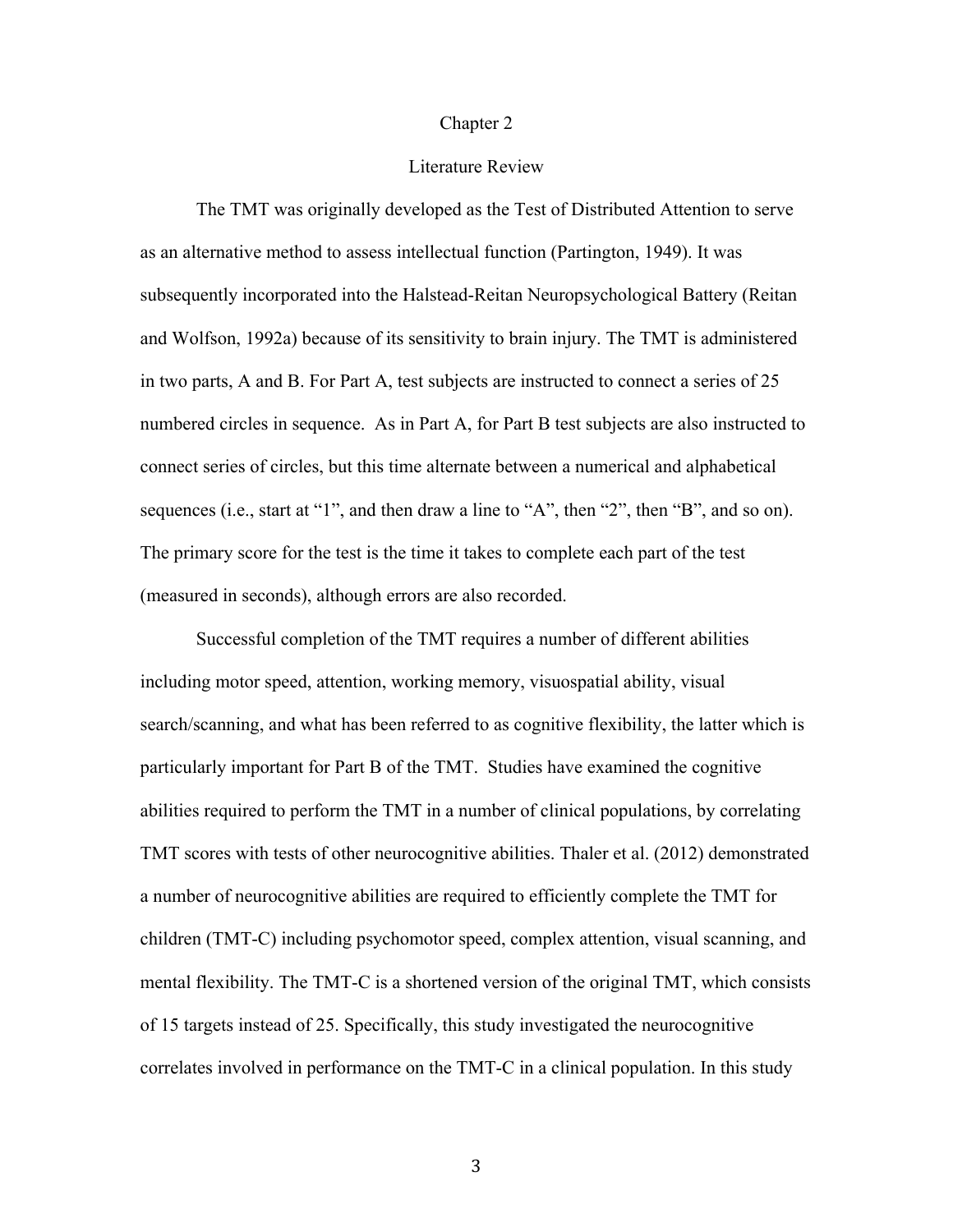61 children between the ages of 9 and 14 years with moderate to severe TBI completed, as part of a neuropsychological battery, the TMT-C. Researchers performed a regression analysis to examine neurocognitive correlates involved in performance on both Trail A and B of the TMT-C. Results indicated that performance on Trail A was best predicted by processing speed, while performance on Trail B was best predicted by backward span tasks. These findings are consistent with studies of adult populations, which have found that while Part A is associated with visuoperceptual processing speed, motor speed, and perceptual abilities, Part B requires working memory, inhibition, and executive functions (Langenecker, Zubieta, Young, Akil, & Nielson, 2007; Ríos, Periáñez, & Muñoz-Céspedes, 2004; Sánchez-Cubillo et al., 2009). These and other studies suggest that while the Part A and Part B of the TMT require a number of the same cognitive abilities, Part B is the more complex of the two and places greater demands on working memory.

Since development of the original version of the TMT, a number of different trail making tests have been developed (DKEFS; Delis, Kaplan, & Kramer, 2001; CTMT; Reynolds, 2002; Color Trails Test; D'Elia, Satz, Uchiyama, & White, 1996). These versions have been developed in an attempt to improve on the original version by increasing difficulty level, including different types of trail tasks that assess a broader range of cognitive abilities, and allowing for repeated assessment. Although gaining more widespread use in clinical and research settings, much less reliability and validity information is available for these newer versions of the TMT and so it remains unclear whether they do actually represent an improvement over the original version. Among the more recent versions, one of the most commonly administered is the Comprehensive Trail Making Test (CTMT; Reynolds, 2002). The CTMT differs from the TMT in a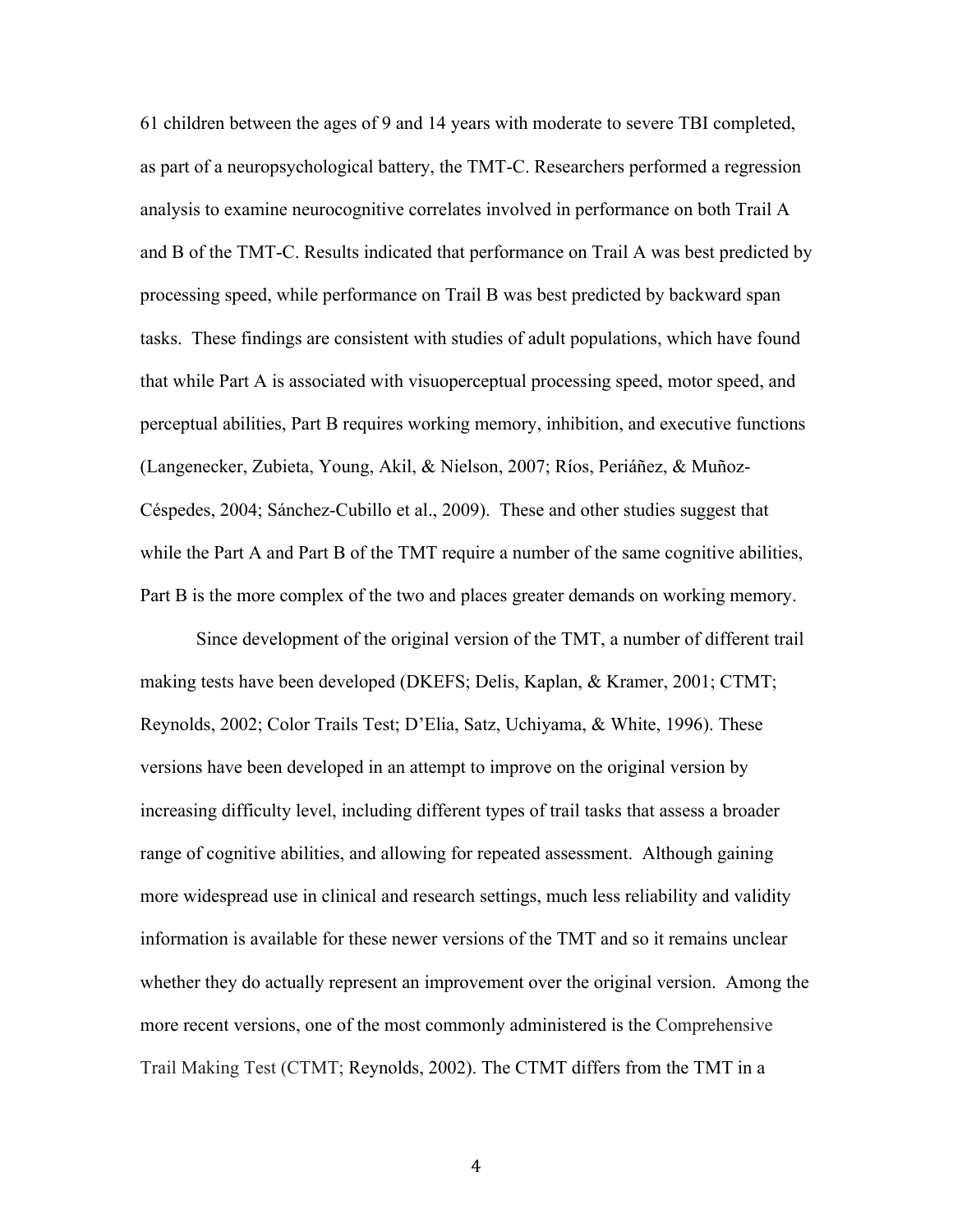number of important ways. It consists of five trails rather than two in order to provide a more comprehensive assessment of executive function such as set shifting abilities and inhibition. The CTMT has extensive normative data based on 1,664 individuals selected to represent the United States population in terms of sex, gender, education, race/ethnicity, family income, geographical region, educational attainment of parents or adults, and disability status. The CTMT was designed and normed for individuals between 8 and 89-years of age.

Although the CTMT has a number of appealing features that may make it a more useful assessment procedure than its predecessor, validity evidence supporting its scores are lacking, particularly for individuals with brain disorders, although some evidence for the validity of the CTMT has developed over the years. Reynolds and Horton found that in the standardization sample, CTMT performance peaked for individuals in their early to mid-20's (Reynolds & Horton, 2008), which is consistent with the time course for frontal lobe development and maturation. Reynolds (2002) also reported that there was an expected pattern of correlations between CTMT scores and visuoperceptual constructional abilities and motor speed in nonclinical populations, which are expected given that the CTMT ostensibly assesses these abilities. Similar findings were reported by Smith et al. (2008) in a sample of 55 college students. Significant correlations were present among some CTMT trails and tests of visual perception, visuoconstructional abilities, and attention. Practice effects are also apparent following repeated administrations (Reynolds, 2002; Buck, Atkinson, & Ryan, 2008).

To address issues of clinical applicability, the creators included in the test manual, data from 30 individuals with learning disability and 28 with cerebrovascular accidents.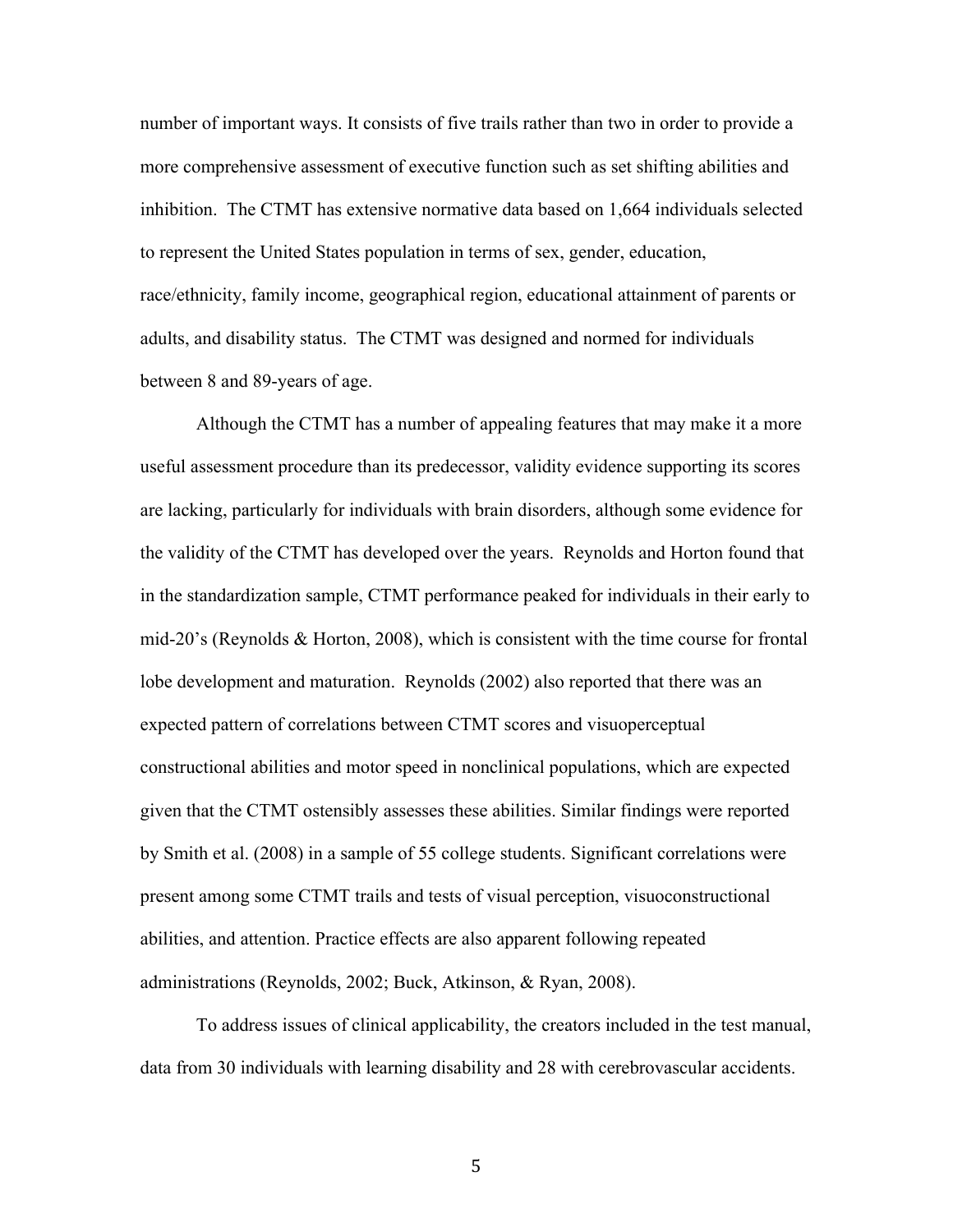Both of these groups performed below the standardization sample, with those that suffered cerebrovascular accidents performing roughly two standard deviations below the mean (Reynolds, 2002). Additional support for the criterion validity of the CTMT was provided by Smith et al. (2008) whose work found the CTMT to be sensitive to neuropsychological deficits in college students (*n*=19) with a variety of learning disabilities and ADHD.

Similarly, Armstrong et al. (2008) found that children with TBI (*n*=30) score significantly lower than matched controls (*n*=30) on all five trails as well as the composite index. Trails 4 and 5 and the Composite Index scores provided the best discrimination between the between clinical and non-clinical groups. Allen et al. (2009) provided additional support for the criterion and construct validity of the CTMT by comparing 50 children with TBI and 50 healthy controls. In this study, scores on all CTMT trials as well as the Composite score were significantly lower for the TBI group than for the control group. Allen, Thaler, Barney, and Mayfield (2012) matched 121 healthy controls with 121 children with TBI on age and sex in order to examine the overall sensitivity of the CTMT to TBI. Receiver operating characteristic (ROC) analysis indicated that of the CTMT scores, the Composite Index was the best measure for classifying children as having brain dysfunction. The CTMT had a sensitivity of .74 and a specificity of .82, which are comparable to similar estimates reported in the literature for the original TMT. The CTMT Composite index correctly classifies 79% of cases, suggesting that the classification accuracy of the CTMT is similar to that of its predecessors (Allen et al., 2012).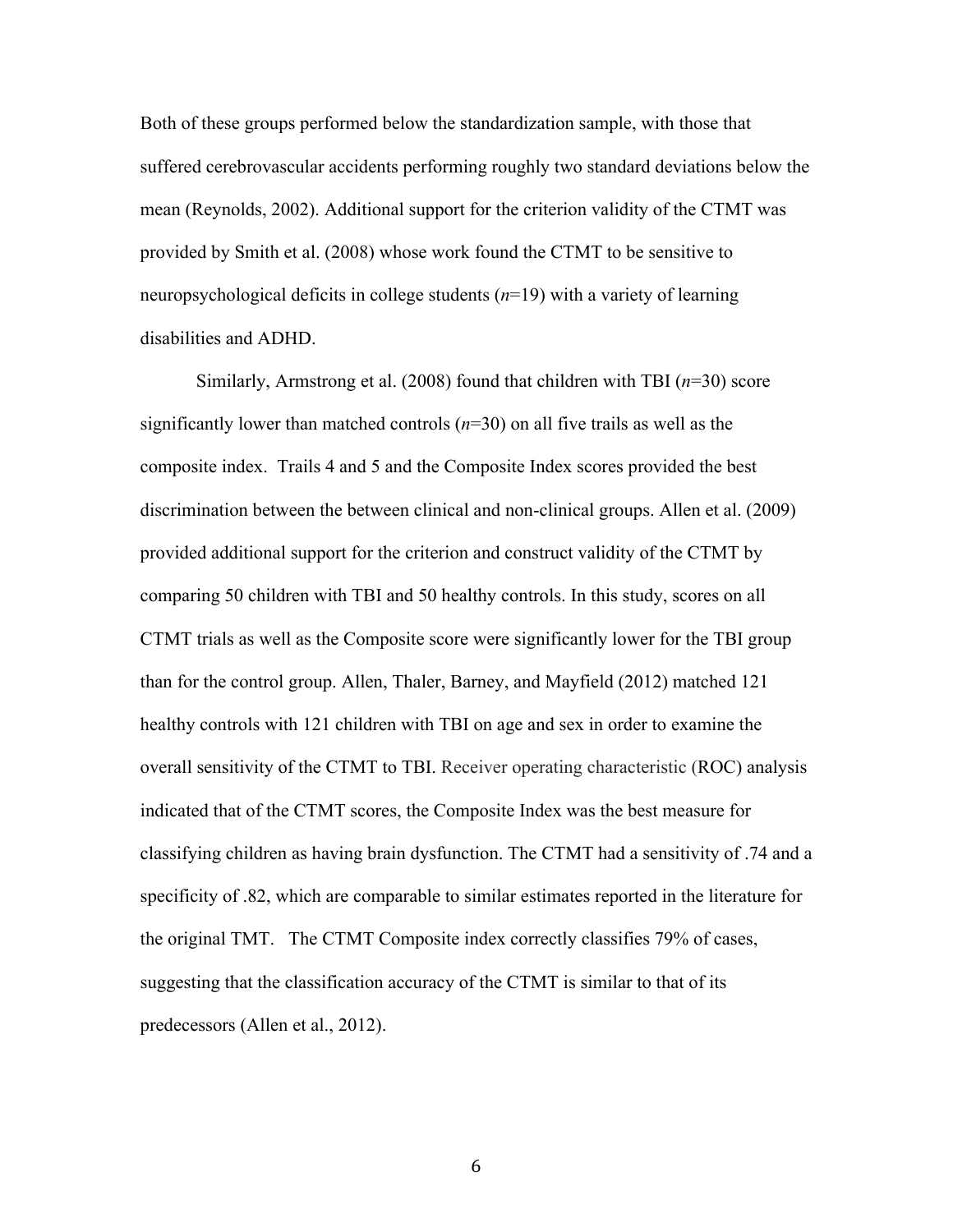Construct validity of the CTMT scores have been examined using convergent and discriminant validity. Regarding the discriminant validity of the CTMT, Smith et al. (2008) found that like the TMT (Gass & Daniel, 1990), it did not significantly correlate with conceptually unrelated measures in a sample of 55 undergraduate students. CTMT scores did not correlate significantly with tests of psychopathology as well as verbal measures of the WASI and WAIS-III, which supported the discriminant validity of the CTMT. Regarding the convergent validity of the CTMT, Smith et al. (2008) found that the CTMT was significantly correlated with tests of visual perception and visuoconstructional abilities in 55 college students.

In addition to the examination of convergent and discriminant validity, the construct validity of the CTMT has also been evaluated using factor analysis. Studies of clinical and nonclinical populations have typically identified two underlying factors, although the CTMT trails that load on each of the factors appear to vary across normal and clinical samples. For the standardization sample, the first factor was composed of Trails 1, 2, and 3, and referred to as simple sequencing because each trail contains only one concept the examinee must use to connect the circles. The second factor was composed of trails 4 and 5, and referred to as complex sequencing because each trail contains two kinds of stimuli that the examinee must shift between. Since then, additional support for a two-factor model has been provided in normal samples (Atkinson & Ryan, 2008).

For clinical samples, initial studies found there were differences in the magnitude and pattern of correlations among the CTMT individual trail, factor and Composite scores for brain-injured and normal comparison samples. These initial findings suggested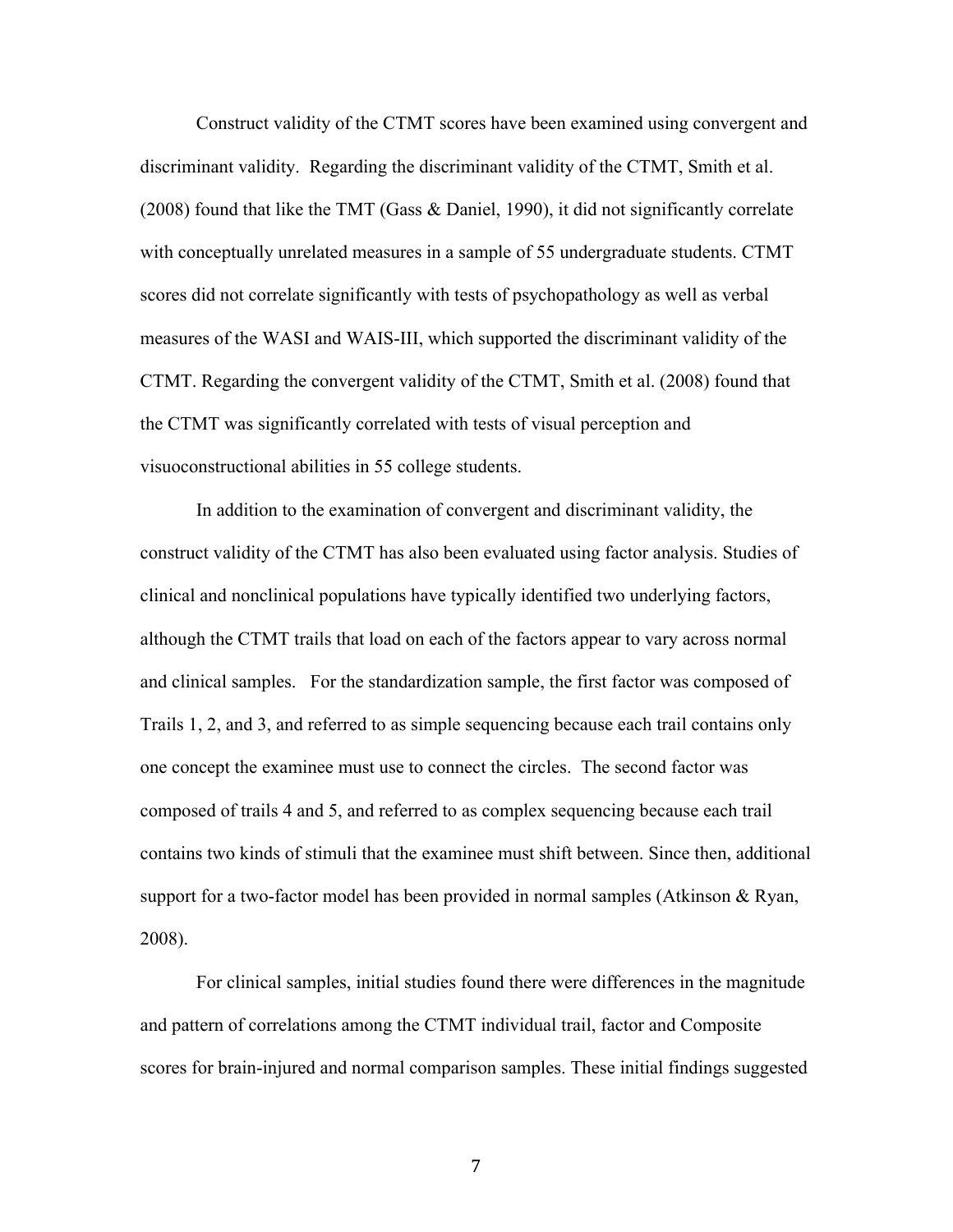that the CTMT had a different factor structure for controls and TBI groups, although the samples were relatively small, limiting more detailed analyses of the data (Allen et al., 2009; Armstrong et al., 2008). Bauman-Johnson, Maricle, Miller, Allen, and Mayfield (2010) examined the factor structure of the CTMT in children with TBI (*n*=80) and found that all five trails of the CTMT loaded onto one factor. While the findings did support the contention that the CTMT factor structure differed for clinical samples, the sample size was small for factor analytic work. In a subsequent confirmatory factor analysis (CFA) of 191 children with brain dysfunction and 191 age and sex matched normal comparison children, Allen et al. (2012) identified two CTMT factors for each group reflecting Simple Sequencing and Complex Sequencing/Shifting abilities. However, differences in the pattern of loadings were apparent. Similar to the standardization sample, for the normal comparison group Trails 1, 2, and 3 loaded on the simple sequencing factor, while Trails 4 and 5 loaded on the complex sequencing factor. In contrast, for the clinical group, Trails 1 and 2 loaded on the simple sequencing factor, while Trails 3, 4, and 5 loaded on the complex sequencing factor. These results suggest that the presence of brain dysfunction may alter the factor structure of the CTMT in children and adolescents. While the reason for the difference is unclear, Allen et al. (2012) suggested that since Trail 3 contains stimuli intended to distract the examinee, Trail 3 requires more response inhibition than Trials 1 or 2. For the clinical group, brain dysfunction may have impaired their ability to inhibit response to distractor stimuli, while the non-clinical groups performance may not be affected by inhibition (Allen et al., 2012). In comparison to Bauman et al., limited sample size may have precluded detection of two factors in that study, while the larger sample size in the Allen et al. (2012) study allowed for detection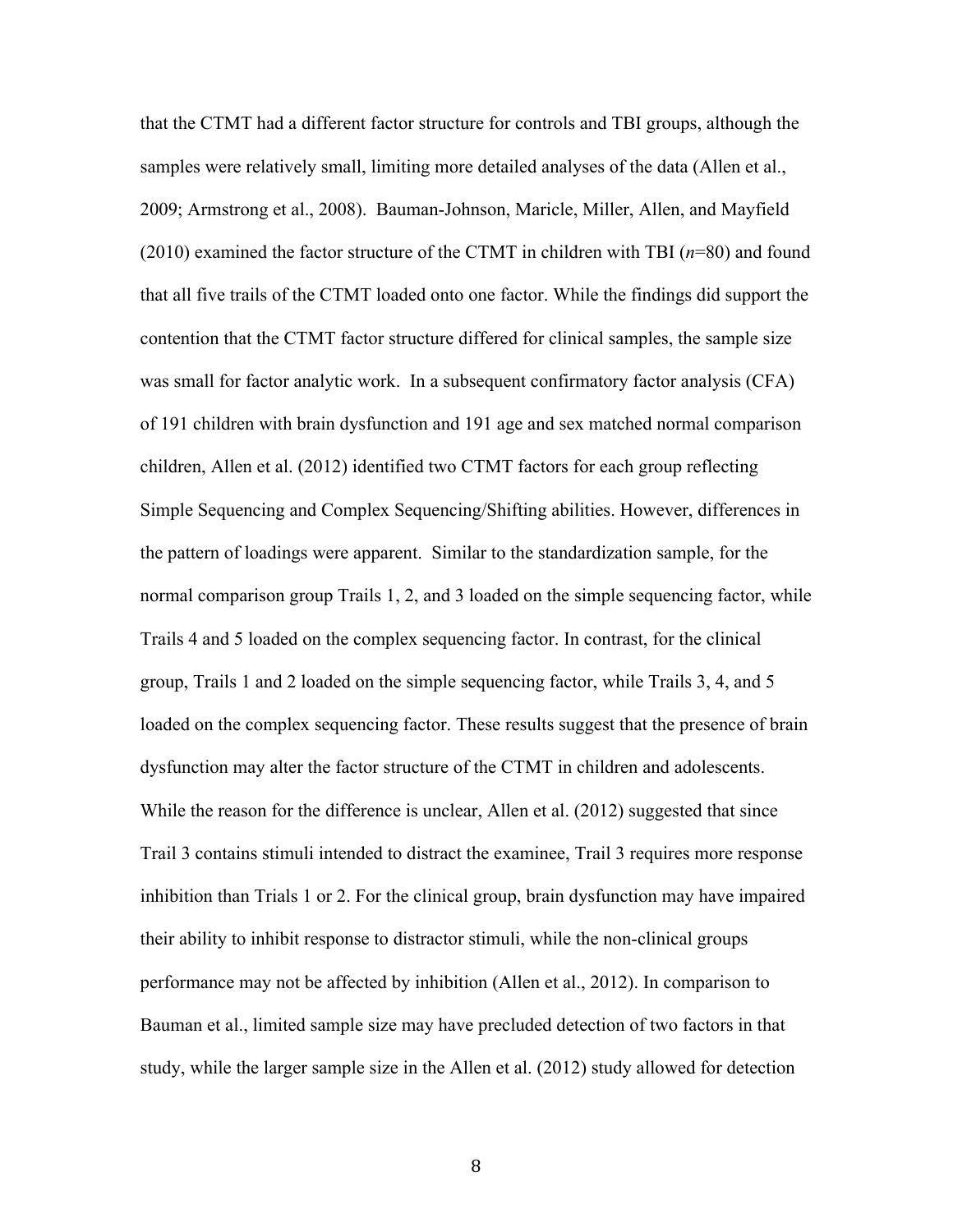of the second factor.

To date, while the differences discussed have been well established, it is still unclear why these differences exist. However some explanations can be excluded, Bauman-Johnson et al. (2010) matched TBI and control groups on age and therefore differences between the standardization sample and the clinical samples cannot be explained by differences in age. Age was also considered and excluded as a possible explanation when Riccio et al. (2011) conducted a confirmatory factor analysis of children and adolescents on data from the CTMT standardization sample and found that age had small to no effect on the factor structure of the CTMT.

Another possible explanation for the difference in factor structure is sample size. Studies examining the factor structure of the CTMT in clinical populations have been somewhat small. Use of a small sample could potentially create problems in the stability of factor solutions, which may lead to factors not being recognized in spite of being strongly correlated. The problem of small sample size is a common occurrence in studies involving neuropsychological tests. These studies also utilized both confirmatory and exploratory factor analysis and either orthogonal or oblique rotations, these variations in methodology could also account for differences in findings.

The difference in the factor structure of the CTMT between groups could be due to inherent differences between clinical and non-clinical groups. Research has shown this to be the case with many other neuropsychological and intellectual tests (Allen et al., 1998; Delis, Jacobson, Bondi, Hamilton, & Salmon, 2003). Correlations of scores may differ in clinical populations from the normal population as a result of the nature of the impairments associated with the neurological condition. As a result of the differences in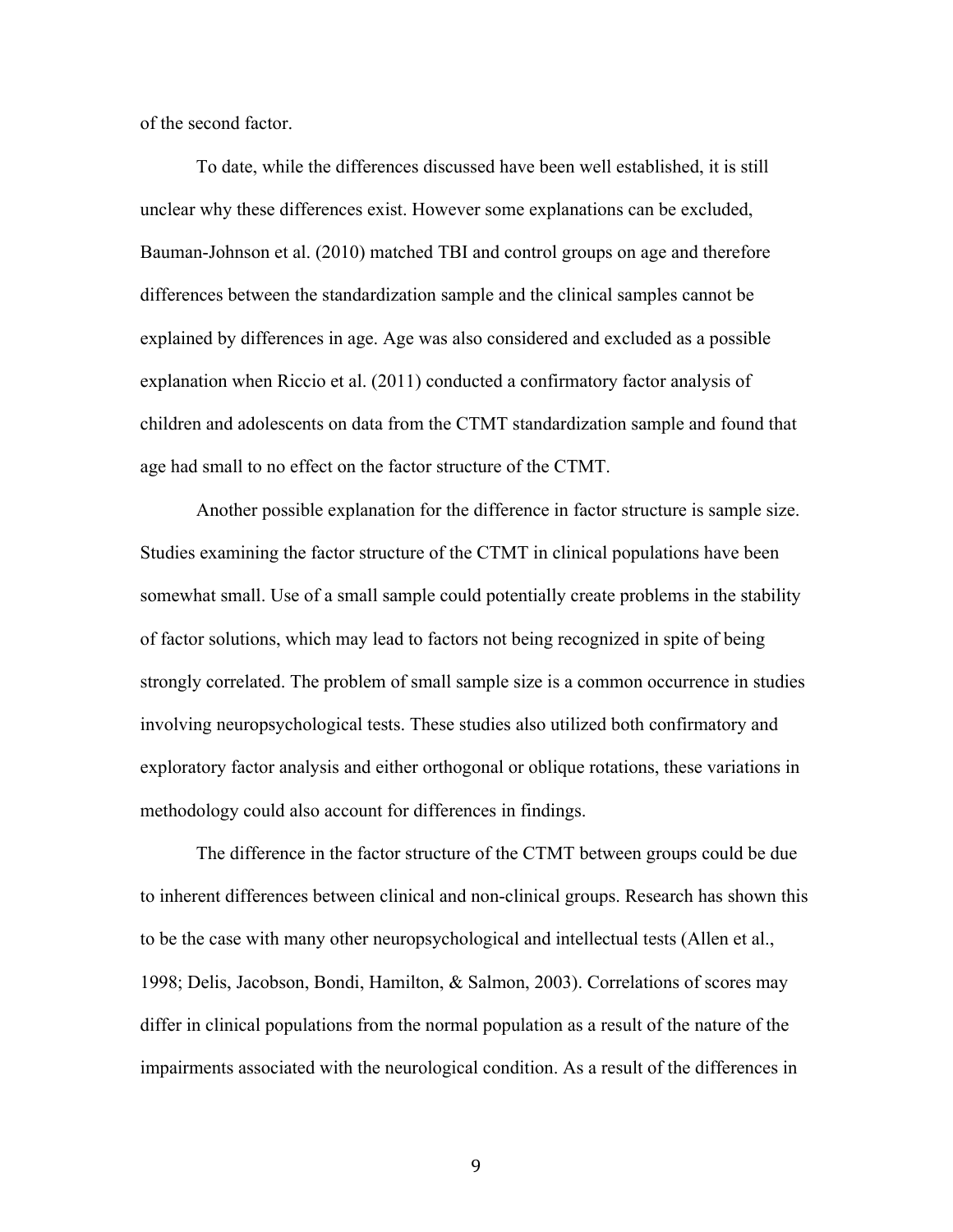correlations, there may also be differences in factor loadings. This can result in the identification of unique factors based on the neural systems affected by the neuropsychological abilities that the specific test measures. For example, Allen et al. (1998) found that coding tasks have different factor loadings in schizophrenia, which may be due to the motor requirements of these tasks. Another example is the separate memory factors (immediate, delayed and recognition memory) that have been identified in Alzheimer's, than those factors found in normal populations (Delis et al., 2003). This pattern of findings support the idea that research is needed to examine how the factor structure of assessment tools differs in clinical population from the standardization sample. While some efforts have been made to examine the CTMT in clinical populations, more work is needed to determine whether the CTMT scores should be interpreted as a measure of general sequencing abilities (single factor), or simple sequencing and complex sequencing/shifting (two-factors).

As discussed, studies examining the convergent and discriminant validity have found that, like the TMT, the CTMT simple and complex sequencing factors correlate significantly with perceptual organizational ability, processing speed, and motor function (Allen et al, 2009; Reynolds, 2002; Smith et al., 2008). When these same correlations are considered in children with TBI, these abilities are more highly correlated with the complex sequencing factor (Allen et al., 2009). These findings demonstrate that the primary cognitive abilities assessed by the CTMT are perceptual organizational ability, processing speed, and motor function. Findings also suggest trails 4 and 5 also command the most working memory, inhibition, and executive functions.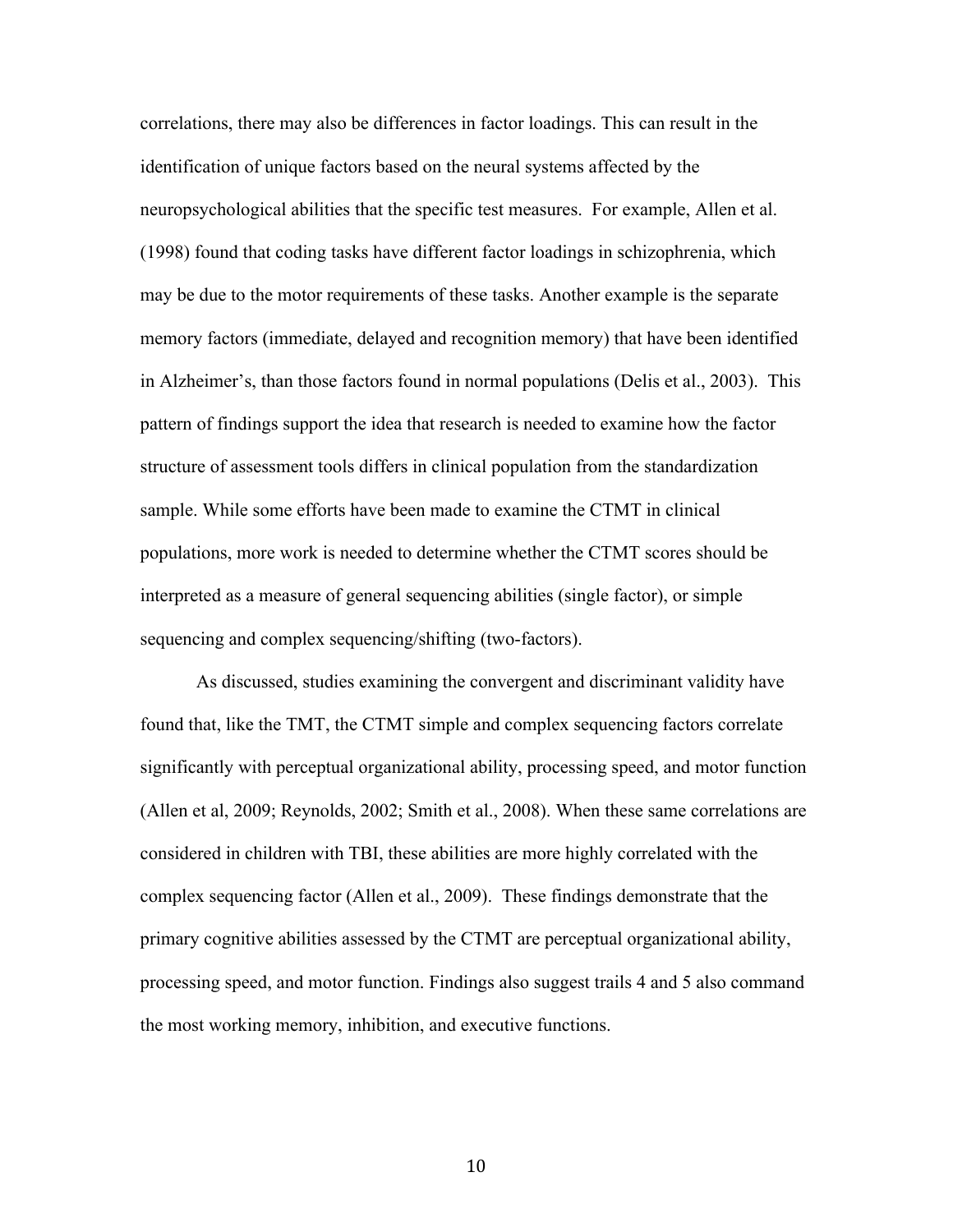Likewise, when the factorial validity of the CTMT is examined, findings have suggested that Trail 1 and Trail 5 assess different abilities. Specifically, Trail 1 has been shown to assess "sequencing" or "simple sequencing", while Trail 5 assesses "shifting" or "complex sequencing" (Atkinson & Ryan, 2008; Reynolds, 2002; Riccio et al., 2011).

As the research reviewed supports, CTMT scores are sensitive to brain dysfunction. The CTMT has also been shown to correlate with other neuropsychological tests, however the pattern of performance of children with brain dysfunction suggests a different factor structure of the CTMT for clinical groups than the factor structure found in the standardization sample. As discussed, research has explored the neurocognitive abilities required to efficiently complete the TMT-C for clinical populations (Thaler et al., 2012). However, given that the factor structure differs for clinical and non-clinical groups, research is needed to determine the neurocognitive abilities required to perform well on the CTMT in clinical groups.

The purpose of the current study is to further investigate the factor scores of the CTMT to determine similarities and differences between the factors scores in the abilities they assess. This information is important because it will aid in the clinical interpretation of the test and provide insight into the cognitive abilities and associated brain regions that are impaired following injury. For this study we will use a mixed sample of children with various forms of brain dysfunction and also examine performance in a select subgroup of children who have sustained TBI. TBI is selected for separate analysis because a significant number (over one million) of children suffer traumatic brain injury each year in the United States (World Health Organization, 2005). Of those children that suffer a TBI, roughly 125,000 will become permanently disabled, which can create a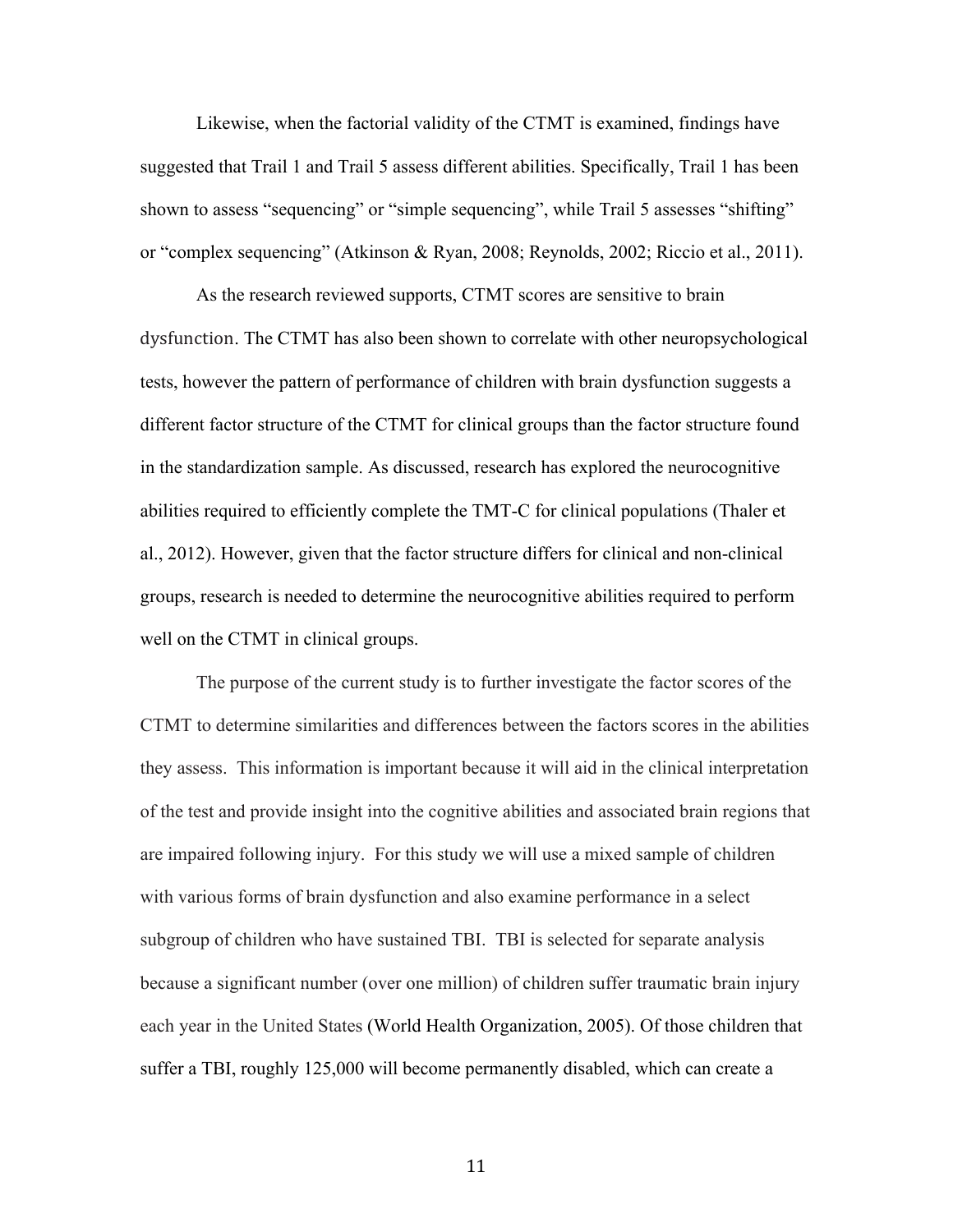significant financial burden, such that the life-time cost for each individual is estimated at over four million (Faul et al., 2010). Some deficits that result from TBI can lead to an individual being classified as disabled include, motor, sensory and neurocognitive deficits.Of the neurocognitive deficits that often follow TBI, slowed information processing, attention and concentration deficits are observed regularly (Felmingham, Baguley, & Green, 2004).

The deficits that often follow TBI make rehabilitation and educational placement more challenging (Kraemer & Blancher, 1997; Lowther & Mayfield, 2004). For this reason, clinicians must be able to assess the deficits and cognitive abilities in children and adolescents with TBI using reliable instrument. While test creators often provide ample support regarding the reliability and validity of the assessment instruments they create, the reliability of those measures are often not tested in clinical populations.

Based on review of the current literature, the current study will examine cognitive abilities that predict CTMT performance using regression analyses. CTMT factor scores will be examined in the current study given literature supporting their usefulness. It is hypothesized that:

1. The simple sequencing Factor will be predicted by tests that assess working sustained attention (CPT), motor function (Grooved Peg Board), and processing speed (Digit Symbol/Coding and Symbol Search).

2. The complex sequencing factor will be predicted by working memory (digit span- digits forward and backward) and processing speed (Digit Symbol/Coding and Symbol Search).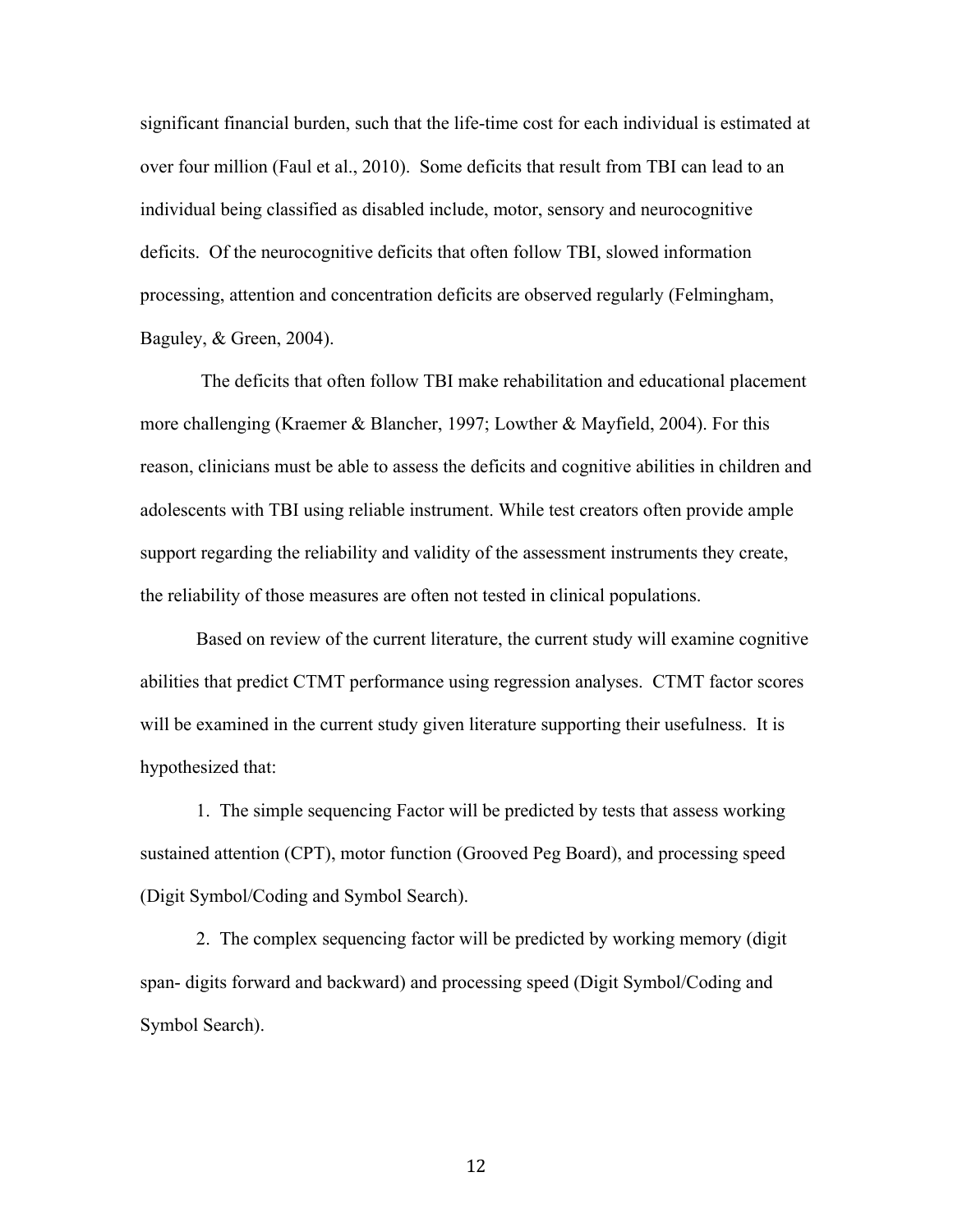#### Chapter 3

#### Methods

#### **Participants**

Participants included 98 children who had neurodevelopmental or acquired brain dysfunction. They were on average 14.7 years old (*sd* = 2.2), 65.3% were male, and Full Scale IQ was  $87.5$  ( $sd = 14.4$ ). Causes of brain dysfunction among the sample include traumatic brain injury ( $n = 71$ ), anoxia ( $n = 3$ ), ADHD-C ( $n = 1$ ), AVM/Stroke ( $n = 10$ ), learning disorder  $(n = 6)$ , and other diagnoses  $(n = 6)$ . Other demographic data is included in Table 1. Because a subgroup of children with TBI was examined separately from the entire group in the analyses, demographic data is also reported for the 71 children with TBI. As can be seen from the table, compared to the overall group, the TBI group was on average 15.1 years old  $(sd = 2.1)$ , 67.6% were male, and Full Scale IQ was 89.9 ( $sd = 15.7$ ).

Participants were selected from a database that contained approximately 850 children and adolescents between the ages of 5 and 19 who were referred for neuropsychological evaluation at a pediatric specialty hospital due to brain dysfunction. All assessments were administered according to standardized procedures by a pediatric neuropsychologist or clinical psychology doctoral candidate under supervision of the neuropsychologist. Children were individually assessed in one session in a quiet room within a rehabilitation hospital setting. Approximately 60% of the children are male, and 67% are Caucasian, 22% Hispanic/Latino, 9% African American and 2% other ethnicities. Children were selected for inclusion in the current study if they were administered the CTMT as part of the neuropsychological evaluation, were also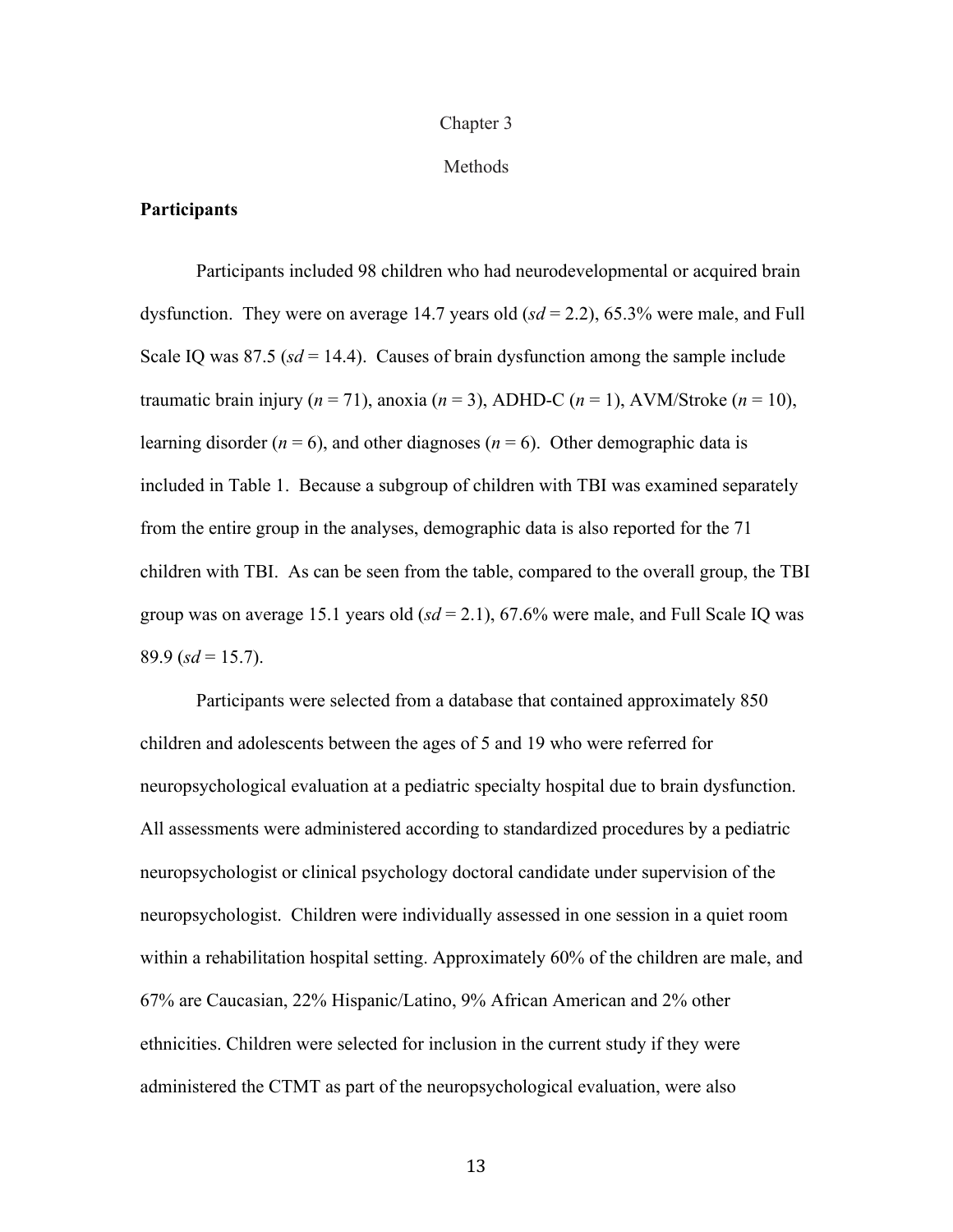administered other tests used in the study (CPT, Digit Span, Grooved Pegboard, Coding), and had brain dysfunction confirmed by appropriate laboratory, neuroimaging, and examinational findings.

Most of the children selected had traumatic brain injury (72.4%). For those with traumatic brain injury, the most common cause of injury was being a passenger in a motor vehicle accident (49.3%), fall (15.5%), struck by a motor vehicle (12.7%), 4 wheeler accident  $(11.3\%)$ , gunshot  $(2.8\%)$ , skiing accident  $(1.4\%)$ , and other  $(7.0\%)$ . Median Glasgow Coma Scale (GCS) scores collected on children with TBI were 6 (mean  $= 6.4$ ), suggesting that these children sustained moderate to severe brain injuries. The GCS was typically collected by first responders to the accident site or completed on admission to the hospital emergency room. The proposed study was conducted in accordance with local institutional review board policies.

#### **Measures**

The Comprehensive Trail Making Test, Digit Symbol/Coding and Symbol Search subtests from the Wechsler Intelligence Scales, Digit Forward and Digit Backwards Subtests from the Test of Memory and Learning, Conners' Continuous Performance Test-II, and the Grooved Pegboard Test were used to assess executive function, motor speed, processing speed, sustained attention and working memory. These tests were selected because they each assess cognitive abilities identified in the literature that contribute to performance on trail making tests such as the CTMT.

**Comprehensive Trail Making Test**. The Comprehensive Trail Making Test (CTMT; Reynolds, 2002) is an expanded version of the TMT. The CTMT includes 5 trails that allow for the evaluation of specific cognitive abilities including, sustained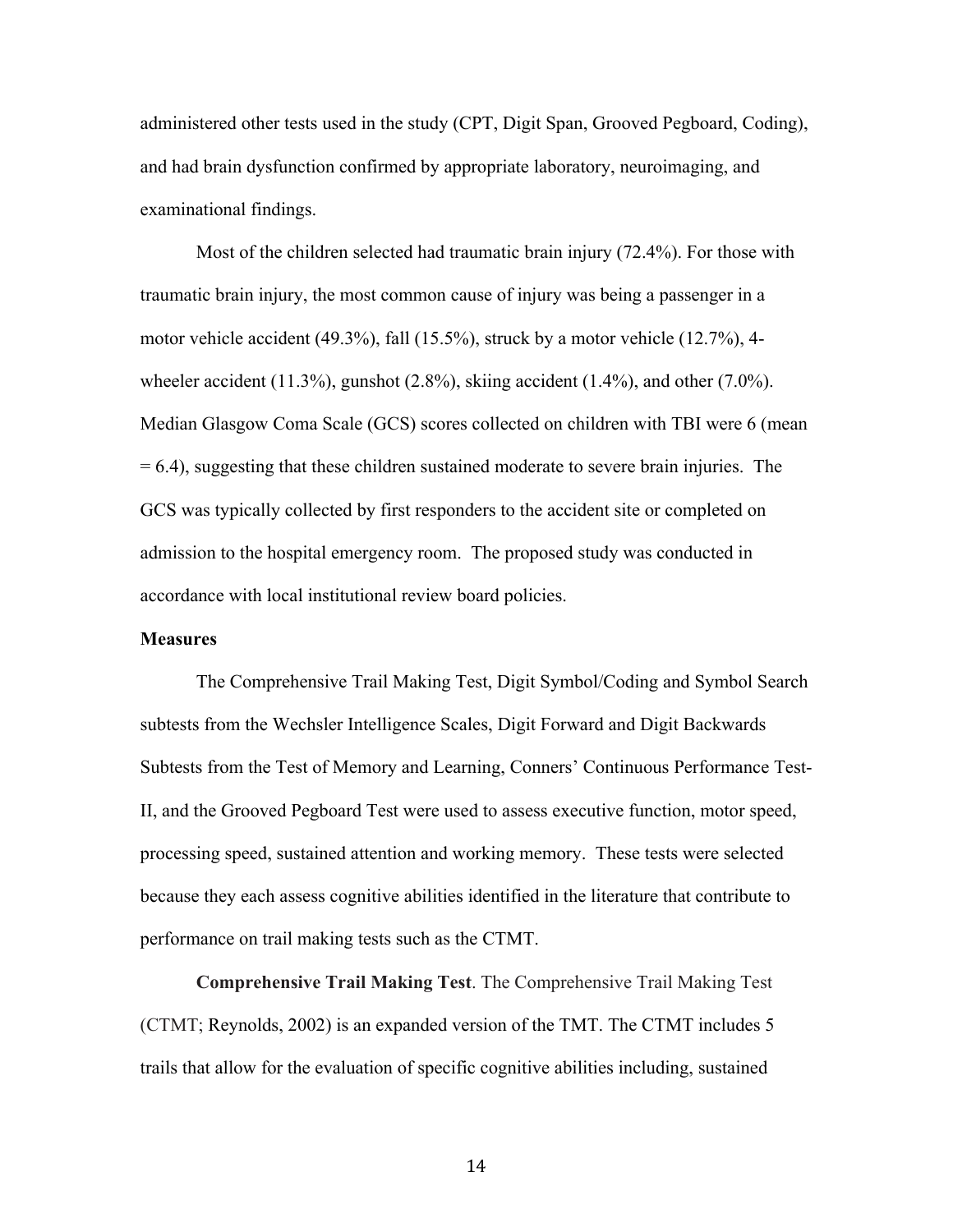attention, sequencing, visual-spatial scanning, and cognitive flexibility (CTMT; Reynolds, 2002). The CTMT trails typically increase in complexity and difficulty level in order to isolate different cognitive abilities that contribute to performance. Trail 1 contains 25 plain black circles numbered 1 through 25. Examinees are asked to connect these circles in numerical order beginning at number 1 and ending at number 25. Trail 2 also includes the 25 numbered circles and 29 blank distractor circles. Examinees must connect just the numbered circles while avoiding the distractors. Trail 3 includes 25 target circles as well as a total of 32 distractor circles (13 empty circles and 19 circles containing line drawings). As in trail 2, the examinee must connect the target circles, while avoiding the distractors. Trail 4 includes 20 circles with numbers written as Arabic numerals (e.g. 1, 2, 3) as well as numbers spelled out as words (e.g. five) and the examinees must connect the 20 circles in numerical order. Lastly, Trail 5 contains 25 circles, 1 through 11 and A through L. The examinee must connect the circles by starting at number 1 and alternate between numbers and letters in both numerical and alphabetical order (e.g. 1-A-2-B). The raw score for each trail is the time in seconds it takes for the examinee to complete the trail.

The CTMT was designed and normed for individuals between 8 and 89 years of age. The CTMT was standardized on a sample of 1,664 individuals ages 11-74 with demographic characteristics matched to the 2000 U.S. Census data. Subsequently, norms were extended to allow evaluation of children as young as 8 years old and adults up to 89-years old. Normative data is used to convert raw scores to standardized scores (tscores) for each trail and a composite score may also be calculated which reflects performance across all 5 trails. The reliability of individual trail scores and the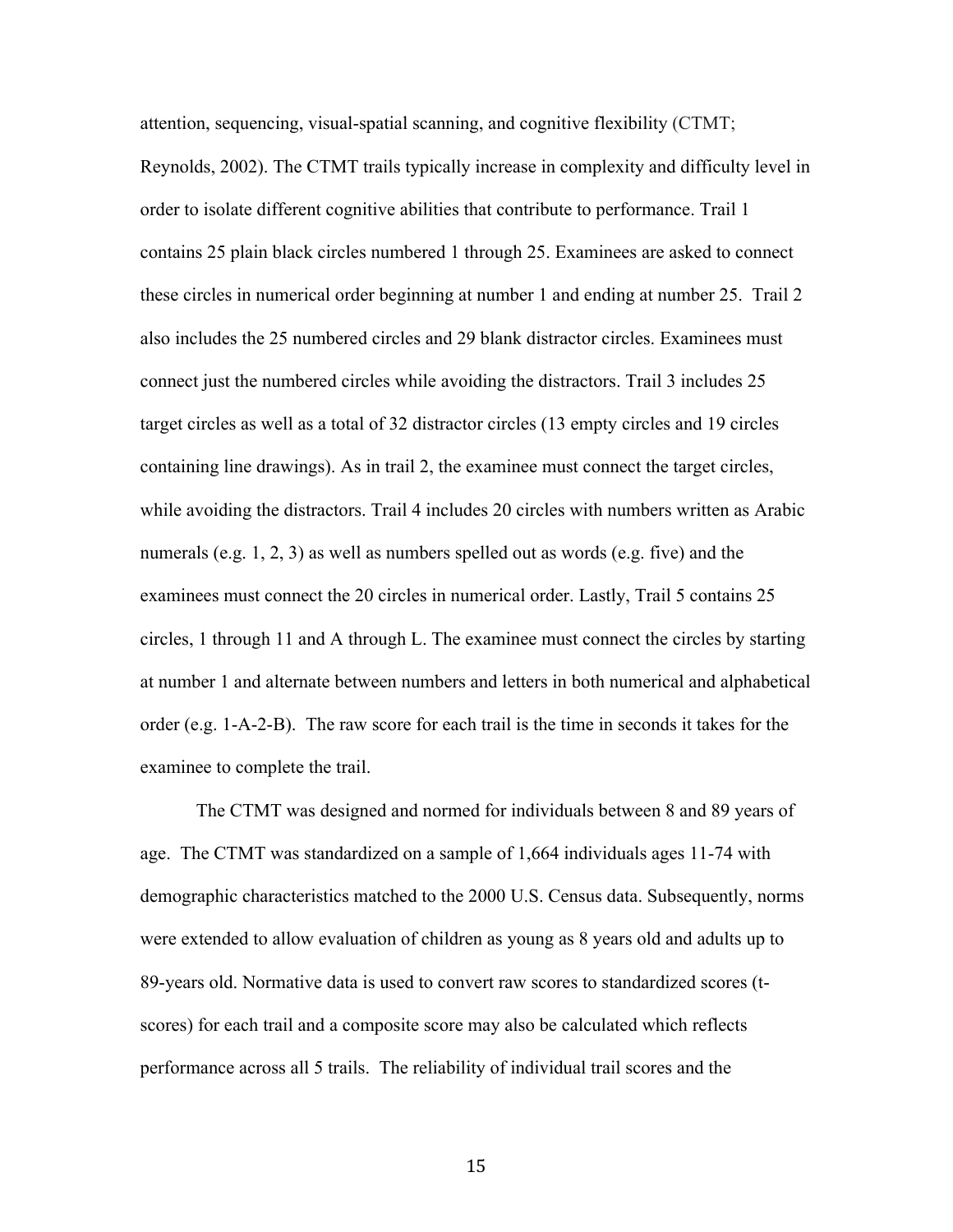composite score are high, with the composite score having a reliability coefficient of .90 or higher depending on the specific age group. Information presented in the test manual and subsequent research studies of brain-injured populations suggest the CTMT individual trail and composite scores are sensitive to brain dysfunction (Allen, Thaler, Barchard, et al., 2012; Allen, Thaler, Ringdahl et al., 2012).

**Wechsler Intelligence Scales**. Participants completed either the Wechsler Intelligence Scale for Children-Fourth Edition (WISC-IV; Wechsler 2003) or the Wechsler Adult Intelligence Scale-Fourth Edition (WAIS-IV; Wechsler, 2008) to measure of overall intellectual ability. Full-scale IQ (FSIQ) scores are calculated from performance on the ten core subtests. Scores from Digit Symbol—Coding and Symbol Search were used for the purposes of this study. Scaled scores for Digit Symbol—Coding and Symbol Search were averaged and used as a composite score for processing speed (Allen et al., 2010; Donders and Janke, 2008). The Wechsler Intelligence Scales are the most commonly used measures to assess intelligence in children and adults. They are normed on large, nationally representative samples. Digit Symbol-Coding and Symbol Search subtests on the WISC-IV and WAIS-IV were developed to assess processing speed and have reliabilities of .85 and .79 respectively (Wechsler 2003, 2008). Extensive research documents the validity of Digit Symbol-Coding and Symbol Search subtest scores in clinical populations, suggesting that these subtests are the most sensitive of the Wechsler scale subtests to the effect of brain dysfunction on cognition. For the current study, some children were administered the WISC-IV while other the WAIS-IV, depending on their age when evaluated. Digit Symbol-Coding and Symbol Search scores from the WISC-IV and WAIS-IV were combined for analytic purposes, given that these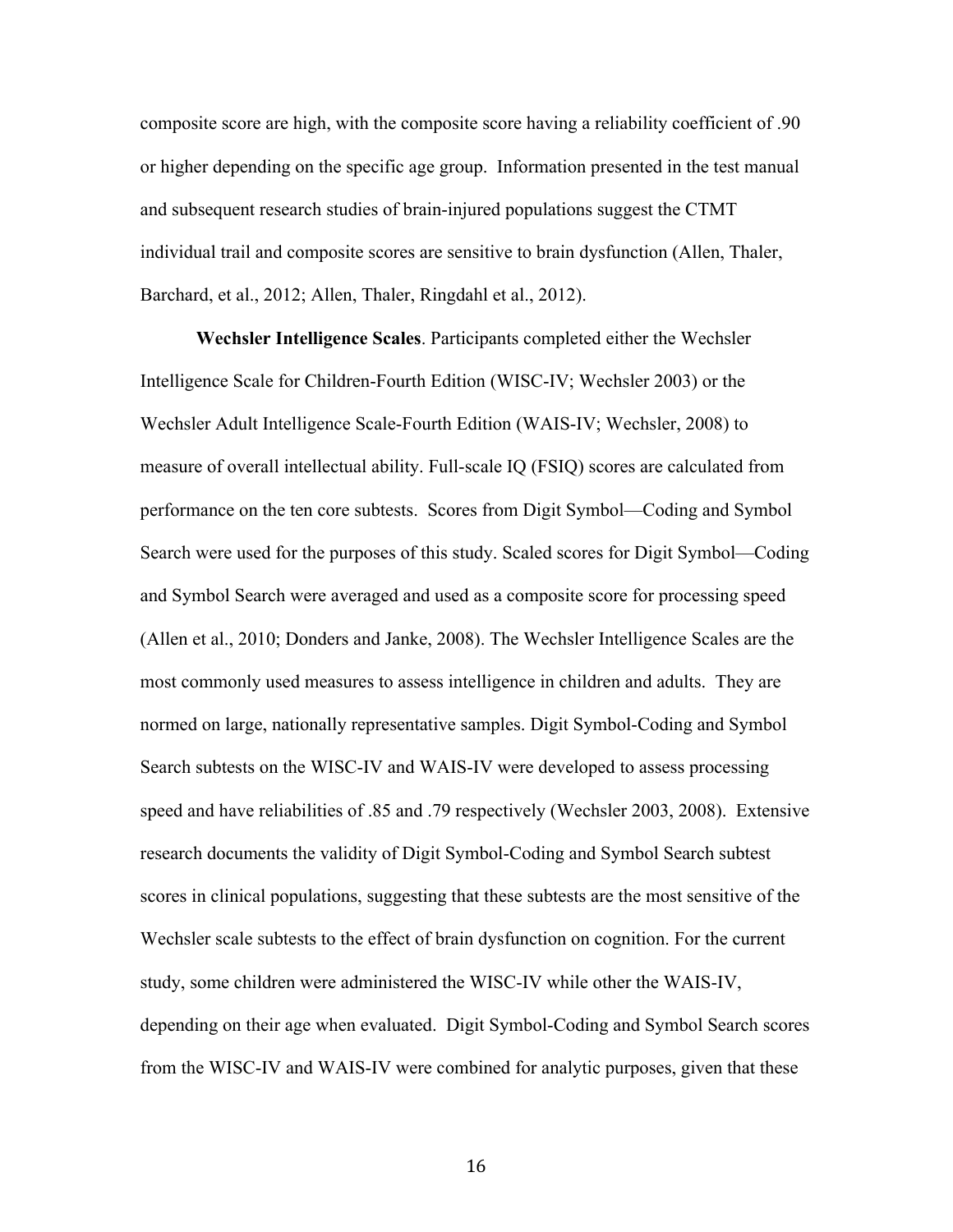subtests on the adult and child versions of the Wechsler scales were designed to assess the same cognitive abilities in adults and children, the test stimuli and administration instructions are very similar, and research suggests that the subtests have similar psychometric properties, including sensitivity to brain damage.

**Test of Memory and Learning.** The Test of Memory and Learning (TOMAL; Reynolds & Bigler, 1994) assesses verbal and non-verbal short term and long-term memory and learning. The TOMAL can also be used to assess attention span using the Digits Forward (DF) and Letters Forward (LF) subtests. The DF and LF subtests require examinees to repeat number or letter series that are presented orally by the examiner. Working memory was assessed with Digits Backward (DB) and Letters Backward (LB) subtests of the TOMAL. The DB and LB subtests require that the examinee repeat in reverse order number or letter strings presented orally by the examiner. The distinction between forward and backward was selected due to backward span tasks generally being thought of as requiring greater working memory load relative to forward span tasks (Reynolds, 1997). For the analyses, two composites were developed by taking the average of the DF and LF subtests to reflect attention span, and the average of the DB and LB subtests to reflect working memory.

**Conners' Continuous Performance Test-II.** The Continuous Performance Test-II (CPT-II; Conners, 2000) is a computerized measure of attention that examinees are asked to press a button in response to a target stimuli. The CPT-II has been primarily thought of as measuring sustained attention, however recent studies of the factor structure and validity have shown that it assesses other sub-processes of attention, such as focused and sustained attention, vigilance, and hyperactivity/impulsivity (Egeland  $& Kovalik-$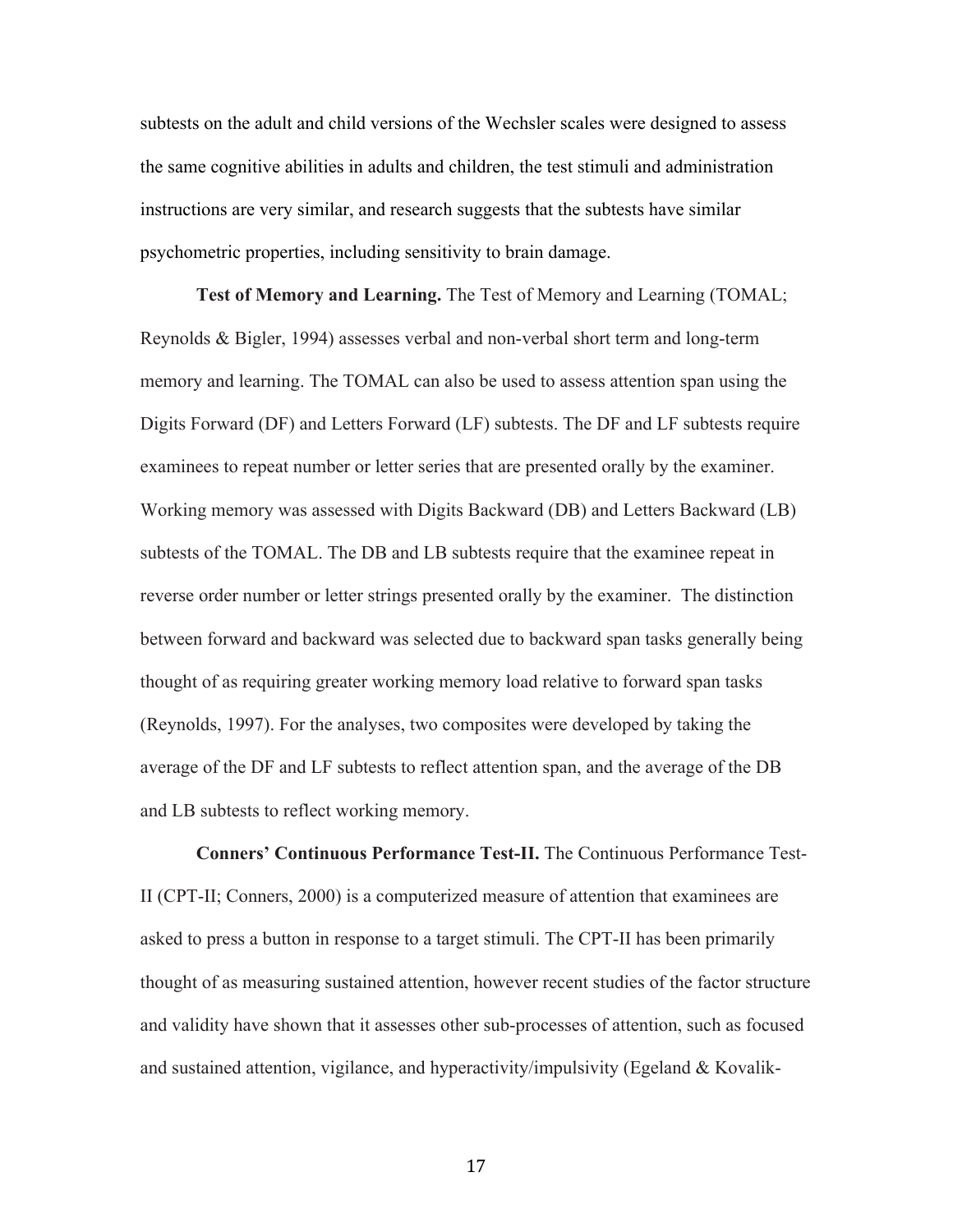Gran, 2010a, 2010b). The current study uses Hyperactivity/Impulsivity and Sustained Attention sub-processes. Based on the factors identified by Egeland and Kovalik-Gran (2010a), a Hyperactivity/Impulsivity composite was calculated by averaging the t-scores of CPT Commission Errors, a measure of responses to distractors, and Hit Reaction Time, a measure of the average pace of correct response. The Sustained Attention composite score was calculated by averaging the t-scores for Hit Reaction Time by Block Change, a measure of changes in reaction times and Standard Error by Block, a measure of response consistency.

**Grooved Pegboard Test.** Motor speed and manual dexterity were assessed using the Grooved Pegboard Test (Lafayette Grooved Pegboard; Lafayette Instrument Company 2002). The pegboard contains 25 holes that are positioned randomly, and 25 pegs that must be rotated in order to be inserted. Participants must fill the holes with the pegs in order, as fast as they can, until the entire board is complete. Raw scores were based on the amount of time required for the examinee to place all the pegs in the board with the dominant and non-dominant hands. Raw scores were then converted to t-scores using normative data contained in the test manual.

#### **Statistical Analyses**

#### **Data Entry and Screening**

Prior to evaluating the main hypothesis, preliminary analyses were conducted. First, neuropsychological test data was inspected to ensure the assumptions of multiple regression were met, including normality, linearity, multicollinearity and homoscedasticity. Next, frequency distributions and scatterplots were used to examine skewness and kurtosis. If variables were not normally distributed, then transformations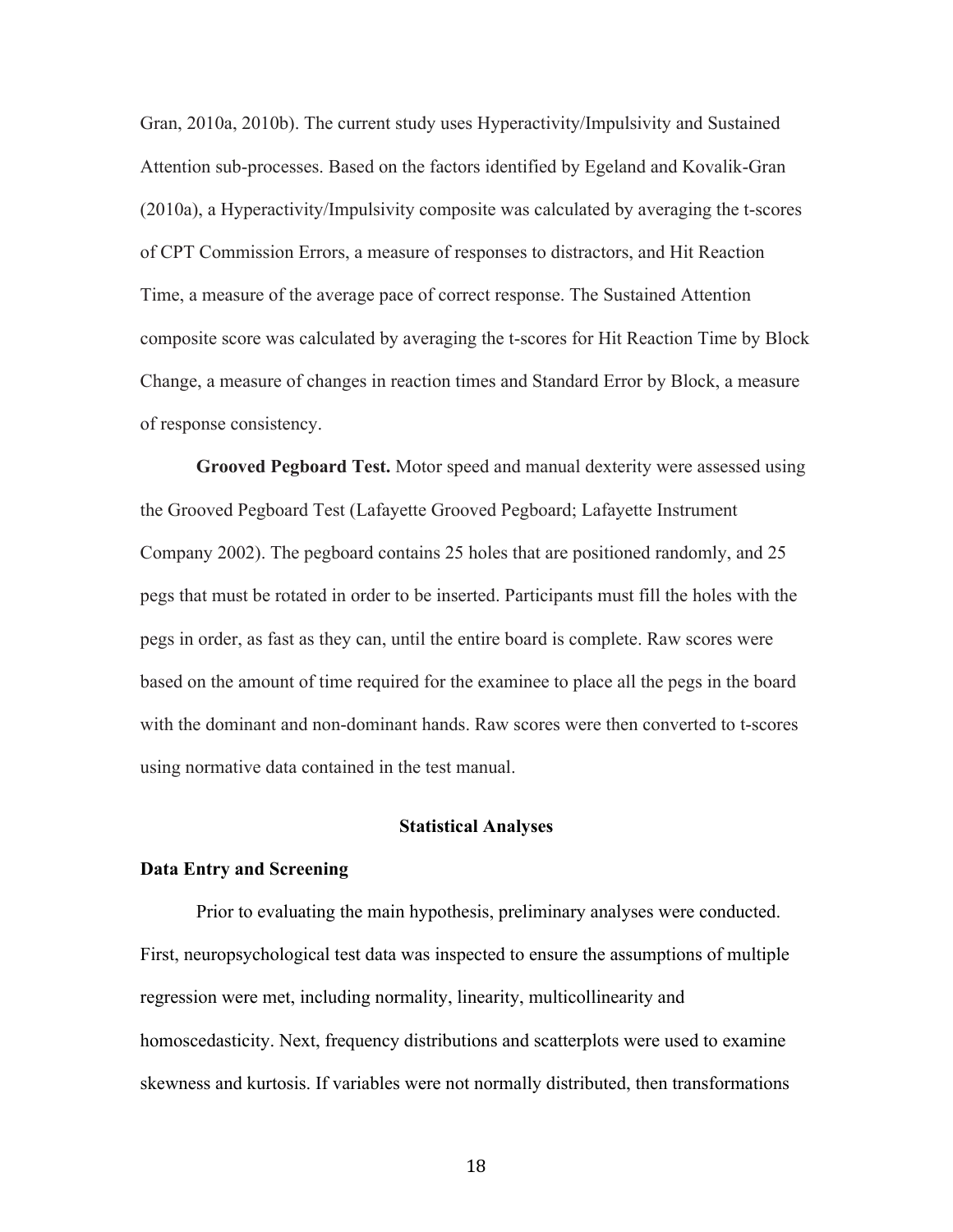were conducted to improve normality based on recommendations of Tabachnik and Fiddel (2012). If scores were more than 2 SD from the mean, they were considered outliers. Outliers were adjusted using standard procedures (Tabachnik & Fiddel, 2012) to minimize the influence these scores had on measures of central tendency.

Additionally, principal components analysis with varimax rotation was used to examine the factor structure of the predictor variables. In these analyses, four factors were extracted based on prior studies of these measures indicating four underlying factors.

#### **Data Analyses to Test of Main Hypotheses**

Multiple regression analyses were the primary analytic approach in order to examine the study hypotheses. In these analyses, CTMT factor scores were predicted using the scores from the other neuropsychological tests. Two sets of regressions were accomplished. The first set included the entire sample of 98 children and consisted of four regression analyses. The first and second regression analyses used the CTMT factors scores identified in the standardization sample as the dependent variables. For these factor scores, CTMT trials 1, 2 and 3 made up the Simple Sequencing factor, and trials 4 and 5 made up the Complex Sequencing factor. The third and fourth regression analyses used the CTMT factor scores identified in TBI samples (e.g., Allen et al., 2012) as the dependent variables. For these factor scores, CTMT trials 1 and 2 made up the Simple Sequencing factor, and trials 3, 4 and 5 made up the Complex Sequencing factor. The second set of regression analyses was identical to the first set but included only the 71 children who sustained TBI. The 71 participants with TBI were analyzed separately from the entire sample in order to determine whether or not the results of the regression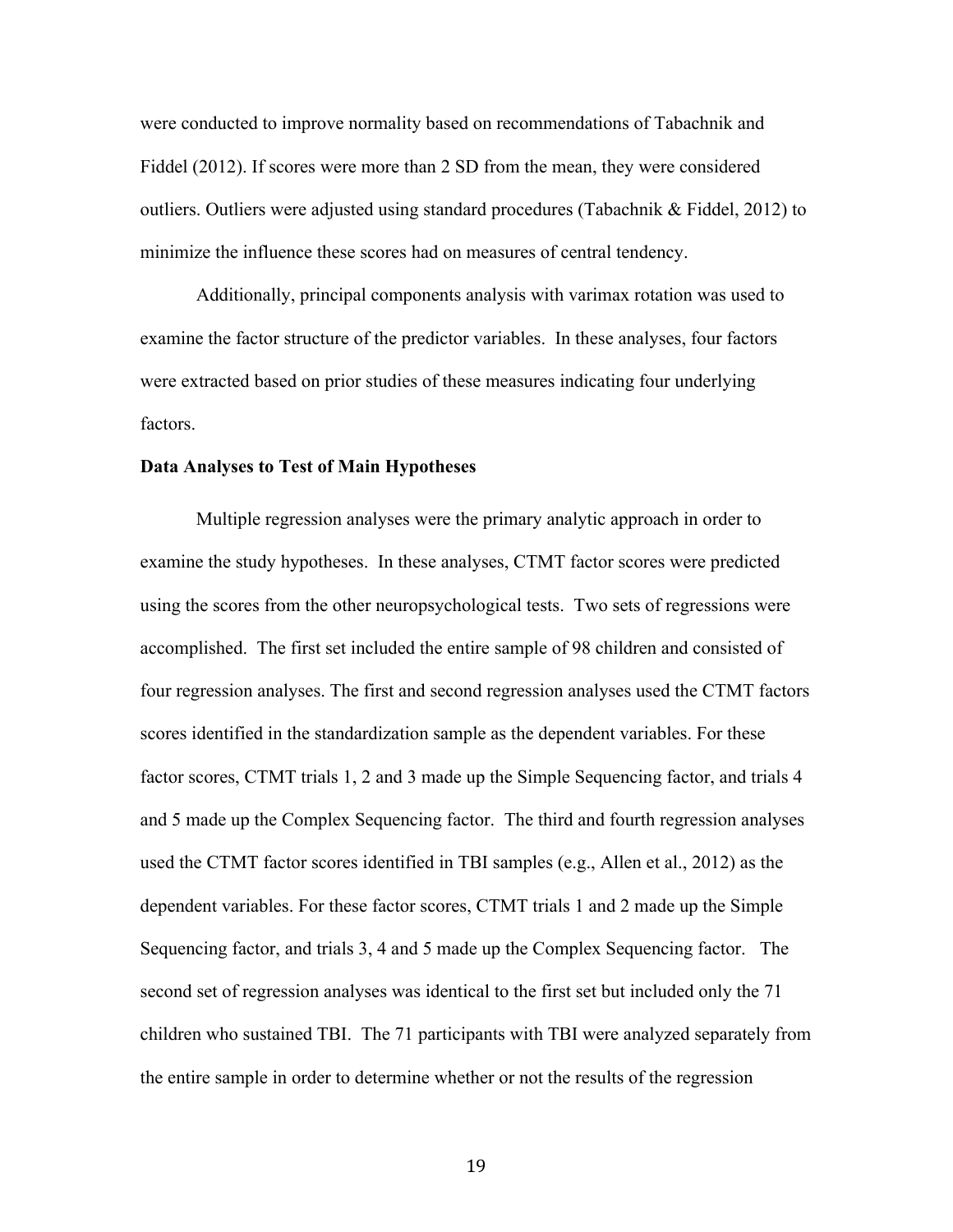analyses generalized from a sample with a specific diagnosis (TBI) to a more heterogeneous sample. The clinical and normative sample CTMT factors structures were also examined separately in order to determine what effect, if any, differences noted in factor structure for clinical populations influenced abilities assessed by the factors.

For hypothesis 1, it is expected that the results of the regression will indicate that sustained attention, motor function, and processing speed are significant predictors of the Simple Sequencing factor. With regard to hypothesis 2, it is expected that the results of the regression will indicate that working memory and processing speed are significant predictors of the Complex Sequencing factor. It is anticipated that these results will be consistent when the TBI sample and the entire sample are examined. Also, the hypotheses are specific to those analyses that involve the factors scores derived based on the CTMT factors structure identified in clinical populations (Simple Sequencing = Trials 1, 2, and 3; Complex Sequencing = Trials 4 and 5). No specific hypotheses were made regarding results of analyses examining factor scores derived based on the standardization sample factor analysis reported in the CTMT test manual although one might expect comparable results to those for the clinical groups.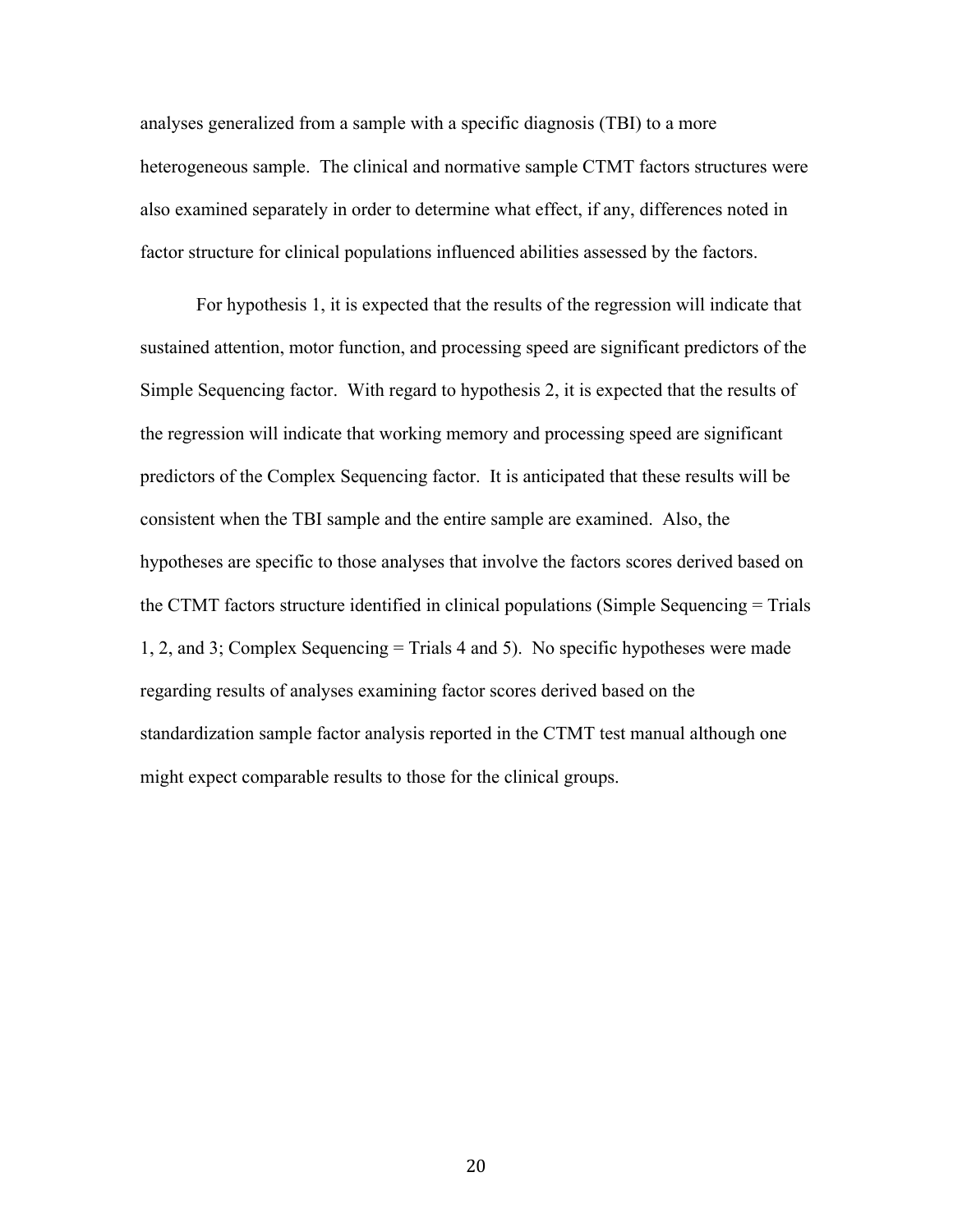#### Chapter 4

#### Results

Skewness and kurtosis of the data were examined and Grooved Pegboard scores were skewed, so to normalize the distribution, a log transformation was performed. All other data were within acceptable limits of < 1 (skewness) and < 1.5 (kurtosis) and therefore considered normally distributed.

#### **Principal Components Analyses**

Results of the PCA examining the factor structure of the predictor variable is presented in Table 3. When four factors were specified, predictor variables loaded on the factors as expected based on prior factor analytic studies of these measures (e.g., Park, Allen, Barney, Ringdahl & Mayfield, 2009). These four factors accounted for 76.5 percent of the variance. As can be seen from Table 3, the CPT scores loaded together on a factor representing Sustained Attention, the grooved pegboard variables loaded on a factor assessing motor speed, the digit span scores loaded on a factor reflecting working memory, and the Symbol Search and Coding subtests loaded on a factor assessing processing speed. Given the results of the PCA, composite scores were developed for the Sustained Attention, Working Memory, and Processing Speed factors by averaging performance of the measure loading on each factor (e.g. the Processing Speed composite score was the average of the Symbol Search and Coding subtest scores). Because 10 individuals did not complete the Grooved Pegboard with the nondominant hand, the dominant hand performance was used as the index of motor function. These scores were used in the regression analyses.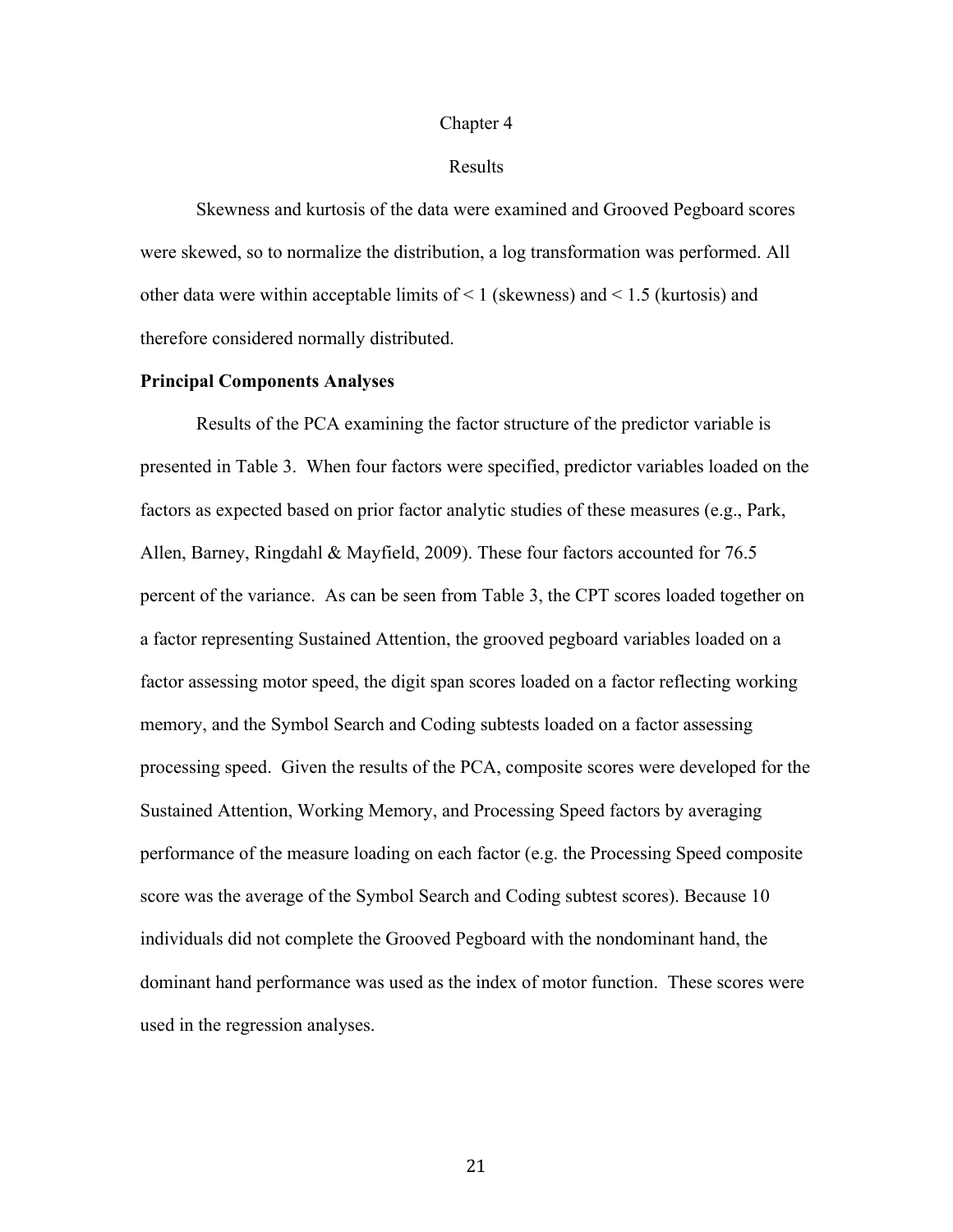#### **Correlational Analysis**

Correlations were performed between the composite predictor scores and the CTMT simple and complex sequencing factor scores to examine significant relationships. Correlations were performed first using the CTMT factor structure found in the standardization sample and then again using the CTMT factor structure found in the clinical sample. These correlations were calculated for the overall group of participants with brain dysfunction as well as the TBI subgroup. For the overall group, the Simple Sequencing factor was significantly correlated with Processing Speed, Motor (grooved pegboard), Hyperactivity/impulsivity, and Working Memory for both factor structures. Likewise, the Complex Sequencing factor was significantly correlated with Processing Speed, Motor (grooved pegboard), Hyperactivity/impulsivity, and Working Memory for both factor structures. Similar results were obtained when the participants with TBI were examined separately with the exception that the simple sequencing factors were not significantly correlated with the Working Memory composite, which may have resulted from the reduced sample size in the TBI group (*n*=71) compared to the overall group (*n*=98). Results are presented in Table 4.

#### **Regression Analysis**

Comparable regression analyses were completed for the entire sample and for the TBI subgroup. These analyses included examination of predictors for the simple sequencing and complex sequencing factors based on the factor solution for the normative sample and the factor solution obtained for individuals with TBI. A summary of the results of these analyses is included in Table 5.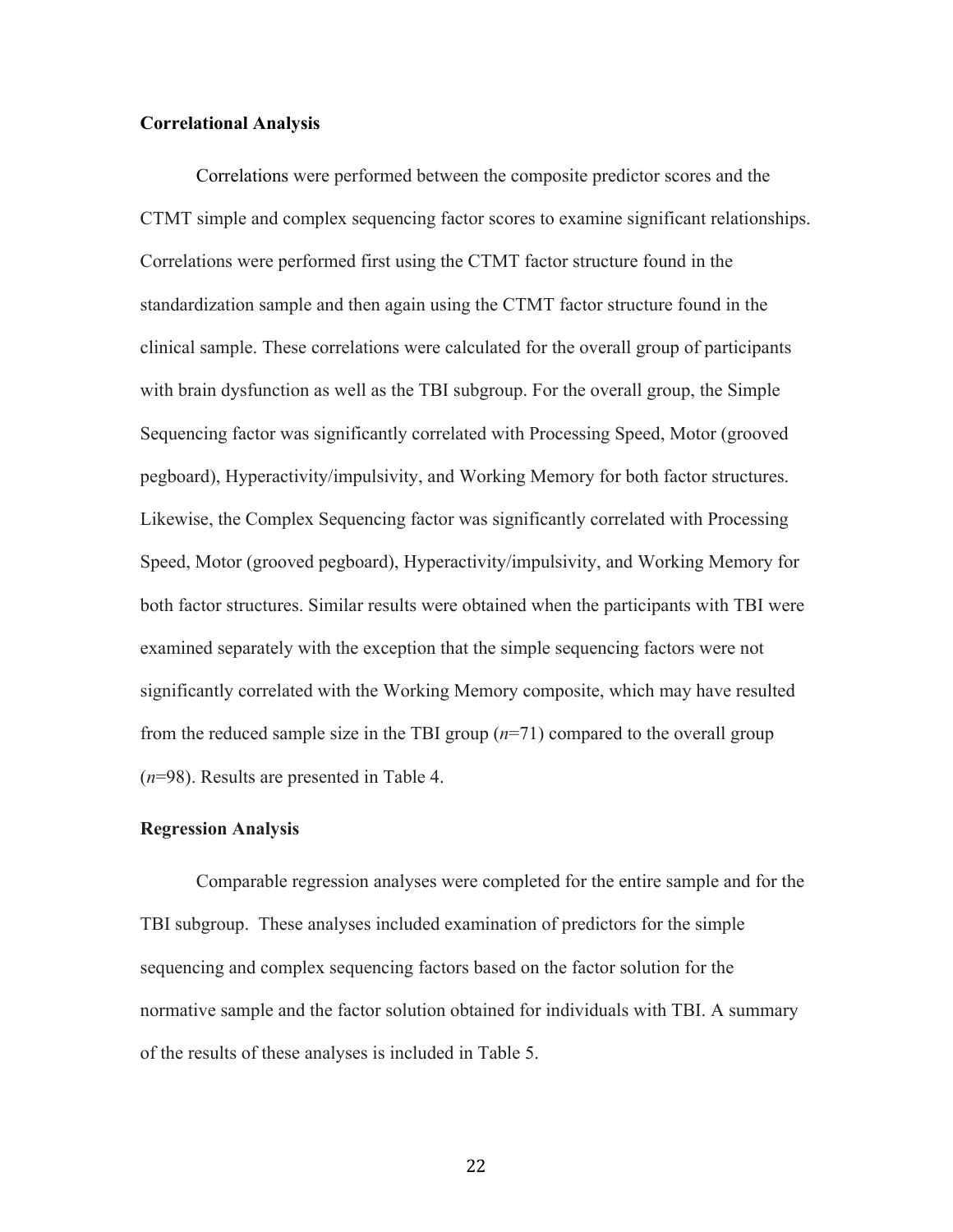#### **Analyses for entire sample**

Two multiple regressions were performed to predict CTMT Simple Sequencing and Complex Sequencing factor scores based on the factor analytic results for the standardization sample. The predictor variables in these regression analyses were the composite scores previously described. For the Simple Sequencing factor, the model was significant ( $R^2$  = .52, adjusted  $R^2$  = .51,  $p$  < .001). The Processing Speed composite ( $t$  = 6.89,  $p \le 0.001$ ) and Motor Function score ( $t = 3.71$ ,  $p \le 0.001$ ) were retained in the model. Higher scores on the Processing and Motor Function were associated with better performance on the Simple Sequencing factor. For the Complex Sequencing factor, the model was significant ( $R^2 = .52$ , adjusted  $R^2 = .50$ ,  $p < .01$ ). Predictors retained in the model included the Processing Speed composite  $(t = 5.45, p < 0.01)$ , Motor Function score  $(t = 3.54, p < .001)$ , and the Working Memory composite  $(t = 3.15, p < .01)$ . Higher scores on these predictors were associated with better performance on the Complex Sequencing factor.

Two multiple regressions were also performed to predict CTMT Simple Sequencing and Complex Sequencing factor scores based on the factor analytic results identified in children with brain dysfunction. The predictor variables in these regression analyses were the same as those used in the prior regression analyses. For the Simple Sequencing factor, the model was significant ( $R^2 = .48$ , adjusted  $R^2 = .47$ ,  $p < .001$ ). Predictors retained in the model included the Processing Speed composite  $(t = 6.18,$  $p$ <.001) and Motor Function score ( $t = 3.67$ ,  $p$  < .001). For the Complex Sequencing factor, the model was significant ( $R^2 = .54$ , adjusted  $R^2 = .52$ ,  $p < .001$ ). Predictors retained in the model included the Processing Speed composite  $(t = 6.06, p < .001)$ ,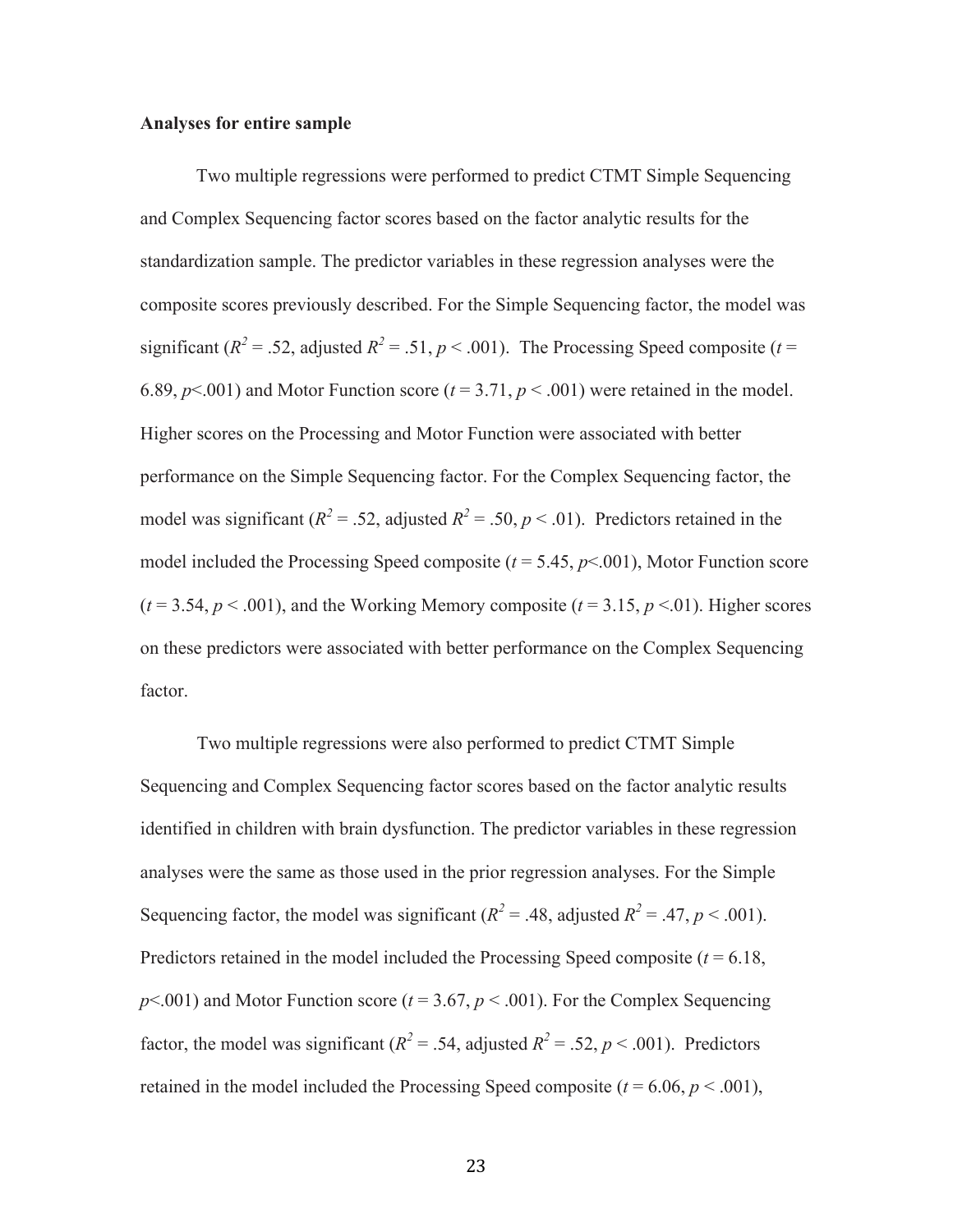Motor Function score  $(t = 3.41, p < .001)$ , and the Working Memory composite  $(t = 2.90,$  $p < .01$ ). For both regression analyses, higher scores on the predictors were associated with better performance on the Complex Sequencing factor.

#### **Analyses for TBI subgroup**

A sub-group of participants with TBI were then examined using the same statistical approach. Two multiple regressions were performed to predict CTMT Simple Sequencing and Complex Sequencing factor scores for based on the factor analytic results for the standardization sample. The predictor variables in these regression analyses were the composite scores used in the previous analyses. For the Simple Sequencing factor, the model was significant ( $R^2 = .47$ , adjusted  $R^2 = .46$ ,  $p < .001$ ). The Processing Speed composite ( $t = 4.98$ ,  $p < .001$ ) and Motor Function score ( $t = 3.68$ ,  $p <$ .001) were retained in the model. Higher scores on the Processing Speed and Motor Function were associated with better performance on the Simple Sequencing factor. For the Complex Sequencing factor, the model was significant ( $R^2 = .53$ , adjusted  $R^2 = .51$  *p*  $<$  0.05). Predictors retained in the model included the Processing Speed composite ( $t =$ 4.47,  $p < .001$ ), Motor Function score ( $t = 3.76$ ,  $p < .001$ ), and the Sustained Attention composite  $(t = -2.04, p < .05)$ . Higher scores on Processing Speed and Motor Function were associated with better performance on the complex sequencing factor, while lower scores on the Sustained Attention composite was associated with better performance on the complex sequencing factor, which was anticipated given that lower scores on Sustained Attention are associated with better performance.

Two multiple regressions were also performed to predict CTMT Simple Sequencing and Complex Sequencing factor scores, for the TBI group, based on the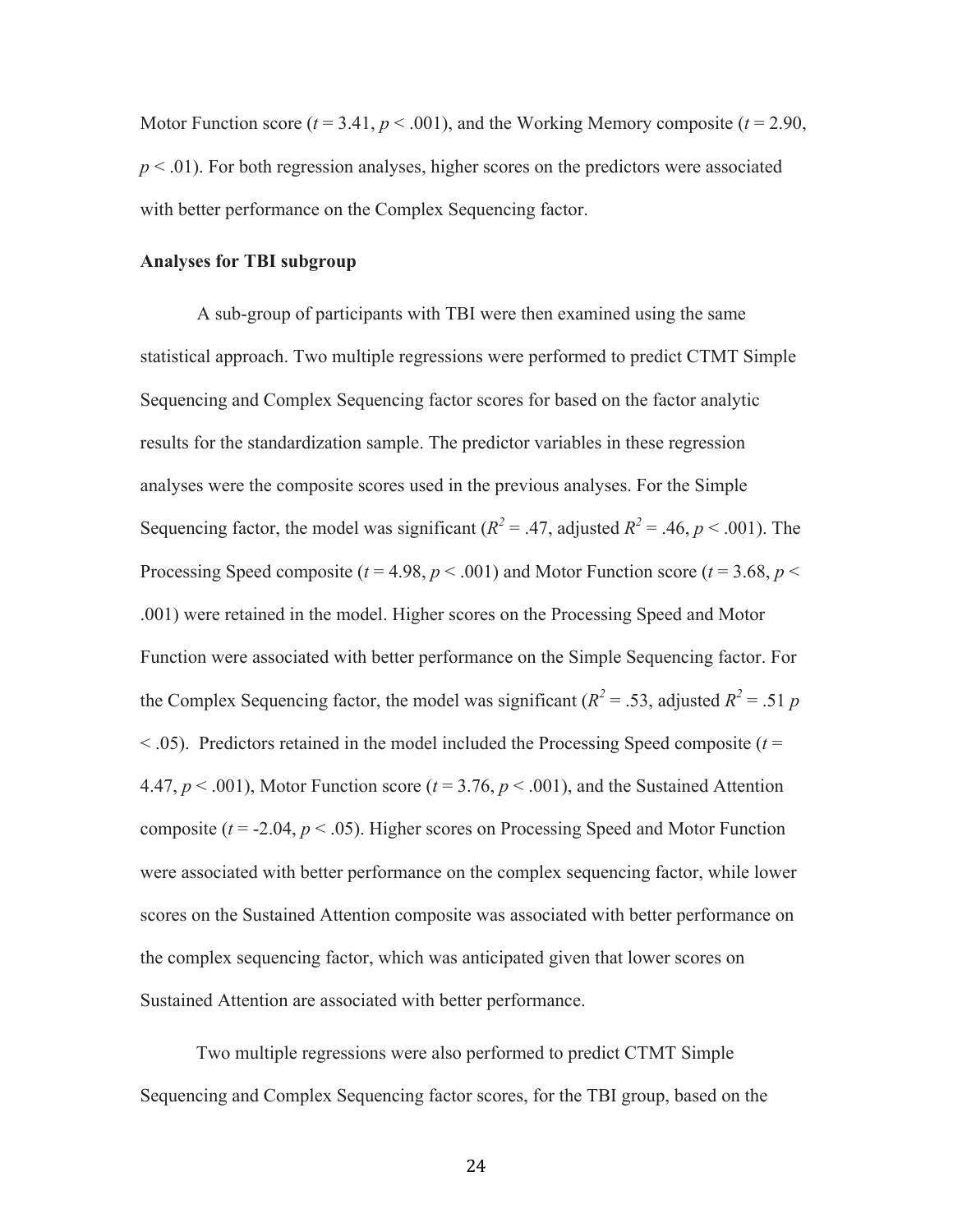factor analytic results identified in children with brain injuries. The predictor variables in these regression analyses were the composite scores discussed previously. For the Simple Sequencing factor, the model was significant ( $R^2 = .46$ , adjusted  $R^2 = .44$ ,  $p < .001$ ). The Processing Speed composite ( $t = 4.57$ ,  $p < .001$ ) and Motor Function score ( $t = 3.92$ ,  $p <$ .001) were retained in the model. Higher scores on the Processing Speed and Motor Function were associated with better performance on the Simple Sequencing factor. For the Complex Sequencing factor, the model was significant ( $R^2 = .48$ , adjusted  $R^2 = .46$  *p*  $< .001$ ). Predictors retained in the model included the Processing Speed composite ( $t =$ 5.33,  $p < .001$ ), and Motor Function score ( $t = 3.45$ ,  $p < .001$ ). For both regression analyses, higher scores on the predictors were associated with better performance on the complex sequencing factor.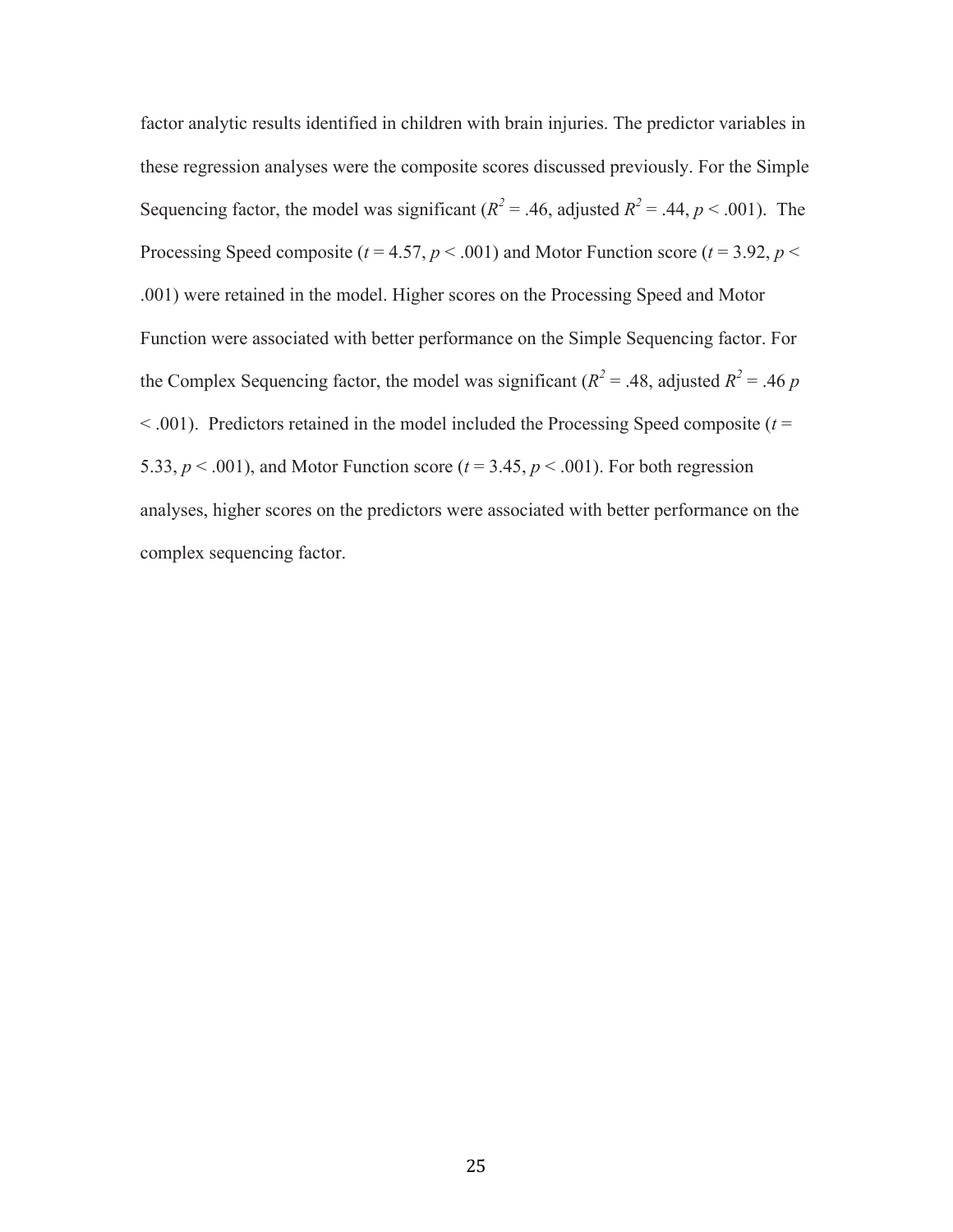#### Chapter 5

#### **Discussion**

These findings shed light on the neurocognitive correlates that underlie performance on the CTMT in children with brain dysfunction. Limited information is available regarding the application of the CTMT in clinical populations, and the results of the current study aid in establishing the validity of the CTMT in clinical populations and more specifically in children that have sustained a TBI. Furthermore, as a complex task, multiple cognitive abilities are required for its completion and impairment of any one will negatively impact performance. While there is abundant evidence supporting the sensitivity of trail making tests to various forms of brain damage, much less information is available that would explain how the unique patterns of cognitive deficits associated with various forms of neurological injury predicts performance on the trail making test. The current investigation examined these matters and based on prior research it was hypothesized that for the CTMT, Simple Sequencing and Complex Sequencing factors would be predicted by overlapping and unique cognitive abilities. These predictions were examined for two different factors solutions for the CTMT, one derived from normal controls and the other from children with TBI, as well as for a mixed clinical group with various neurological disorders and a homogeneous group composed of individuals with TBI.

Results indicated that Simple Sequencing factor scores were predicted by Processing Speed and Motor Function. This was true when the Simple Sequencing factor score was based on the factor structure found in clinical population or on the factor structure found in standardization sample. Furthermore, Processing Speed and Motor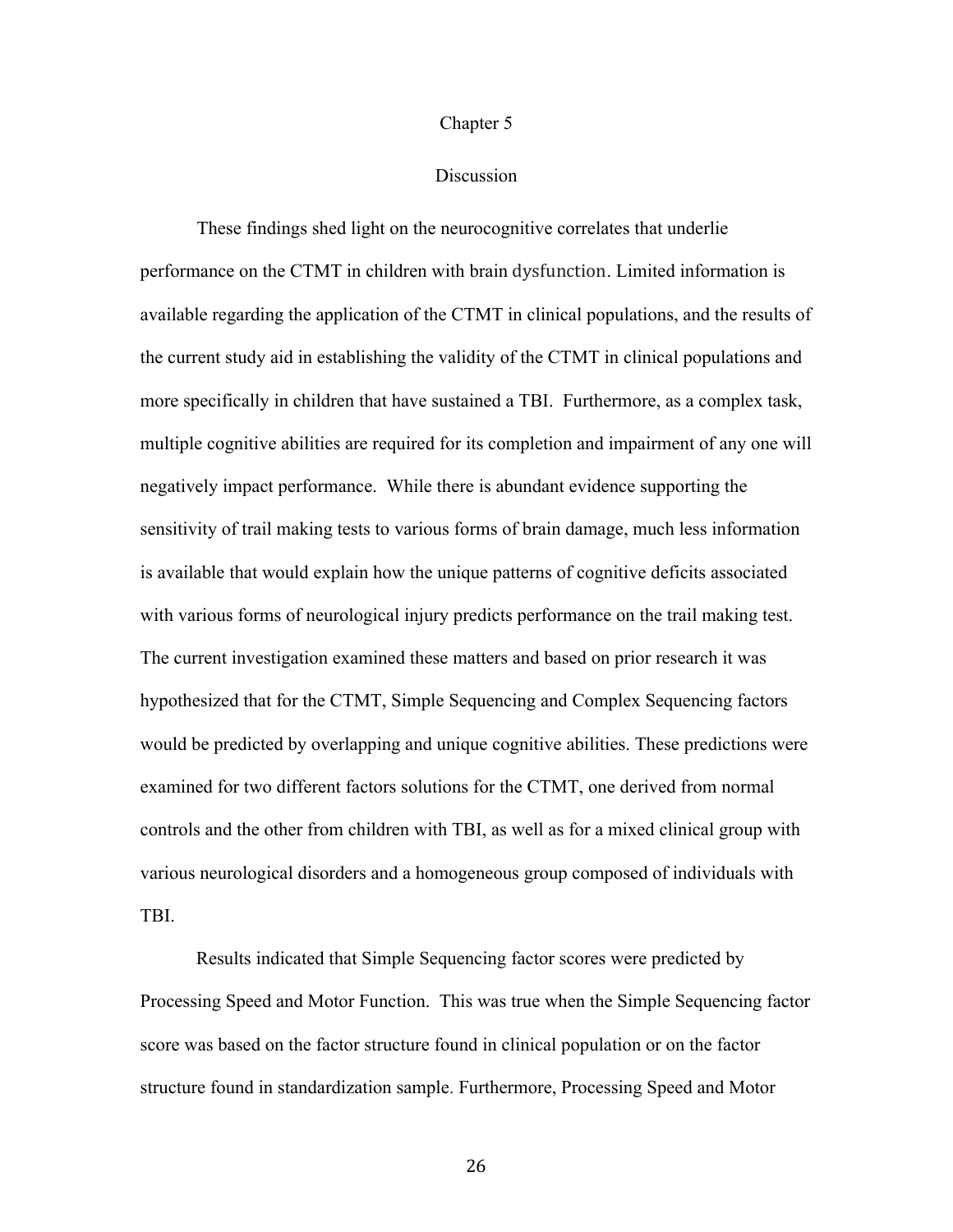Function contributed significantly to predicting performance on the Simple Sequencing for the overall sample as well as the TBI sub-group. It was initially hypothesized that in addition to Processing Speed and Motor function, the Simple Sequencing factor would be predicted by the Sustained Attention although the results of the current study did not support the role of sustained Attention as a significant predictor in the regressions analysis. However, these results should not be taken to mean that sustained attention is not required for adequate performance on the CTMT simple sequencing as initially predicted, for the following reasons. As Table 4 indicates, correlational analysis indicates that Sustained Attention was significantly correlated with the simple sequencing factor  $(r = -.27)$  total sample;  $r = -.36$  TBI sample). It was also significantly correlated with the Processing Speed composite  $(r = -0.41)$  total sample;  $r = -0.38$  TBI sample) (see Table 6). These analysis suggest that while sustained attention is associated with simple sequencing ability, its variance in the regression model is accounted for by the Processing Speed composite score and so it is not included as a final predictor in any of the models. This interpretation would also explain why prior studies have found that processing speed, but not sustained attention, is a significant predictor of simple sequencing (e.g., Thaler et al., 2012). Based on these results the CTMT simple sequencing score best reflect an individual's ability to perform tasks quickly (Processing Speed) and efficiently and perform fine motor task speedily (Motor Function), and these predictors appear consistent across factors structures and clinical group.

For the Complex Sequencing factor the Working Memory Composite was a significant predictor along with the Motor and Processing Speed composites. The findings support the second hypothesis that Working Memory and Processing Speed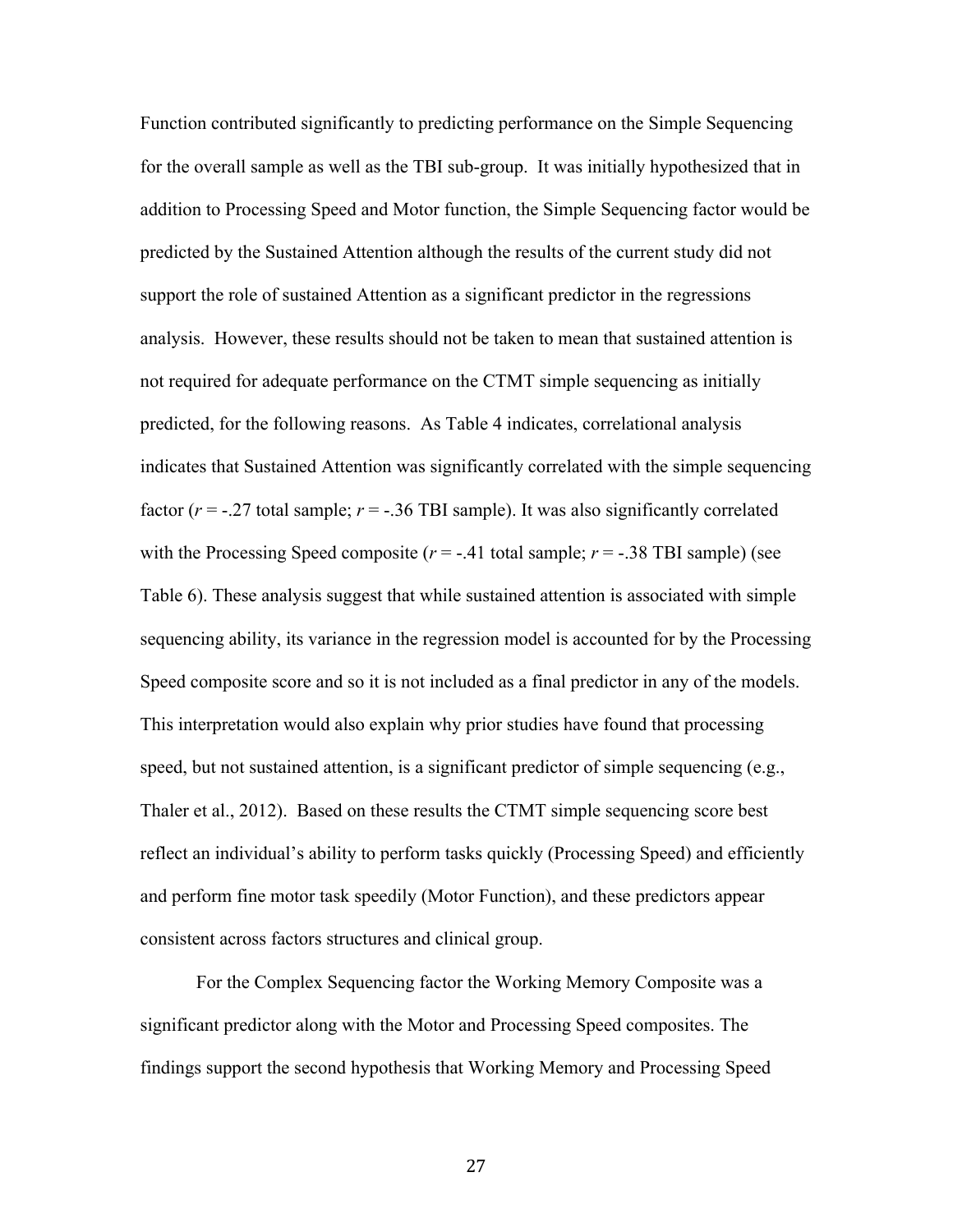predict performance on complex sequencing when using both the factor structure found in clinical population and when using the factor structure found in standardization sample for the overall group. Notably, there were differences between the abilities that predicted performance for the overall group and the TBI sub-group on the Complex Sequencing factor. Specifically, for the overall sample, in addition to the hypothesized predictors, Motor Function was also found to significantly predict performance on Complex Sequencing both when using the factor structure found in clinical population and when using the factor structure found in standardization sample.

In contrast, the significant predictors for Complex Sequencing for the TBI subgroup included the hypothesized Working Memory and Processing Speed composites, as well as the Sustained Attention composite when the factor structure found in standardization sample was used. However, when the factor structure found in clinical population was used, the Sustained Attention composite was no longer a significant predictor of performance on the Complex Sequencing factor. Difference between the regression models for the TBI subgroup and overall group could not be directly investigated but involved decreased predictive power of working memory in the TBI subgroup and possibly an increased contribution of sustained attention. Examination of the correlations between the composite scores and the CTMT factors do show a pattern of higher working memory vs. sustained attention correlations with complex sequencing in the overall group, and the opposite pattern when the TBI subgroup is examined separately (See Table 4). In contrast, correlations among the predictor scores appeared relatively consistent across the overall group and TBI subgroup (Table 6). It may be then that complex sequencing relies less on working memory and more on sustained attention in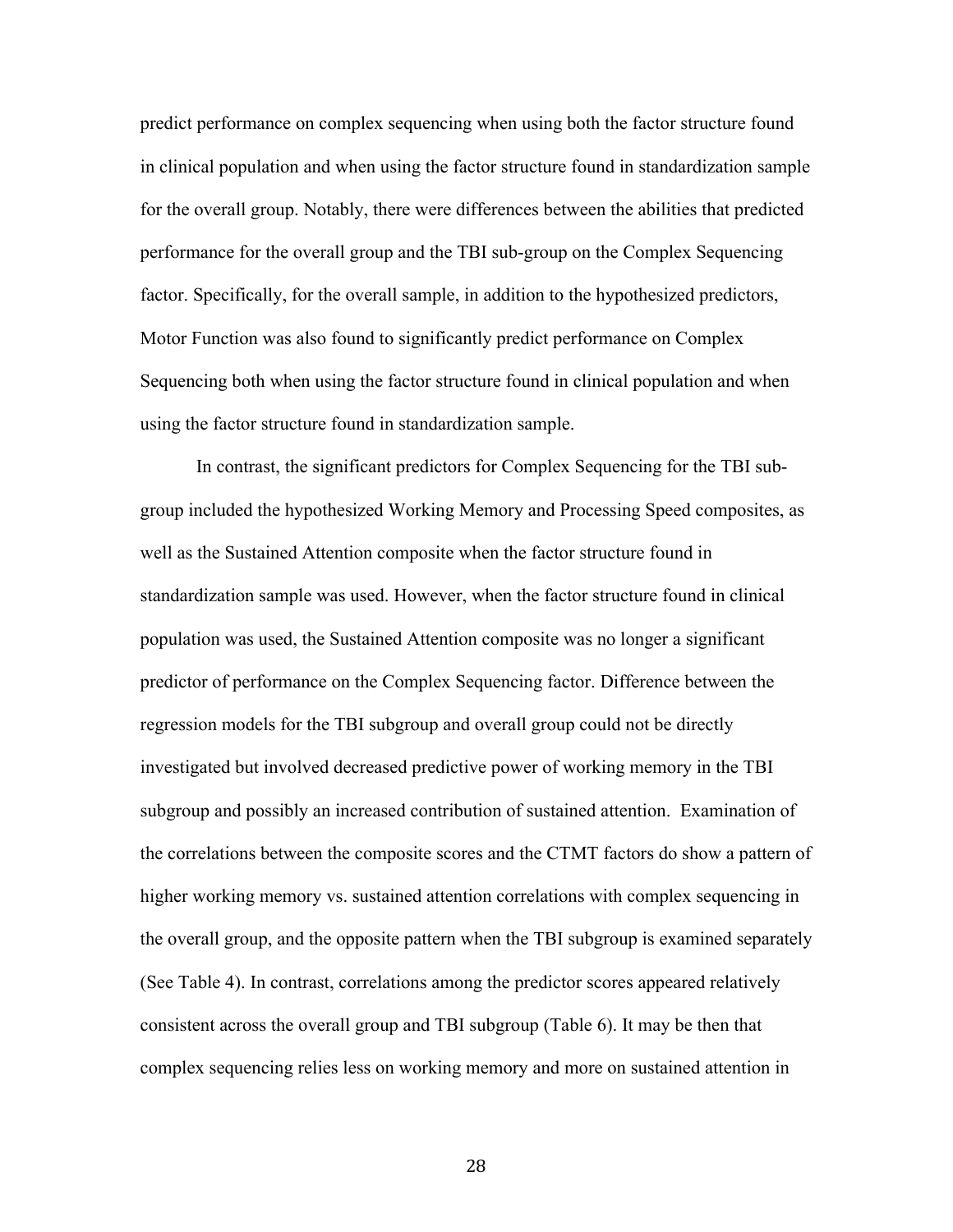TBI than in more general clinical populations, although differences in sample size and group characteristics (age, sex, etc.) could also be contributing to the variability in models produced by the regression analyses for the groups.

Considering the simple and complex sequencing finding together, Processing Speed was found to be a significant predictor for both Simple and Complex Sequencing factors. Processing speed deficits are frequently observed in individuals with a brain dysfunction, and more specifically in patients with a TBI (Donders & Minnema, 2004). Furthermore, research has shown there to be a dose-response relationship between an individuals processing speed and the severity of their injuries (Catroppa & Anderson, 2003; Sigurdardottir et al., 2015). The results of the current study support that performance on both the Simple and Complex Sequencing factors of the CTMT is mediated by Processing Speed as well as the use of the CTMT in estimating overall severity of impairment over the recovery process.

Motor function was also found to be a significant predictor for both Simple and Complex Sequencing factors. This was expected given the motor component of the task. While impairments in motor function are not always seen in individuals that have brain dysfunction, impairments in motor function would be expected if an individuals has a neurological condition that is associated with motor function or has sustained a TBI that affects motor regions of the brain. In terms of clinical utility, the results suggest that if an individual does demonstrated impairments in motor function, it is expected they will perform worse on both Simple and Complex Sequencing factors.

Working Memory's role in predicting complex but not simple sequencing ability was also anticipated given the higher cognitive demands and more complex nature of the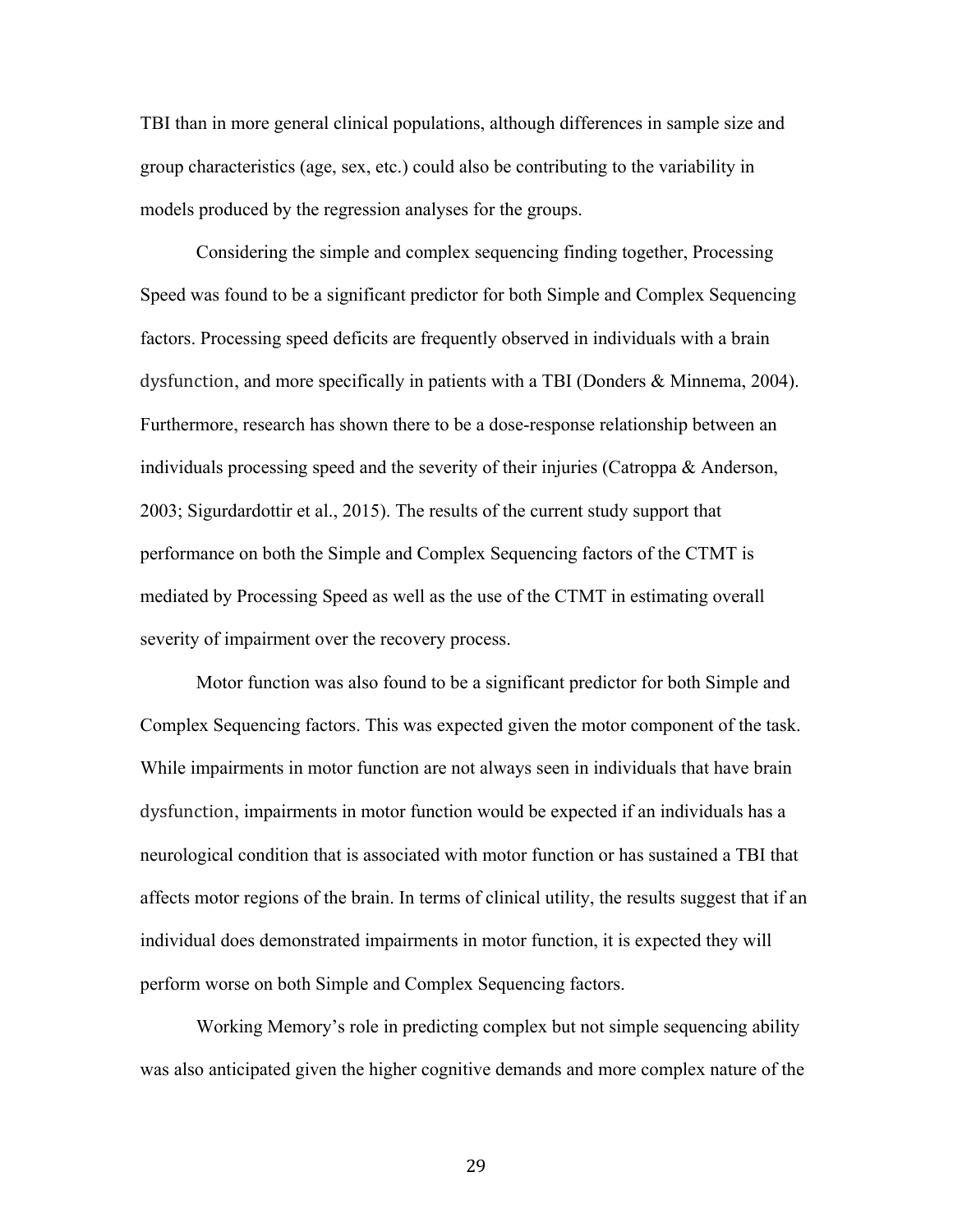CTMT complex sequencing task, particularly when the overall group was examined. However Working Memory did not predict performance for either factor in the TBI group. This was of some surprise, given that Working Memory has been shown to be impaired in individuals that have sustained a TBI (Vallat-Azouvi, Weber, Legrand, & Azouvi, 2007). While Working Memory was not a significant predictor for Complex Sequencing in the TBI subgroup, Sustained Attention was, although only when the factor structure found in standardization sample was used. When the factor structure found in clinical populations was used, Sustained Attention no longer significantly predicted performance on the Complex Sequencing factor. It is not clear whether variability in working memory ability in predicting complex sequencing is the result of inherent differences between the overall group and the TBI subgroup, or if the reduced sample size affected the model.

While the findings of the current study are useful in understanding the neurocognitive correlates that underlie performance on the CTMT in children that have brain dysfunction, there are limitations that should be discussed. The current study uses a mixed sample of children with brain dysfunction, and a selected subgroup that have sustained a TBI. While information is known about the overall severity of the injuries, corroborating neuroimaging was not available, and therefore we are unable to make statements regarding specific brain regions affected by the injuries. Additionally, CTMT performance may be mediated by additional abilities not considered by the current evaluation. Future research should include additional predictors, as well as more specific details regarding localization of brain dysfunction in order to better understand the differential effects of those factors on CTMT performance.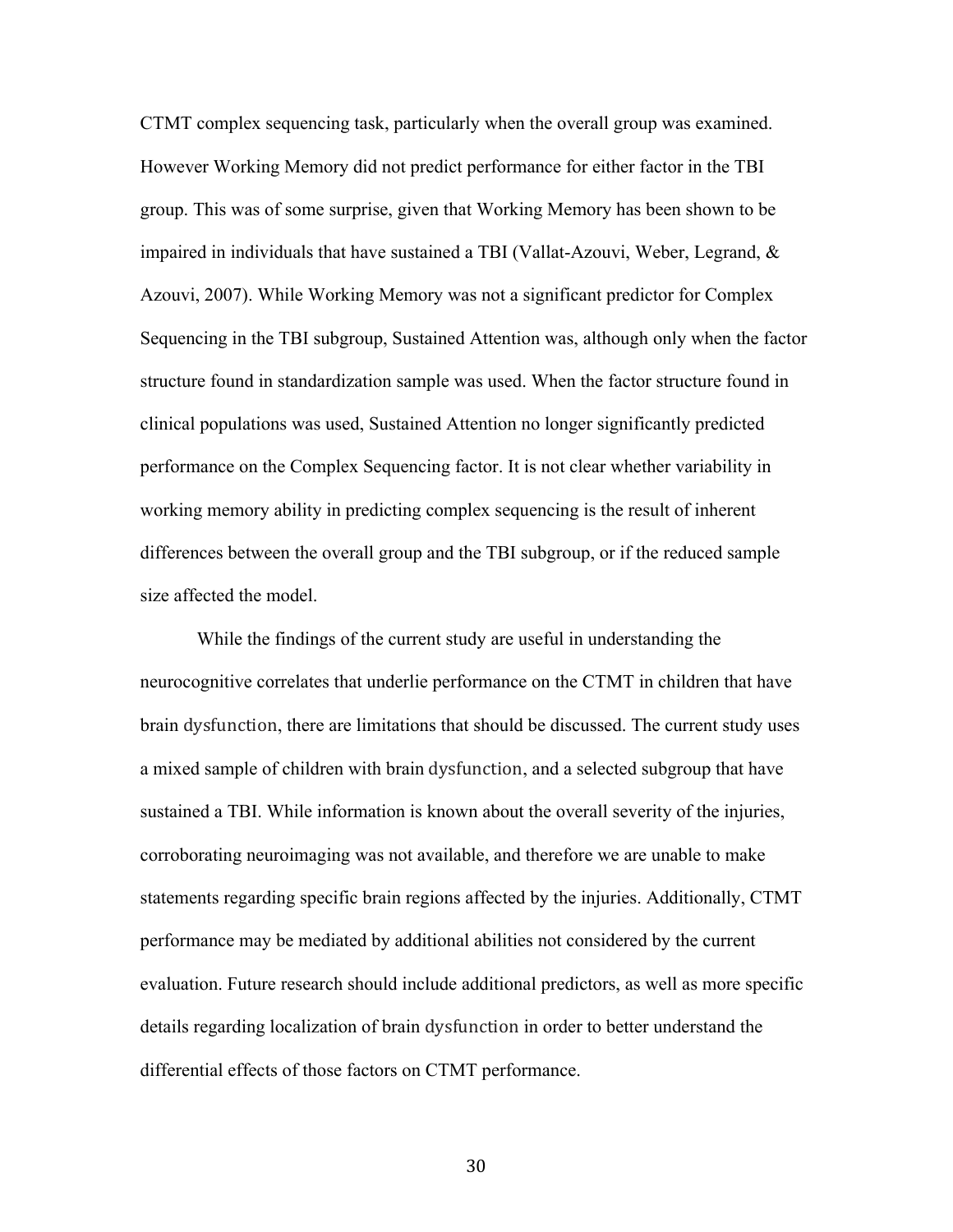#### References

- Allen, D. N., Haderlie, M., Kazakov, D., & Mayfield, J. (2009). Construct and criterion validity of the comprehensive trail-making test in children and adolescents with traumatic brain injury. *Child Neuropsychology*, *15*(6), 543-553. doi:10.1080/09297040902748234
- Allen, D. N., Huegel, S. G., Seaton, B.E., Goldstein, G., Gurklis, J. A., & van Kammen, D.P. (2008). Confirmatory factor analysis of the WAIS-R in patients with schizophrenia. *Schizophrenia Research, 34*, 87-94. doi:10.1016/S0920- 9964(98)00090-5
- Allen, D. N., Leany, B. D., Thaler, N. S., Cross, C., Sutton, G. P., & Mayfield, J. (2010). Memory and attention profiles in pediatric traumatic brain injury. *Archives Of Clinical Neuropsychology*, *25*(7), 618-633. doi:10.1093/arclin/acq051
- Allen, D. N., Seaton, B. E., Huegel, S. G., Goldstein, G., Gurklis, J. A., & van Kammen, D. P. (1998). Confirmatory factor analysis of the WAIS-R in patients with schizophrenia. *Schizophrenia Research, 34*, 87-94. doi: 10.1016/S0920- 9964(98)00090-5
- Allen, D. N., Thaler, N. S., Ringdahl, E. N., Barney, S. J., & Mayfield, J. (2012). Comprehensive Trail Making Test performance in children and adolescents with traumatic brain injury. *Psychological Assessment*, *24*(3), 556-564. doi:10.1037/a0026263
- Armstrong, C. M., Allen, D. N., Donohue, B., & Mayfield, J. (2008). Sensitivity of the Comprehensive Trail Making Test to traumatic brain injury in adolescents. *Archives of Clinical Neuropsychology*, *23*(3), 351-358.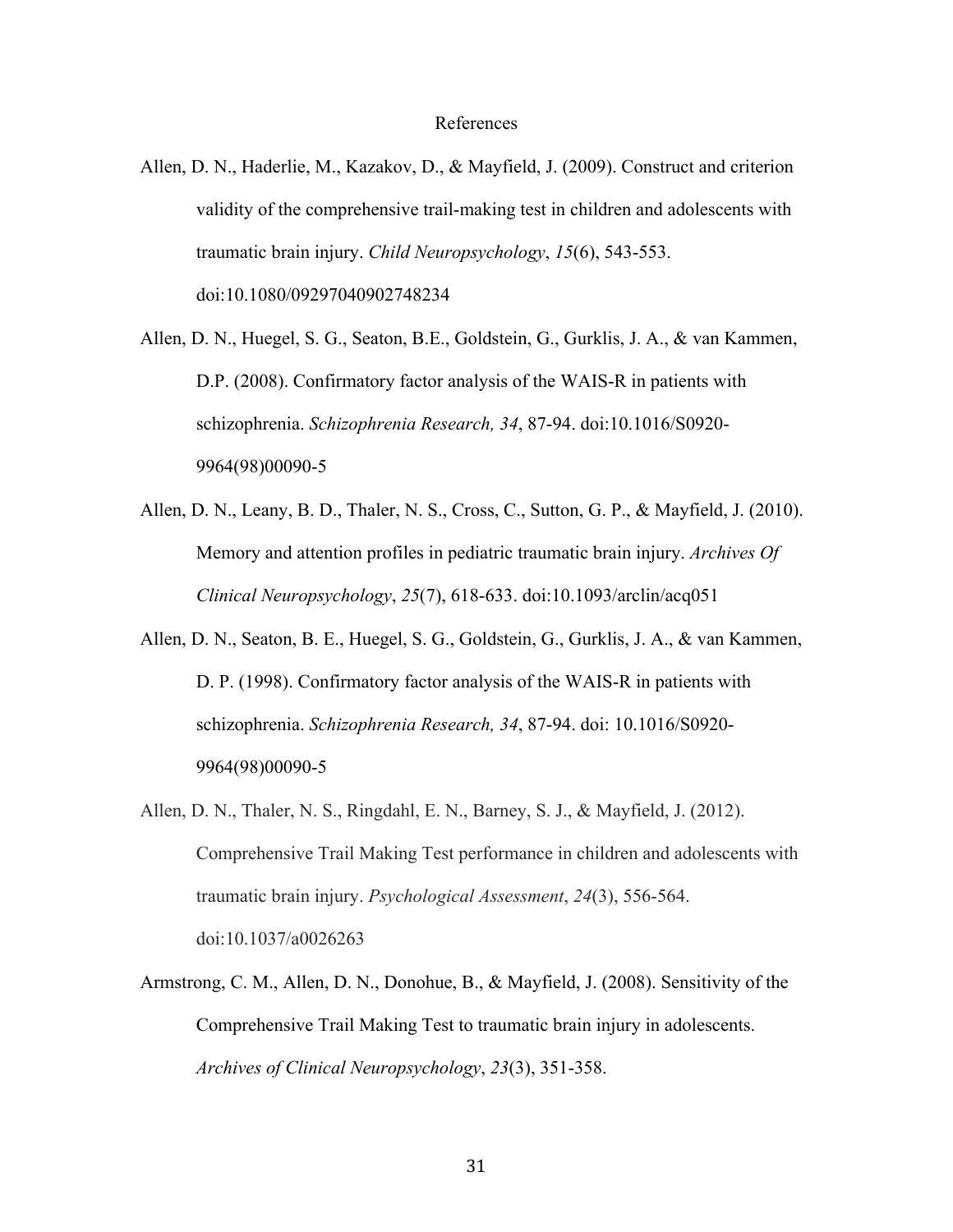doi:10.1016/j.acn.2007.11.004

- Atkinson, T. M., & Ryan, J. P. (2008). The use of variants of the Trail Making Test in serial assessment: A construct validity study. *Journal of Psychoeducational Assessment*, *26*(1), 42-53. doi:10.1177/0734282907301592
- Barth, J. T., Macciocchi, S. N., Giordani, B., Rimel, R., Jane, J. A., & Boll, T. J. (1983). Neuropsychological sequelae of minor head injury. *Neurosurgery*, *13*(5), 529- 533.
- Bauman-Johnson, W. L., Maricle, D. E., Miller, D. C., Allen, D. N., & Mayfield, J. (2010). Utilization of the Comprehensive Trail Making Test as a measure of executive functioning in children and adolescents with traumatic brain injuries. *Archives of Clinical Neuropsychology*, *25*(7), 601-609. doi:10.1093/arclin/acq049
- Boll, T. J., Berent, S., & Richards, H. (1977). Tactile-perceptual functioning as a factor in general psychological abilities. *Perceptual and Motor Skills, 44,* 535-539. doi:10.2466/pms.1977.44.2.535
- Buck, K. K., Atkinson, T. M., & Ryan, J. P. (2008). Evidence of practice effects in variants of the Trail Making Test during serial assessment. *Journal of Clinical and Experimental Neuropsychology, 30*, 312-318.

doi:10.1080/13803390701390483

- Catroppa, C., & Anderson, V. (2003). Recovery and predictors of intellectual ability two years following paediatric traumatic brain injury. Neuropsychological Rehabilitation, 13, 517–536
- Conners, C. K. (2000). *Continuous Performance Test-II Version 5 (CPT-II).* Lutz, FL; PAR, Inc.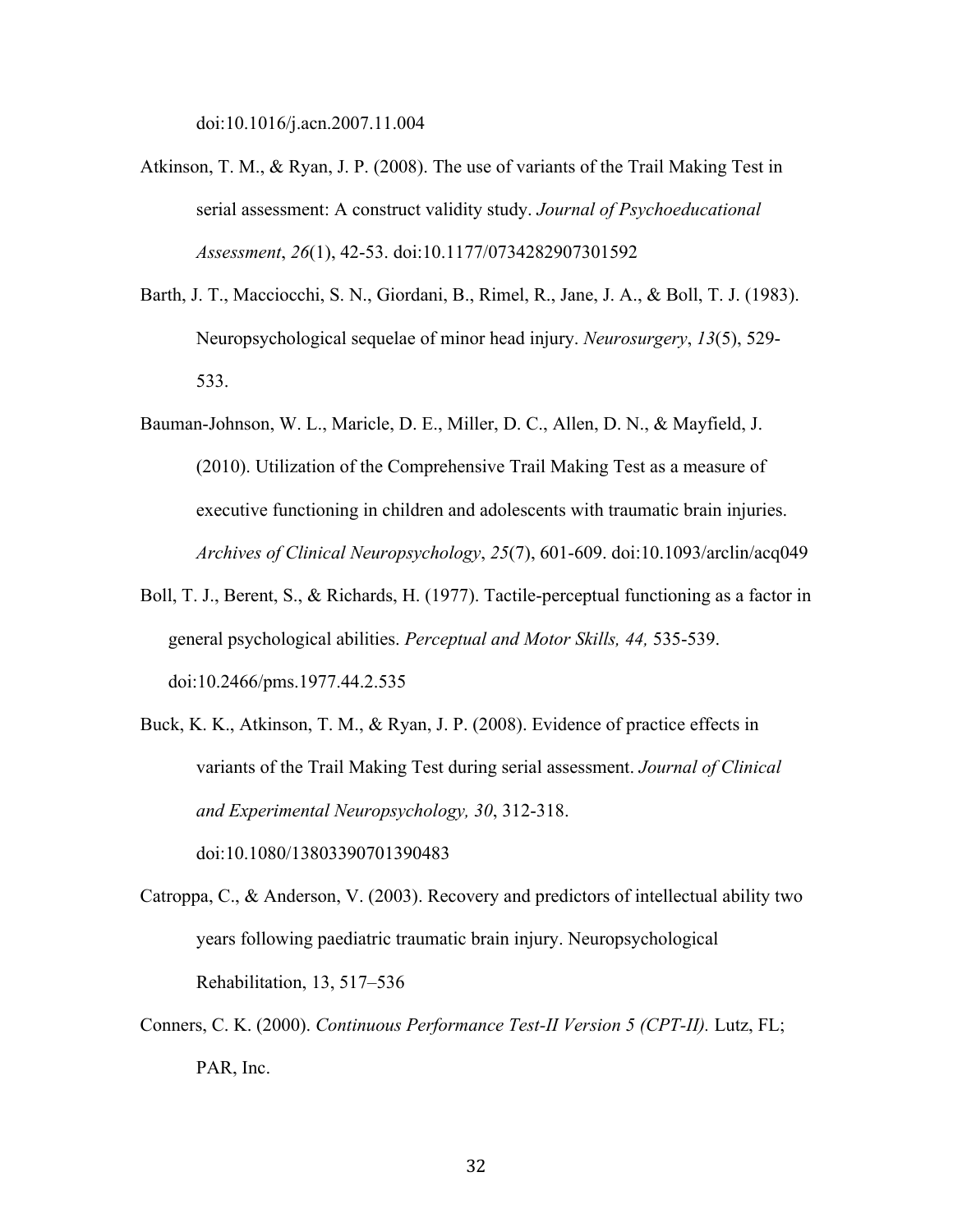- D'Elia, L. F., Satz, P., Uchiyama, C., & White, T. (1996). Color Trails Test. Odessa, FL: Psychological Assessment Resources.
- Davids, A., Goldenberg, L., & Laufer, M. W. (1957). The relation of the Archimedes Spiral After effect and the Trail Making Test to brain damage in children. *Journal of Consulting Psychology, 21*(5), 429-433. doi:10.1037/h0039926
- Delis, D. C., Jacobson, M., Bondi, M. W., Hamilton, J. M., & Salmon, D. P. (2003). The myth of testing construct validity using factor analysis or correlations with normal or mixed clinical populations: Lessons from memory assessment. *Journal of the International Neuropsychological Society*, *9*(6), 936-946. doi:10.1017/S1355617703960139
- Delis, D. C., Kaplan, E., & Kramer, J. H. (2001). Delis-Kaplan Executive Function System (DKEFS): Examiner's manual. San Antonio, TX: The Psychological Corporation.
- Donders, J., & Janke, K. (2008). Criterion validity of the Wechsler Intelligence Scale for Children-Fourth Edition after pediatric traumatic brain injury. *Journal Of The International Neuropsychological Society*, *14*(4), 651-655. doi:10.1017/S1355617708080752
- Donders, J., & Minnema, M. R. (2004). Performance discrepancies on the California Verbal Learning Test-Children's Version (CVLT-C) in children with traumatic brain injury. Journal of the International Neuropsychological Society, 10, 482– 488.
- Egeland, J., & Kovalik-Gran, I. (2010a). Measuring several aspects of attention in one test: The factor structure of Conner's Continuous Performance Test. *Journal of*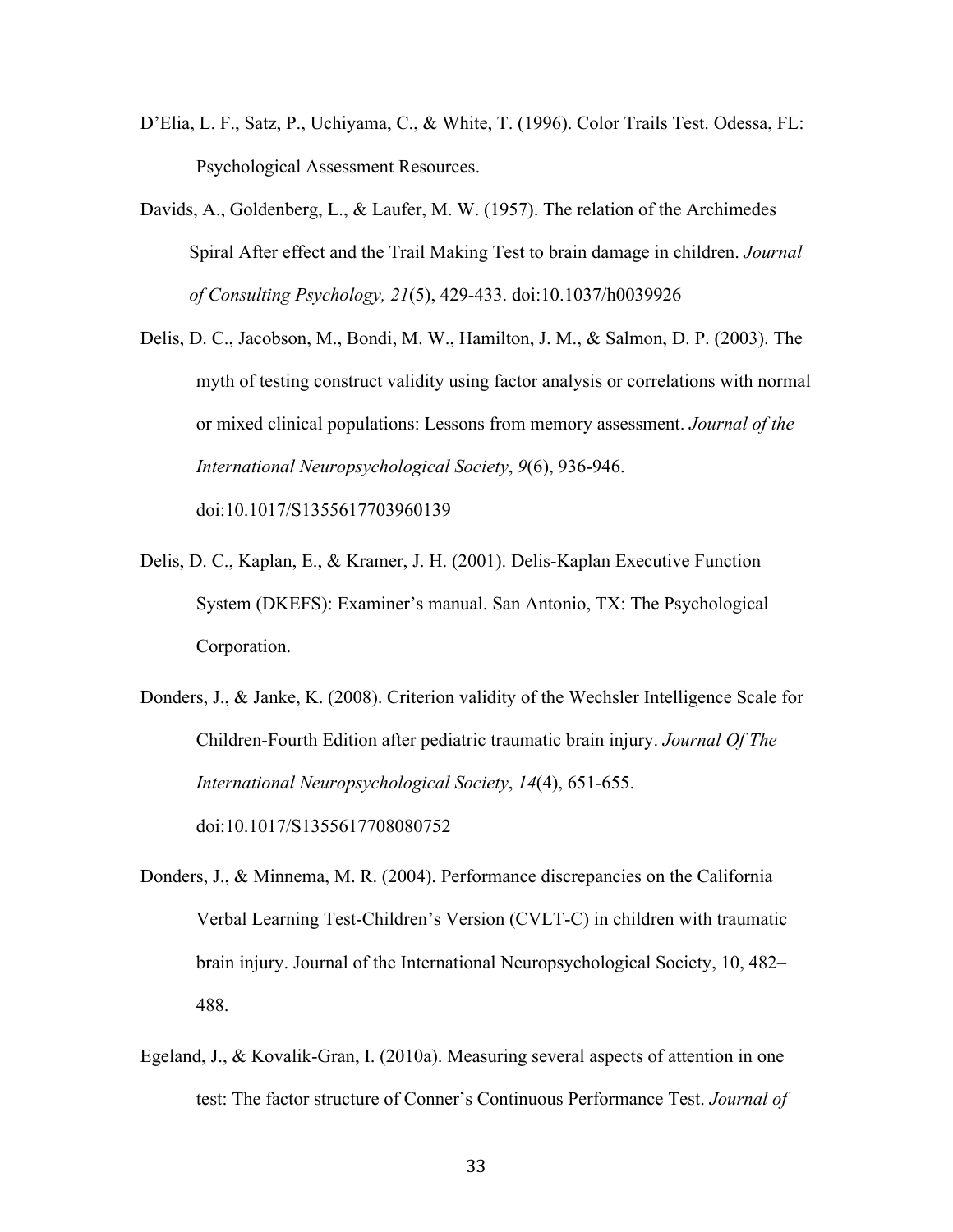*Attention Disorders*, *13*(4), 339-346. doi: 10.1177/1087054708323019

- Egeland, J., & Kovalik-Gran, I. (2010b). Validity of the factor structure of Conners' CPT. *Journal of Attention Disorders*, *13*(4), 347-357. doi: 10.1177/1087054709332477
- Faul, M., Xu, L., Wald, M. M. & Coronado, V. (2010). *Traumatic brain injury in the united states: Emergency department visits, hospitalizations and deaths, 2002- 2006.* http://www.cdc.gov/TraumaticBrainInjury/statistics.html
- Felmingham, K. L., Baguley, I. J., & Green, A.J. (2004). Effects of diffuse axonal injury on speed of information processing following severe traumatic brain injury. *Neuropsychology 18,* 564-571. doi:10.1037/0894-4105.18.3.564
- Gass, C. S., & Daniel, S. K. (1990). Emotional impact on Trail Making Test performance. *Psychological Reports*, *67*(2), 435-438. doi:10.2466/PR0.67.6.435- 438
- Jaffe, K. M., Fay, G. C., Polissar, N. L., Martin, K. M., Shurtleff, H. A., Rivara, J. M., & Winn, H. R. (1993). Severity of pediatric traumatic brain injury and neurobehavioral recovery at one year: A cohort study. *Archives of Physical Medicine and Rehabilitation*, *74,* S87-S95. doi:10.1016/0003-9993(93)90156-5
- Kraemer, B. R., & Blacher, J. (1997). An overview of educationally relevant effects, assessment, and school reentry. In A. Glang, G. S. Singer, B. Todis, A. Glang, G. S. Singer, B. Todis (Eds.) , *Students with acquired brain injury: The school's response* (pp. 3-31). Baltimore, MD, US: Paul H Brookes Publishing.
- Langenecker, S. A., Zubieta, J., Young, E. A., Akil, H., & Nielson, K. A. (2007). A task to manipulate attentional load, set-shifting, and inhibitory control: Convergent validity and test-retest reliability of the Parametric Go/No-Go Test. *Journal of*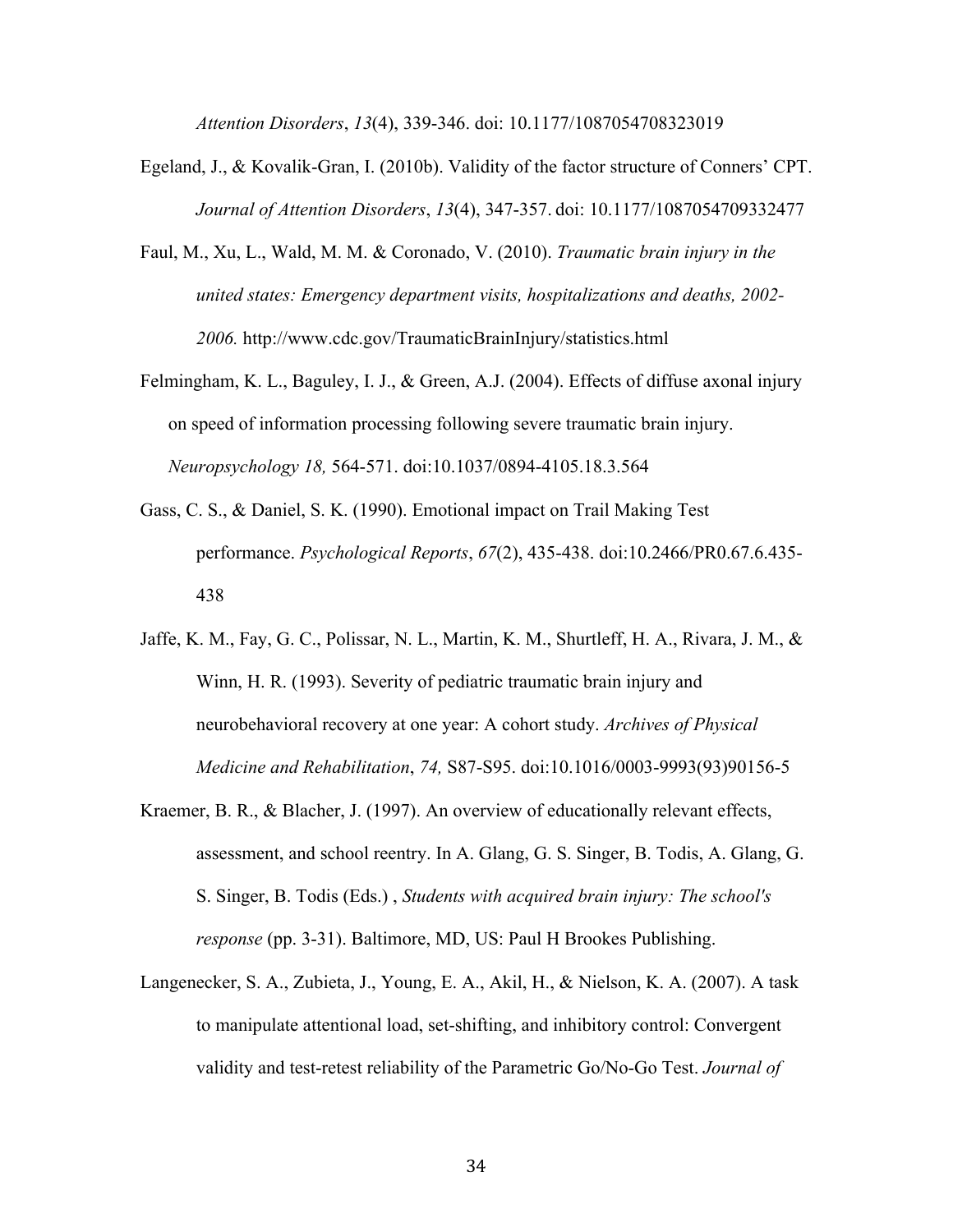*Clinical and Experimental Neuropsychology*, *29*(8), 842-853. doi:10.1080/13803390601147611

- Lowther, J. L., & Mayfield, J. (2004). Memory functioning in children with traumatic brain injuries: a TOMAL validity study. *Archives of Clinical Neuropsychology, 19,* 105-118. doi:10.1016/S0887-6177(02)00222-6
- Mittelmeier, C., Rossi, J., & Berman, A. (1989). Discriminative ability of the Trail Making Test in young children. *International Journal of Clinical Neuropsychology*, *11*(4), 163-166.
- O'Leary, D. (1983). Effects of age of onset of partial and generalized seizures on neuropsychological performance in children. *Journal of Nervous and Mental Disease*, *171*(10), 624-629. doi:10.1097/00005053-198310000-00006
- Park, B. S., Allen, D. N., Barney, S. J., Ringdahl, E. N., & Mayfield, J. (2009). Structure of Attention in Children with Traumatic Brain Injury. *Applied Neuropsychology, 16*(1), 1-10. doi: 10.1080/09084280802636371
- Partington, J. E. (1949). Detailed instructions for administering Partington's Pathways Test. *Psychological Service Center Journal*, *1*, 46-48.
- Periáñez, J. A., Ríos-Lago, M. M., Rodríguez-Sánchez, J. M., Adrover-Roig, D. D., Sánchez-Cubillo, I. I., Crespo-Facorro, B. B., & ... Barceló, F. F. (2007). Trail Making Test in traumatic brain injury, schizophrenia, and normal ageing: Sample comparisons and normative data. *Archives of Clinical Neuropsychology*, *22*(4), 433-447. doi:10.1016/j.acn.2007.01.022
- Rabin, L. A., Barr, W. B., & Burton, L. A. (2005). Assessment practices of clinical neuropsychologists in the United States and Canada: A survey of INS, NAN, and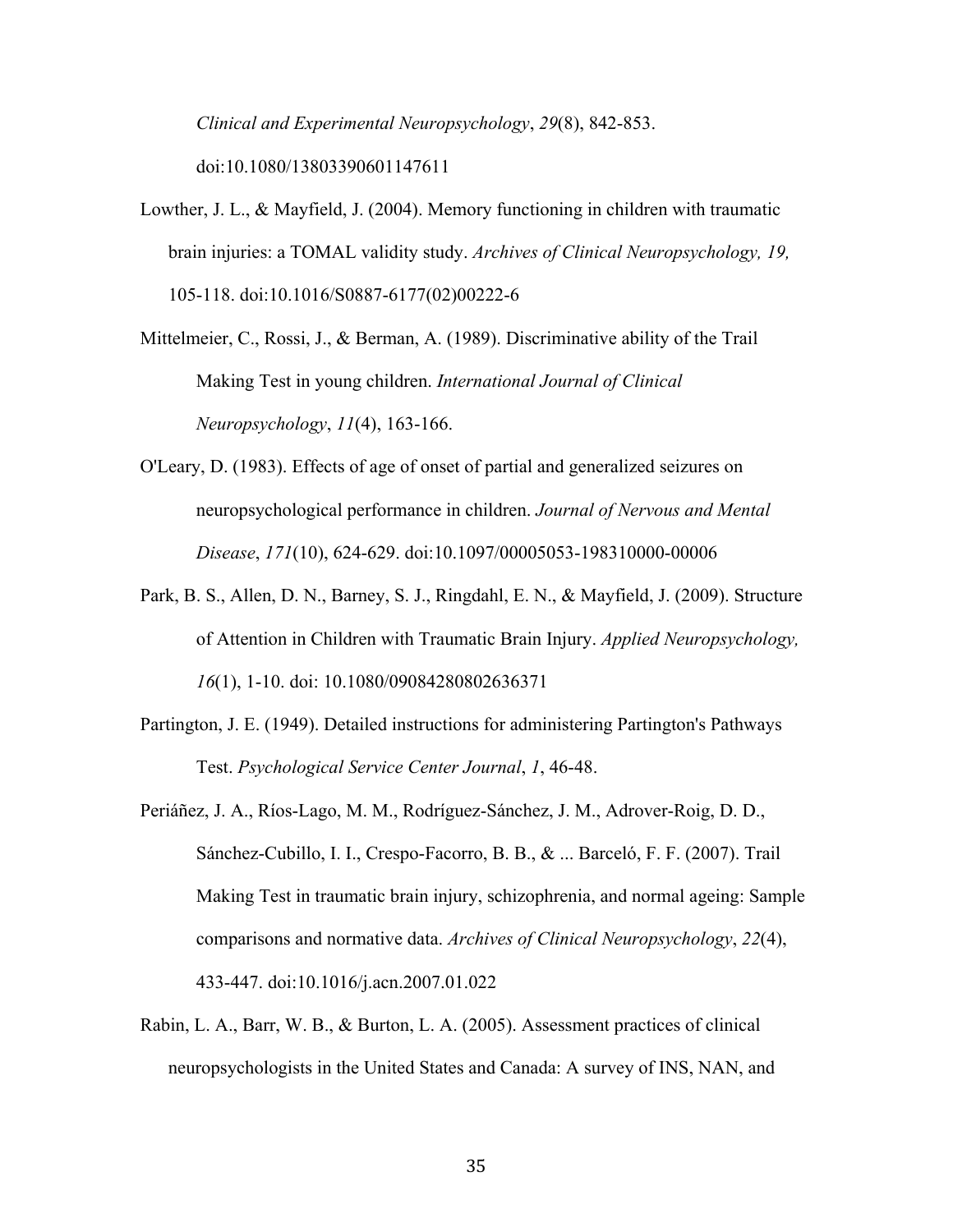APA Division 40 members. *Archives of Clinical Neuropsychology, 20*, 33-65. doi:10.1016/j.acn.2004.02.005

- Reitan, R. M. (1955). The relation of the Trail Making Test to organic brain damage. *Journal of Consulting Psychology*, *19*, 393-394.
- Reitan, R. M. (1958). Validity of the Trail Making Test as an indicator of organic brain damage. *Perceptual and Motor Skills*, *8*, 271-276. doi:10.2466/PMS.8.7.271-276
- Reitan, R. M. (1971). Trail making test results for normal and brain-damaged children. *Perceptual and Motor Skills*, *33*, 575-581. doi:10.2466/pms.1971.33.2.575
- Reitan, R. M., & Wolfson, D. (1992a). *Neuropsychological evaluation of older children.*  Tuscon, AZ: Neuropsychology Press.
- Reitan, R. M., & Wolfson, D. (1992b). *The Halstead-Reitan neuropsychological test battery: Theory and clinical interpretation (2nd Ed.). Tucson, AZ:* Neuropsychology Press.
- Reynolds, C. (2002). *Comprehensive Trail Making Test (CTMT)* Austin, Texas: PRO-ED, Inc.
- Reynolds, C. R. (1997). Forward and backward memory span should not be combined for clinical analysis. *Archives of Clinical Neuropsychology, 12*(1), 29-40. doi:10.1016/S0887-6177(96)00015-7
- Reynolds, C. R., & Bigler, E. D. (1994). *Test of memory and learning: Examiner's manual*. Austin, TX: Pro-Ed.
- Reynolds, C. R., & Horton, A. R. (2008). Assessing executive functions: A life-span perspective. *Psychology in the Schools*, *45*(9), 875-892. doi:10.1002/pits.20332

Reynolds, C. R., & Voress, J. (2007). *Test of memory and learning (TOMAL-2).* Austin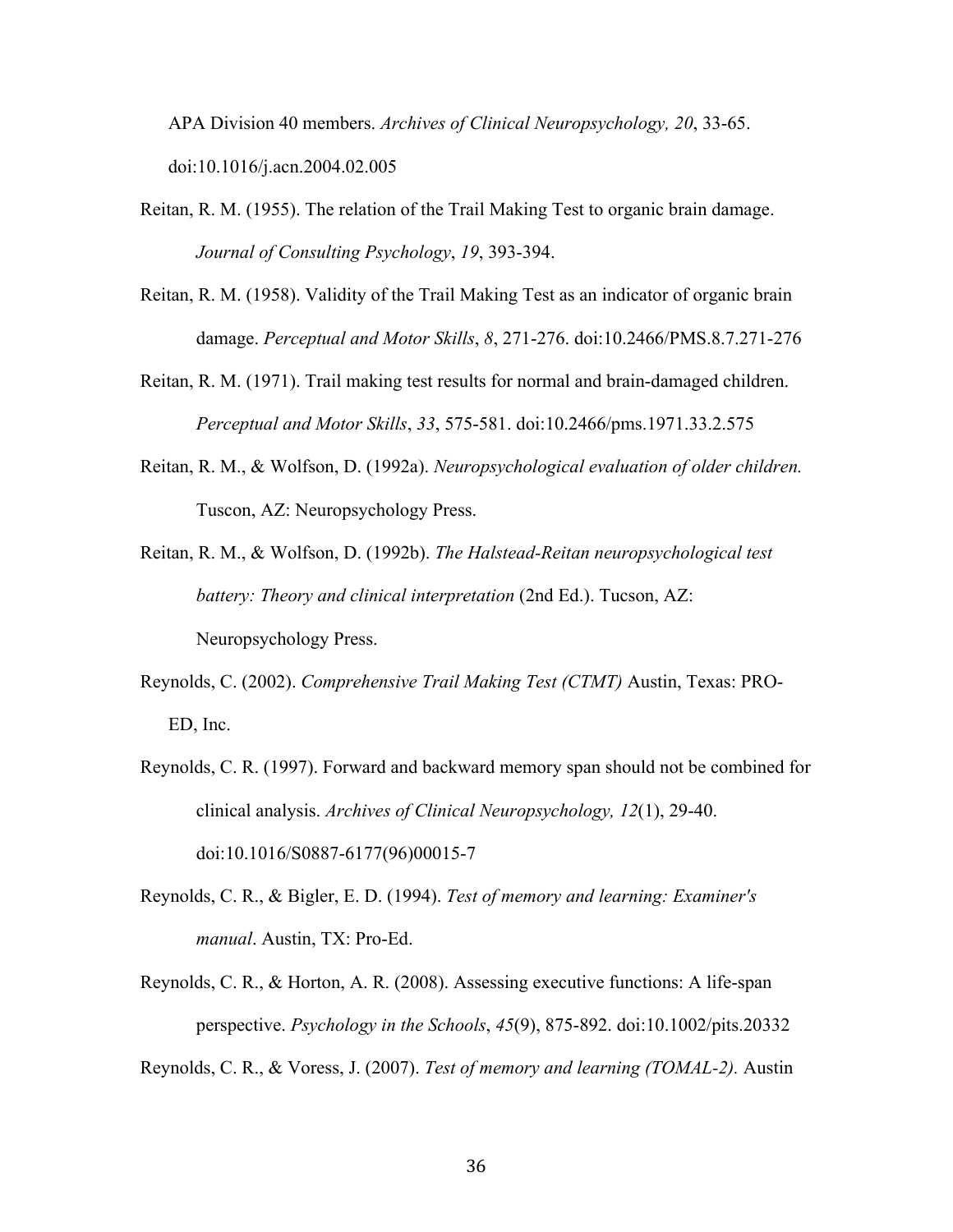TX: Pro-Ed.

Riccio, C. A., Kahn, D. A., Yoon, M., Reynolds, C. R., & Bonura, E. P. (2011). Confirmation of a two-factor model for interpretation of the Comprehensive Trail Making Test with children. *Archives of Clinical Neuropsychology, 26*(3), 235- 239. doi:10.1093/arclin/acq105

Ríos, M., Periáñez, J. A., & Muñoz-Céspedes, J. M. (2004). Attentional control and slowness of information processing after severe traumatic brain injury. *Brain Injury*, *18*(3), 257-272. doi:10.1080/02699050310001617442

Rourke, B., & Finlayson, M. (1975). Neuropsychological significance of variations in patterns of performance on the Trail Making Test for older children with learning disabilities. *Journal of Abnormal Psychology*, *84*(4), 412-421. doi:10.1037/0021- 843X.84.4.412

Sánchez-Cubillo, I. I., Periáñez, J. A., Adrover-Roig, D. D., Rodríguez-Sánchez, J. M., Ríos-Logo, M. M., Tirapu, J. J., & Barceló, F. F. (2009). Construct validity of the Trail Making Test: Role of task-switching, working memory, inhibition/interference control, and visuomotor abilities. *Journal of the International Neuropsychological Society*, *15*(3), 438-450. doi:10.1017/S1355617709090626

Sigurdardottir, S., Andelic, N., Wehling, E., Roe, C., Anke, A., Skandsen, T., & ... Schanke, A. (2015). Neuropsychological functioning in a national cohort of severe traumatic brain injury: Demographic and acute injury-related predictors. *The Journal Of Head Trauma Rehabilitation*, *30*(2), E1-E12. doi:10.1097/HTR.0000000000000039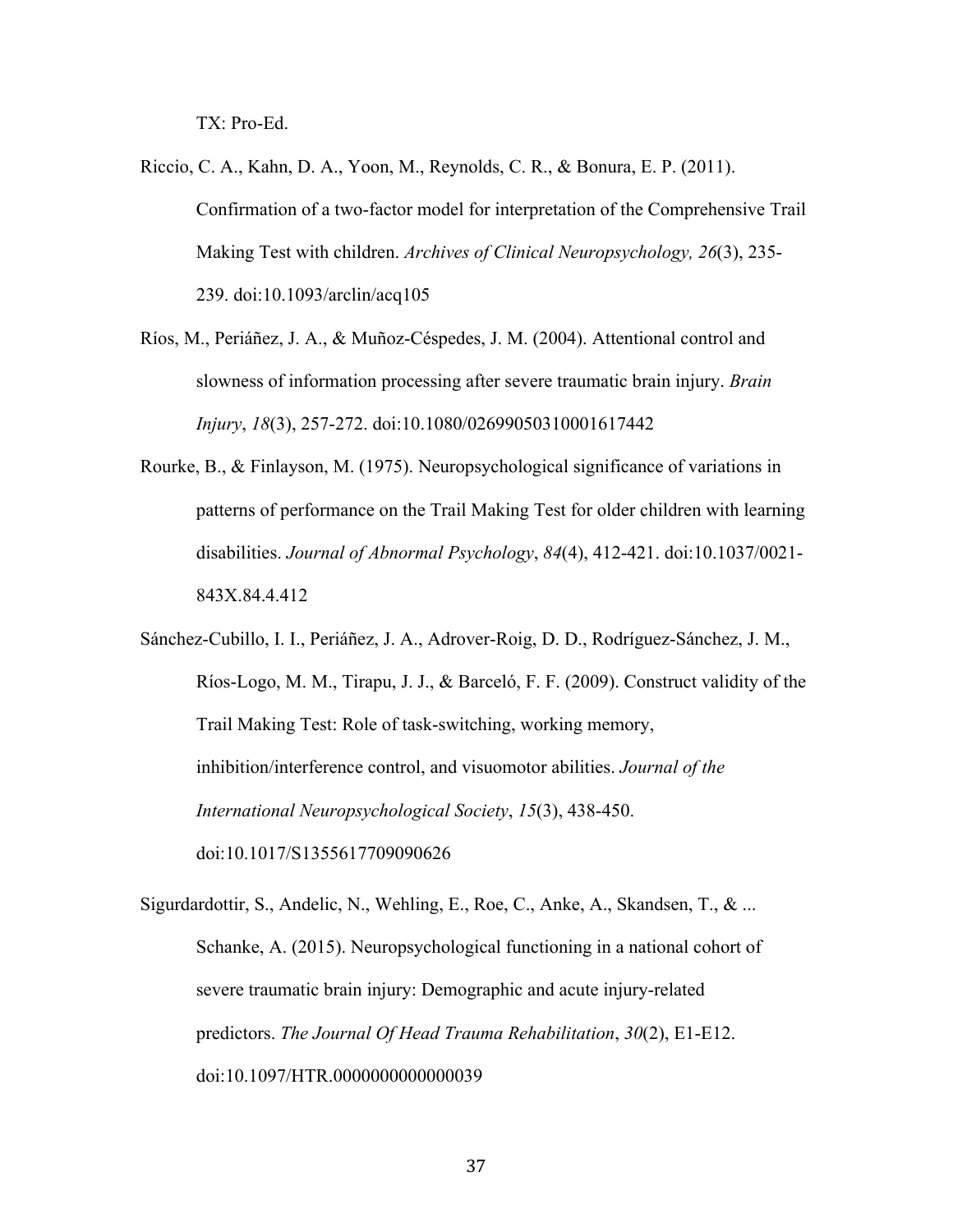- Smith, S. R., Servesco, A. M., Edwards, J. W., Rahban, R., Barazani, S., Nowinski, L. A., & ... Green, J. (2008). Exploring the validity of the Comprehensive Trail Making Test. *The Clinical Neuropsychologist*, *22*(3), 507-518. doi:10.1080/13854040701399269
- Sroufe, N. S., Fuller, D. S., West, B. T., Singal, B. M., Warschausky, S. A., et al. (2010). Postconcussive symptoms and neurocognitive function after mild traumatic brain injury in children. *Pediatrics, 125*(6), e1331-e1339. doi:10.1542/peds.2008-2364
- Tabachnick, B. G., & Fidell, L. S. (2012). *Using multivariate statistics (6th ed.)*. Boston, MA: Allyn & Bacon/Pearson Education.
- Thaler, N. S., Allen, D. N., Hart, J. S., Boucher, J. R., McMurray, J. C., & Mayfield, J. (2012). Neurocognitive correlates of the Trail Making Test for Older Children in patients with traumatic brain injury. *Archives Of Clinical Neuropsychology*, *27*(4), 446-452. doi:10.1093/arclin/acs042*.*
- Vallat-Azouvi, C., Weber, T., Legrand, L., & Azouvi, P. (2007). Working memory after severe traumatic brain injury. Journal Of The International Neuropsychological Society, 13(5), 770-780. doi:10.1017/S1355617707070993
- Wechsler, D. (2003). *Wechsler Intelligence Scale for Children-Fourth Edition.* San Antonio, TX: Psychological Corporation.
- Wechsler, D. (2008). *Wechsler Adult Intelligence Scale–Fourth Edition*. San Antonio, TX: Pearson.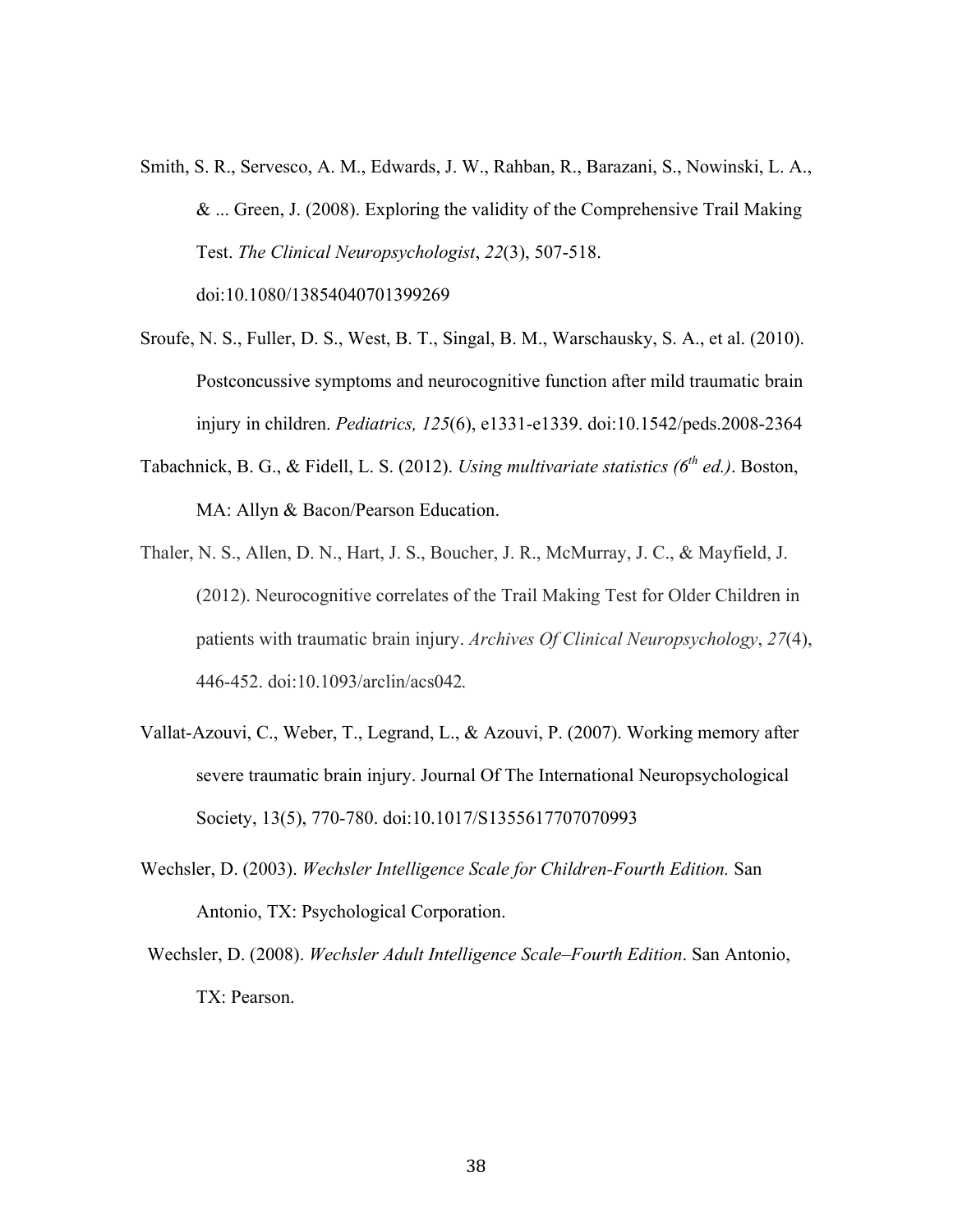Williams, J., Rickert, V., Hogan, J., & Zolten, A. (1995). Children's Color Trails. *Archives of Clinical Neuropsychology*, *10*(3), 211-223. doi:10.1016/0887- 6177(94)00041-N

World Health Organization. (2005). *The Neurological Disabilities Support Project.*  http://www.who.int/mental\_health/neurology/neurological\_disorders\_report\_web. pdf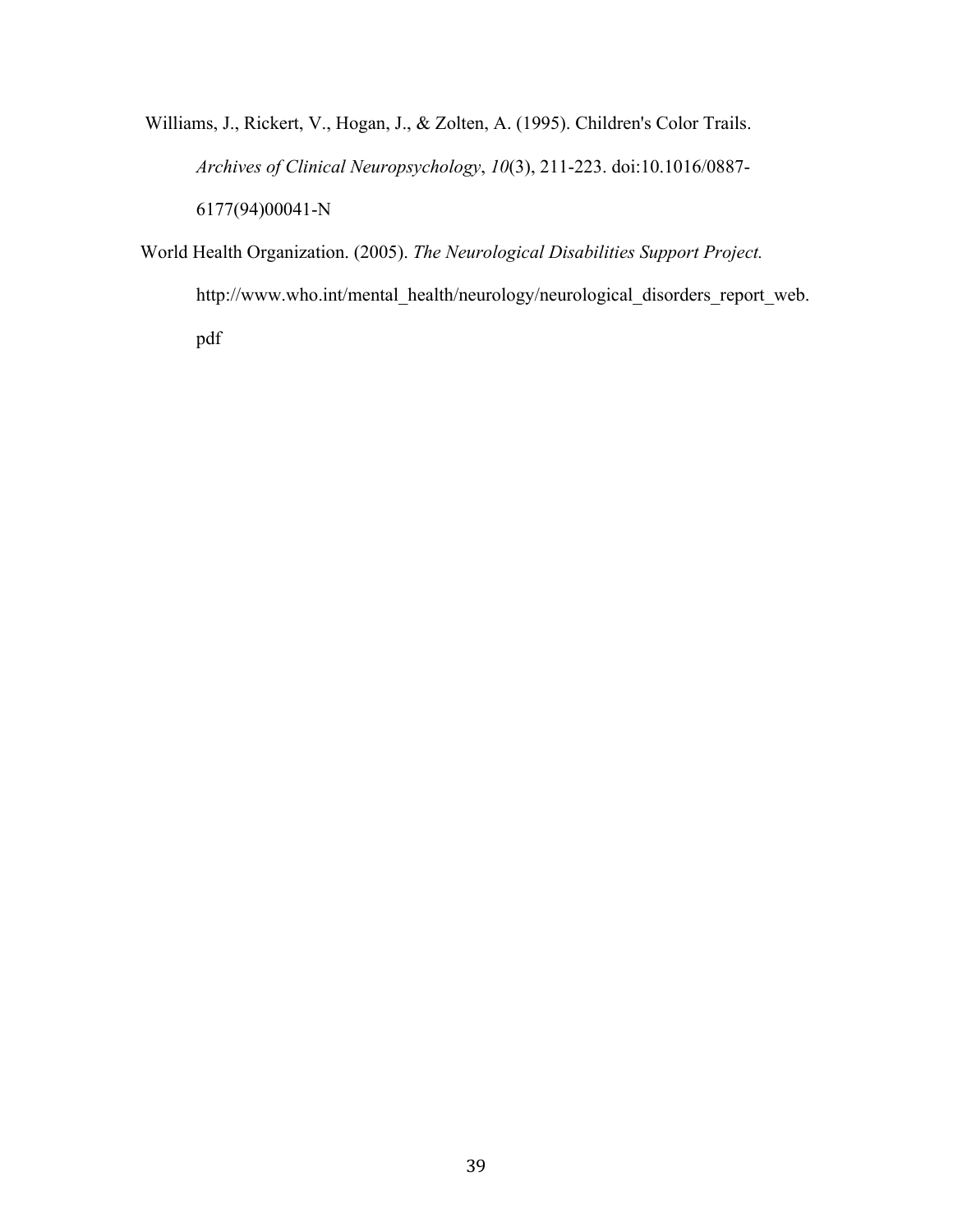# Appendix: Tables

# Table 1

# *Demographic and clinical information of the sample*

| Variable                  | Overall Sample $(n=98)$ |                | TBI Sample $(n=71)$ |                  | "Other" Sample $(n=27)$ |                  |
|---------------------------|-------------------------|----------------|---------------------|------------------|-------------------------|------------------|
|                           | Mean                    | <b>SD</b>      | Mean                | <b>SD</b>        | Mean                    | <b>SD</b>        |
| Age (years)               | 14.7                    | 2.2            | 15.1                | 2.1              | 13.47                   | 1.94             |
| WISC-IV FSIQ              | 87.5                    | 14.4           | 89.9                | 15.7             | 82.18                   | 12.00            |
|                           |                         |                | Median (Mean)       | <b>SD</b>        |                         |                  |
| Glasgow Coma Score        | $\overline{a}$          | $\overline{a}$ | 6(6.6)              | 3.62             | $-$                     | $\overline{a}$   |
|                           | Percent (%)             | Frequency      | Percent (%)         | Frequency        | Percent (%)             | Frequency        |
| Gender                    |                         |                |                     |                  |                         |                  |
| Male                      | 65.3                    | 64             | 67.6                | 48               | 59.3                    | 16               |
| Female                    | 34.7                    | 34             | 32.4                | 23               | 40.7                    | 11               |
| Ethnicity                 |                         |                |                     |                  |                         |                  |
| Caucasian                 | 52.0                    | 51             | 53.5                | 38               | 48.1                    | 13               |
| Hispanic/Latino           | 22.4                    | 22             | 19.7                | 14               | 14.8                    | 8                |
| African American          | 16.3                    | 16             | 16.9                | 12               | 29.6                    | $\overline{4}$   |
| Other                     | 1.0                     | $\mathbf{1}$   | 1.4                 | $\mathbf{1}$     | $-$                     | $\mathbf{0}$     |
| Diagnosis                 |                         |                |                     |                  |                         |                  |
| TBI                       | 72.4                    | 71             | 100.0               | 71               | $-$                     | --               |
| Anoxia                    | 3.1                     | $\overline{3}$ | $-$                 | --               | 11.1                    | $\mathfrak{Z}$   |
| <b>ADHD</b>               | 1.0                     | $\mathbf{1}$   | --                  | $-$              | 3.7                     | $\mathbf{1}$     |
| AVM/Stroke                | 10.2                    | 10             |                     | $-$              | 37.0                    | 10               |
| Learning Disorder         | 6.1                     | 6              | --                  | --               | 22.2                    | 6                |
| Other                     | 6.1                     | 6              | --                  | $-$              | 22.2                    | 6                |
| <b>Comorbid Diagnoses</b> |                         |                |                     |                  |                         |                  |
| <b>ADHD</b>               | 1.0                     | $\mathbf{1}$   | 1.4                 | $\mathbf{1}$     | $\boldsymbol{0}$        | $\boldsymbol{0}$ |
| Seizure Disorder          | 1.0                     | $\mathbf{1}$   | $\boldsymbol{0}$    | $\boldsymbol{0}$ | 3.7                     | $\mathbf{1}$     |
| <b>Eating Disorder</b>    | 2.0                     | $\overline{2}$ | 4.2                 | 3                | $\boldsymbol{0}$        | $\boldsymbol{0}$ |
| Learning Disorder         | 1.0                     | $\mathbf{1}$   | $\boldsymbol{0}$    | $\mathbf{0}$     | 3.7                     | $\mathbf{1}$     |
| Cause of TBI              |                         |                |                     |                  |                         |                  |
| Motor Vehicle             | --                      |                | 49.3                | 35               | --                      |                  |
| Accident                  |                         |                |                     |                  |                         |                  |
| Pedestrian Struck by      | --                      | --             | 12.7                | 9                | --                      | --               |
| car                       |                         |                |                     |                  |                         |                  |
| Gunshot                   | --                      |                | 2.8                 | $\overline{2}$   | --                      |                  |
| Fall                      |                         |                | 15.5                | 11               |                         |                  |
| 4-Wheeler Accident        | --                      |                | 11.3                | $8\,$            |                         |                  |
| <b>Skiing Accident</b>    |                         |                | 1.4                 | $\mathbf{1}$     |                         |                  |
| Other                     | --                      |                | 5.6                 | $\overline{4}$   | --                      | $-$              |

*Note.* WISC-IV FSIQ = Wechsler Intelligence Scale for Children-Fourth Edition, Full-Scale IQ;

TBI =Traumatic Brain Injury; AVM = Arteriovenous Malformation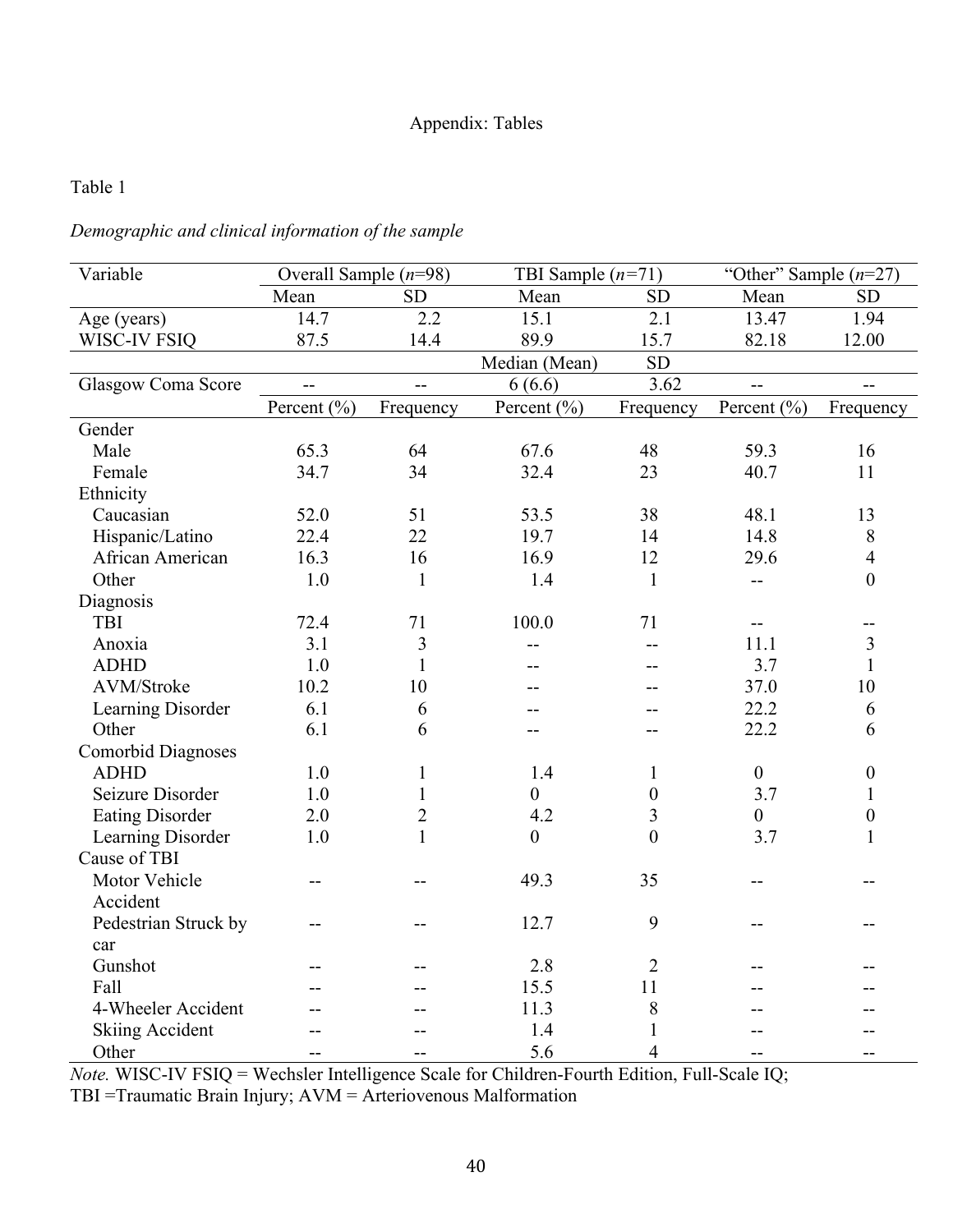| Variable          | Overall Sample $(n=98)$ |           | TBI Sample $(n=71)$ |           |  |
|-------------------|-------------------------|-----------|---------------------|-----------|--|
|                   | Mean                    | <b>SD</b> | Mean                | <b>SD</b> |  |
| CTMT 1            | 38.50                   | 13.76     | 38.55               | 13.98     |  |
| CTMT <sub>2</sub> | 39.01                   | 13.42     | 39.54               | 13.03     |  |
| CTMT <sub>3</sub> | 38.60                   | 13.12     | 39.17               | 12.22     |  |
| CTMT <sub>4</sub> | 38.12                   | 13.78     | 38.21               | 13.56     |  |
| CTMT 5            | 39.85                   | 11.11     | 40.07               | 10.84     |  |
| <b>CTMT</b>       |                         |           |                     |           |  |
| <b>COM</b>        | 37.72                   | 11.69     | 37.91               | 11.38     |  |
| <b>SS TBI</b>     | 38.76                   | 12.72     | 39.04               | 12.57     |  |
| <b>CS TBI</b>     | 38.86                   | 11.12     | 39.15               | 10.65     |  |
| SS <sub>NS</sub>  | 38.70                   | 11.91     | 39.08               | 11.56     |  |
| CS <sub>NS</sub>  | 38.98                   | 11.23     | 39.14               | 10.83     |  |
| <b>PS</b>         | 6.92                    | 2.32      | 7.17                | 2.27      |  |
| <b>WM</b>         | 7.41                    | 1.96      | 7.50                | 1.99      |  |
| <b>SA</b>         | 51.63                   | 6.35      | 51.42               | 5.52      |  |
| <b>MF</b>         | 36.10                   | 13.02     | 36.96               | 13.42     |  |

*Mean and standard deviation for the CTMT variables, factors, and predictor composites*

*Note. CTMT 1-5 = Comprehensive Trail Making Test trial 1-5; CTMT COM = Comprehensive Trail Making Test Composite Score; SS TBI = Simple Sequencing Factor using the factor structure found in clinical population; CS TBI = Complex Sequencing Factor using the factor structure found in clinical population; SS NS = Simple Sequencing Factor using the factor structure found standardization factor structure; CS NS = Complex Sequencing Factor using the factor structure found standardization factor structure; PS = Processing Speed, WM = Working Memory, SA = Sustained Attention, MF = Motor Function.*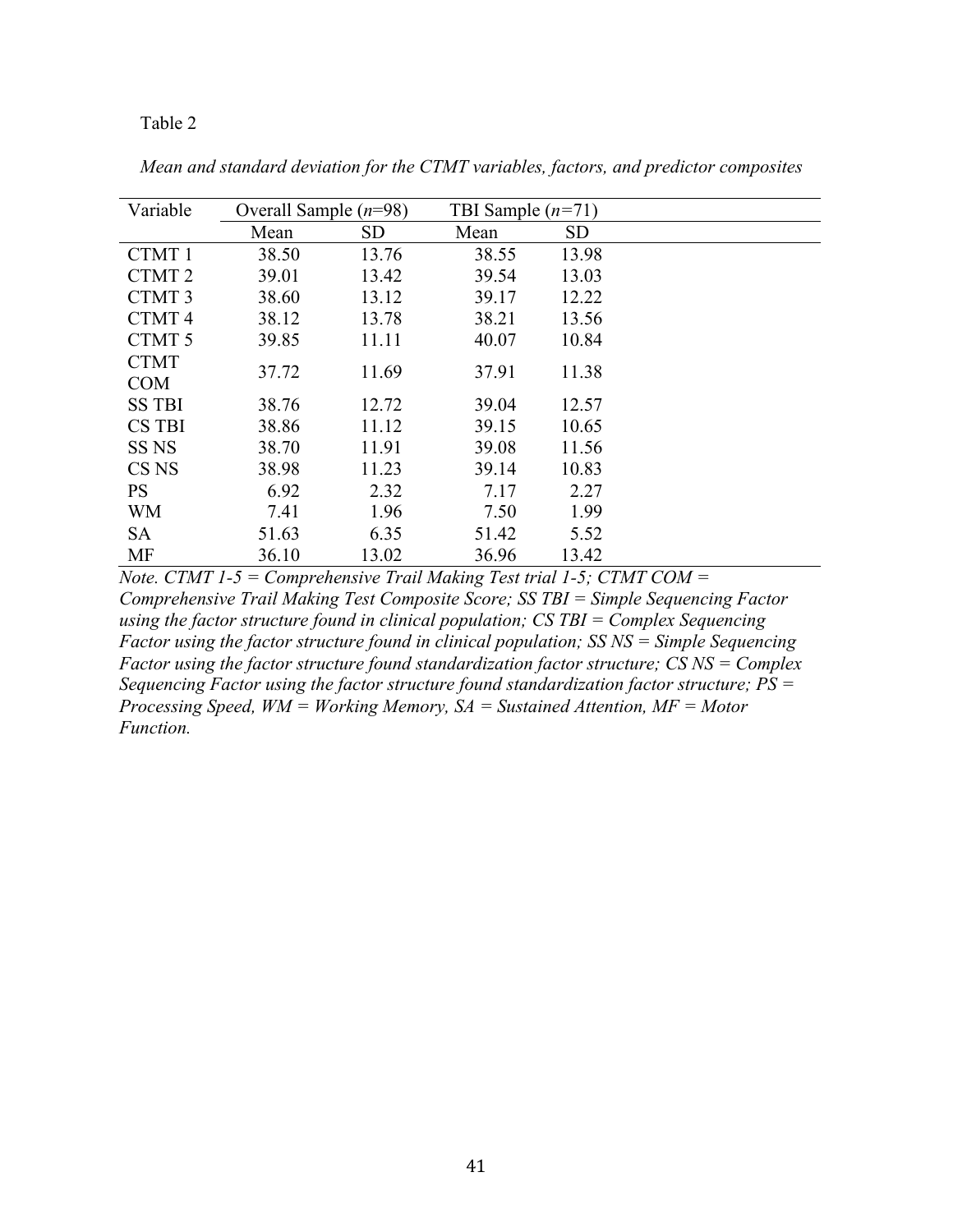| Predictor  | Sustained | Motor       | Working | Process |
|------------|-----------|-------------|---------|---------|
|            | Attention | Functioning | Memory  | Spee    |
| <b>SA</b>  | .86       | $-.05$      | $-.16$  | $-.05$  |
| H1         | .82       | .18         | $-.08$  | $-.20$  |
| <b>GPD</b> | .17       | .87         | $-.16$  | $-.04$  |
| <b>GPN</b> | $-.06$    | .75         | $-.01$  | $-.39$  |
| <b>FS</b>  | $-15$     | $-17$       | .84     | $-.11$  |
| <b>BS</b>  | $-06$     | .02         | .81     | .27     |

## *Principal Components Analyses*

*Note.* SA = Sustained Attention, HI = Hyperactivity/Impulsivity, GPD = Grooved Pegboard Dominant hand,  $GPN =$  Grooved Pegboard Non-Dominant hand,  $FS =$  Forward Span, BS = Backward Span, SS = Symbol Search, CD = Coding. Correlations in bold indicate the predictor variables loading on each factor.

SS -.10 -.14 .22 .**84** CD -.40 -.40 -.16 **.65** Eigenvalue 2.83 1.38 1.17 .74 % Variance 35.34 17.25 14.59 9.29

Processing Speed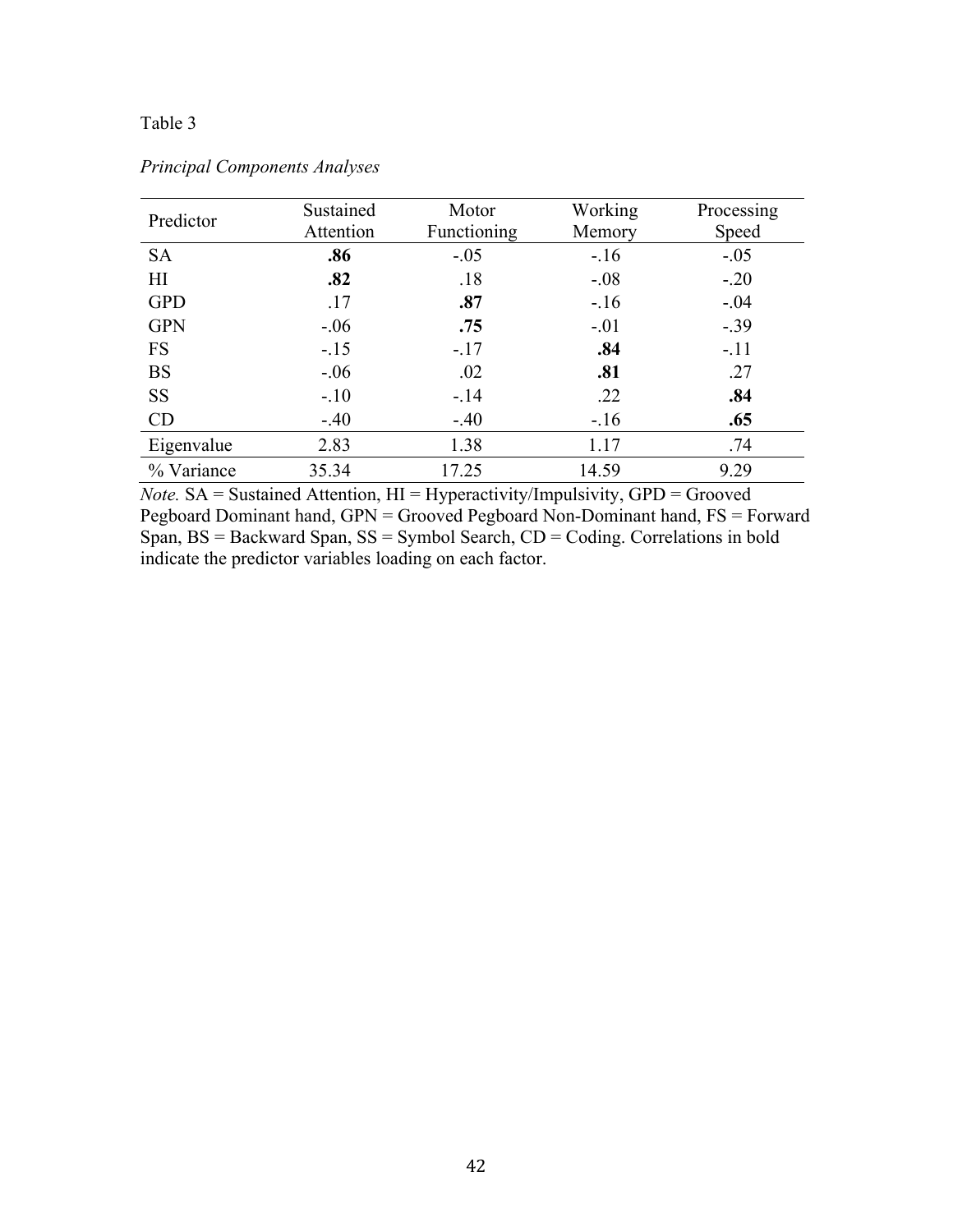| <b>CTMT Factor Score</b> | <b>Predictor Composite Score</b> |            |                      |                     |  |  |  |
|--------------------------|----------------------------------|------------|----------------------|---------------------|--|--|--|
|                          | <b>PS</b>                        | WM         | <b>SA</b>            | <b>MF</b>           |  |  |  |
| Total Sample $(n=98)$    |                                  |            |                      |                     |  |  |  |
| <b>SS TBI</b>            | $.63***$                         | $.30^{**}$ | $-.27$ **            | $.52***$            |  |  |  |
| <b>CS TBI</b>            | $.65***$                         | $40^{**}$  | $-.30$ **            | $.52$ <sup>**</sup> |  |  |  |
| SS <sub>NS</sub>         | $.67***$                         | $.33***$   | $-.28$ **            | $.52$ <sup>**</sup> |  |  |  |
| CS <sub>NS</sub>         | $.62$ <sup>**</sup>              | **<br>.41  | $-.30$ **            | $.52$ <sup>**</sup> |  |  |  |
| TBI Sample $(n=71)$      |                                  |            |                      |                     |  |  |  |
| <b>SS TBI</b>            | $.58***$                         | .22        | $-.35$ <sup>**</sup> | $-.25$              |  |  |  |
| <b>CS TBI</b>            | $.62$ <sup>**</sup>              | $.28*$     | $-.38$ **            | $-.36$ **           |  |  |  |
| SS <sub>NS</sub>         | $.60^{**}$                       | .23        | $-.37$ <sup>**</sup> | $-.25$ <sup>*</sup> |  |  |  |
| CS <sub>NS</sub>         | $.63***$                         | $29^*$     | $-.38$ <sup>**</sup> | $-42$ <sup>**</sup> |  |  |  |

*Correlations between composite predictor scores and CTMT simple and complex sequencing factors*

*Note.* PS = Processing Speed, WM = Working Memory, SA = Sustained Attention, MF = Motor Function; CTMT = Comprehensive Trail Making Test; TBI =Traumatic Brain Injury; SS TBI = Simple Sequencing Factor using the factor structure found in clinical population; CS TBI = Complex Sequencing Factor using the factor structure found in clinical population;  $SS NS =$  Simple Sequencing Factor using the factor structure found standardization factor structure; CS NS = Complex Sequencing Factor using the factor structure found standardization factor structure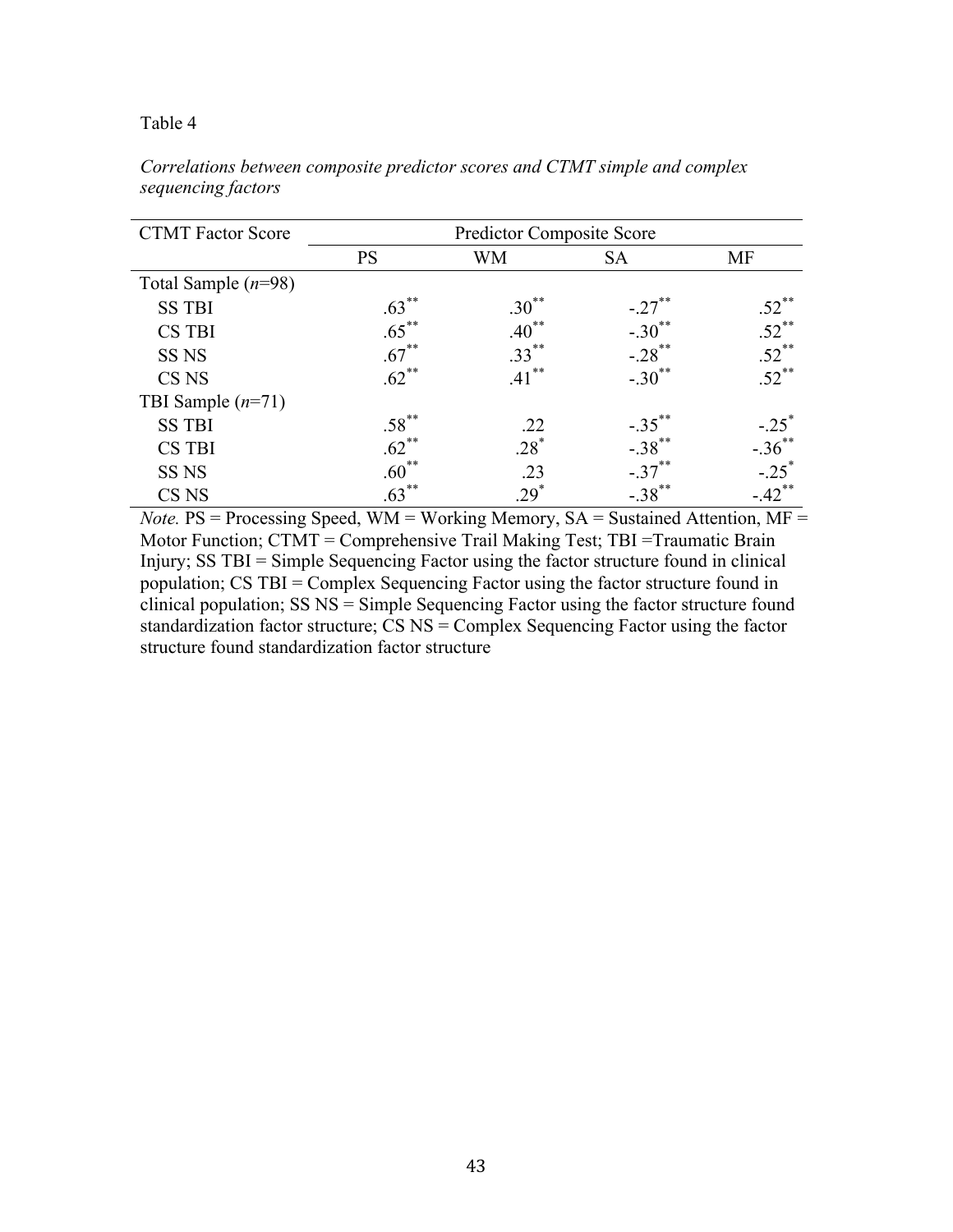| Predictor           | <b>Factor Score</b> |                  |               |               |  |  |  |
|---------------------|---------------------|------------------|---------------|---------------|--|--|--|
|                     | SS <sub>NS</sub>    | CS <sub>NS</sub> | <b>SS TBI</b> | <b>CS TBI</b> |  |  |  |
| Overall Group       |                     |                  |               |               |  |  |  |
| <b>WM</b>           | 1.77                | 3.15             | 1.46          | 2.90          |  |  |  |
| <b>PS</b>           | 6.89                | 5.45             | 6.18          | 6.06          |  |  |  |
| <b>MF</b>           | 3.71                | 3.54             | 3.67          | 3.41          |  |  |  |
| <b>SA</b>           | $-0.05$             | $-0.03$          | $-0.06$       | 0.13          |  |  |  |
| <b>TBI</b> Subgroup |                     |                  |               |               |  |  |  |
| <b>WM</b>           | 0.85                | 1.19             | 0.65          | 1.42          |  |  |  |
| <b>PS</b>           | 4.98                | 4.47             | 4.57          | 5.33          |  |  |  |
| <b>MF</b>           | 3.68                | 3.76             | 3.92          | 3.45          |  |  |  |
| <b>SA</b>           | 0.86                | $-2.04$          | $-0.01$       | $-1.19$       |  |  |  |

*Results of regression analyses using factor solution for the normative sample and the factor solution obtained for individuals with TBI. Scores listed are t-scores*

*Note.* PS = Processing Speed, WM = Working Memory, SA = Sustained Attention, MF = Motor Function; TBI =Traumatic Brain Injury; SS TBI = Simple Sequencing Factor using the factor structure found in clinical population; CS TBI = Complex Sequencing Factor using the factor structure found in clinical population; SS NS = Simple Sequencing Factor using the factor structure found standardization factor structure; CS NS = Complex Sequencing Factor using the factor structure found standardization factor structure. Scores listed are *t-*scores. Scores in bold are those that were significant predictors for their respective factor score.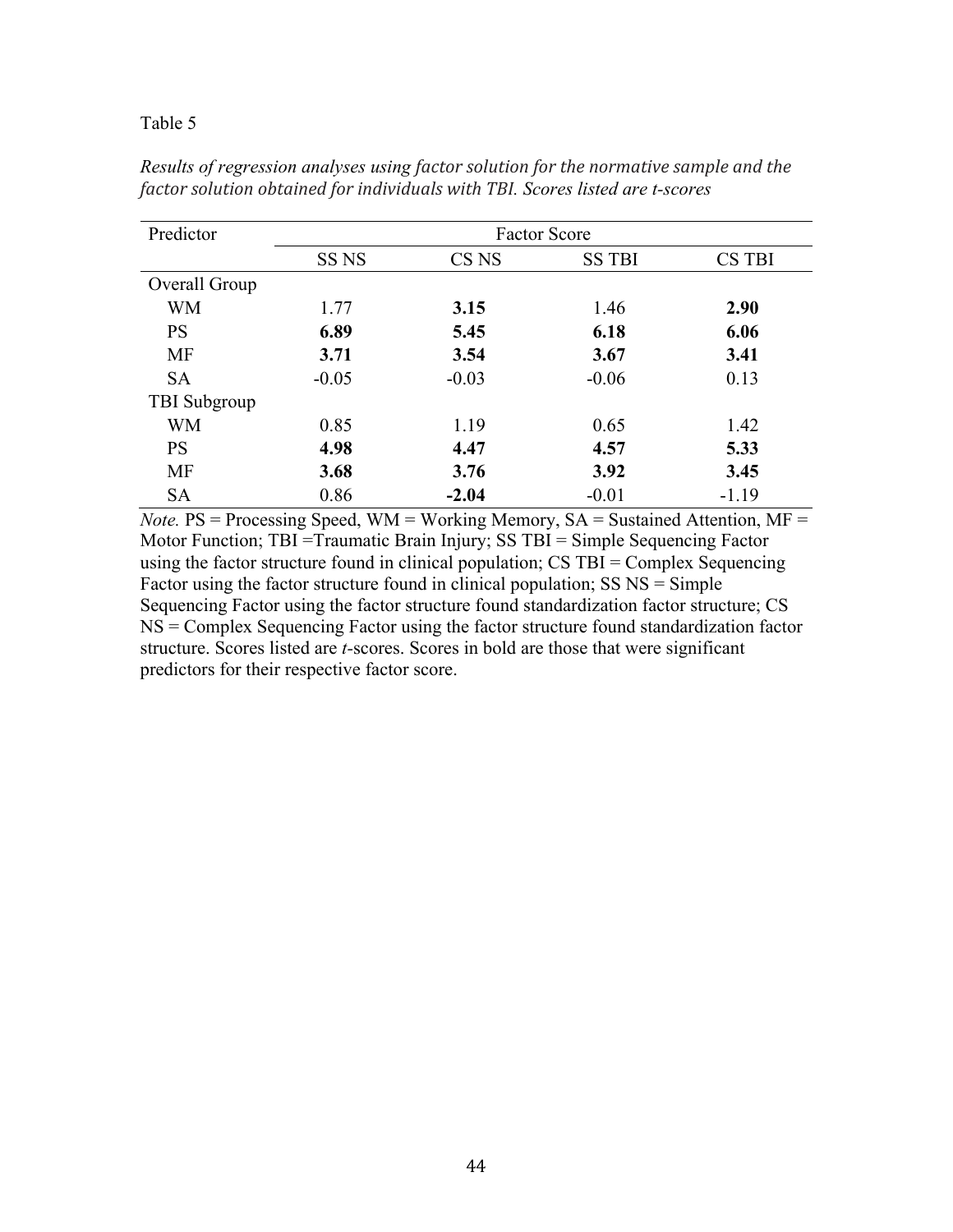*Correlations between predictor scores for the overall group (n=98, above diagonal) and TBI subgroup (n = 71, below diagonal).* 

|           | PS                   | WМ           | SА          | MF        |
|-----------|----------------------|--------------|-------------|-----------|
| <b>PS</b> | --                   | $2^{7^{**}}$ | .**<br>- 41 | $42^{**}$ |
| WM        | .15                  |              | $-29^{**}$  | $.21*$    |
| <b>SA</b> | $-.38$ <sup>**</sup> | -.23         | --          | $-19$     |
| MF        | $37***$              |              | - 22        | --        |

*Note.* PS = Processing Speed, WM = Working Memory, SA = Sustained Attention, MF = Motor Function.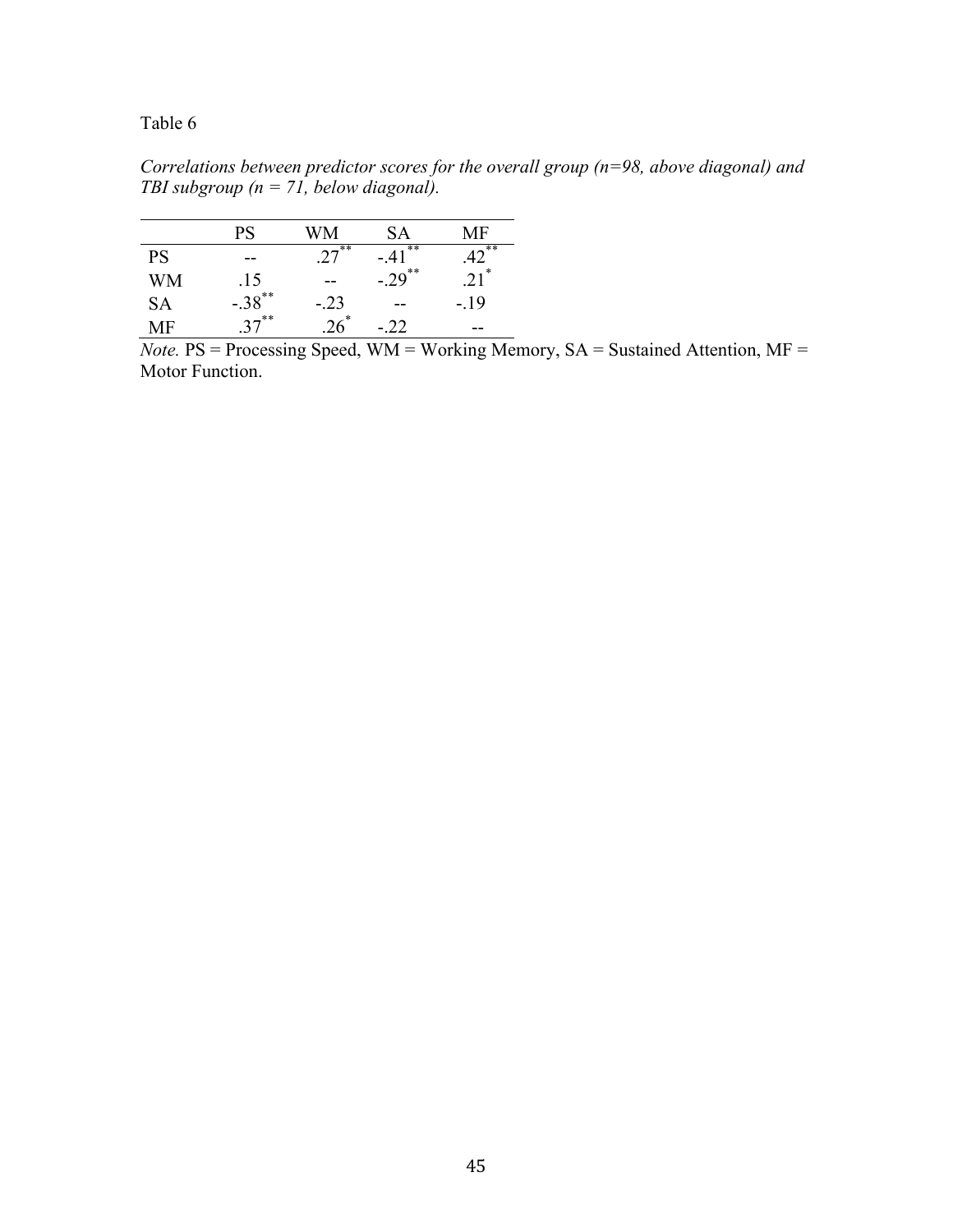#### Table 7.

| Variable         | Beta     | $t$ -score | $p$ -value | Partial  | <b>VIF</b> |
|------------------|----------|------------|------------|----------|------------|
| SS <sub>NS</sub> |          |            |            |          |            |
| <b>PS</b>        | 2.79     | 6.89       | .001       | .58      | 1.22       |
| MF               | 0.27     | 3.71       | .001       | .36      | 1.22       |
| <b>WM</b>        | 0.13     | 1.77       | .08        | .18      | 1.09       |
| <b>SA</b>        | 0.00     | $-0.05$    | .96        | $-.01$   | 1.20       |
| CS NS            |          |            |            |          |            |
| <b>PS</b>        | 2.13     | 5.45       | .001       | 0.49     | 1.27       |
| <b>MF</b>        | 0.24     | 3.54       | .001       | 0.34     | 1.24       |
| <b>WM</b>        | 1.35     | 3.15       | .01        | 0.31     | 1.09       |
| <b>SA</b>        | $0.00\,$ | $-0.03$    | .97        | $0.80\,$ | 1.25       |
| <b>SS TBI</b>    |          |            |            |          |            |
| <b>PS</b>        | 2.77     | 6.18       | .001       | 0.54     | 1.22       |
| MF               | 0.29     | 3.67       | .001       | 0.35     | 1.22       |
| <b>WM</b>        | 0.11     | 1.46       | .15        | 0.15     | 1.09       |
| <b>SA</b>        | $-0.01$  | $-0.06$    | .95        | $-0.01$  | 1.20       |
| CS TB            |          |            |            |          |            |
| <b>PS</b>        | 2.30     | 6.06       | .001       | 0.53     | 1.27       |
| MF               | 0.23     | 3.41       | .001       | 0.33     | 1.24       |
| <b>WM</b>        | 1.20     | 2.90       | .01        | 0.29     | 1.09       |
| <b>SA</b>        | 0.01     | 0.13       | .90        | 0.01     | 0.80       |

*Results of multiple regression analyses performed on the overall group (n=98).*

*Note.* PS = Processing Speed, WM = Working Memory, SA = Sustained Attention, MF = Motor Function; TBI =Traumatic Brain Injury; SS TBI = Simple Sequencing Factor using the factor structure found in clinical population; CS TBI = Complex Sequencing Factor using the factor structure found in clinical population; SS NS = Simple Sequencing Factor using the factor structure found standardization factor structure; CS NS = Complex Sequencing Factor using the factor structure found standardization factor structure. Scores in bold are those that were significant predictors for their respective factor score.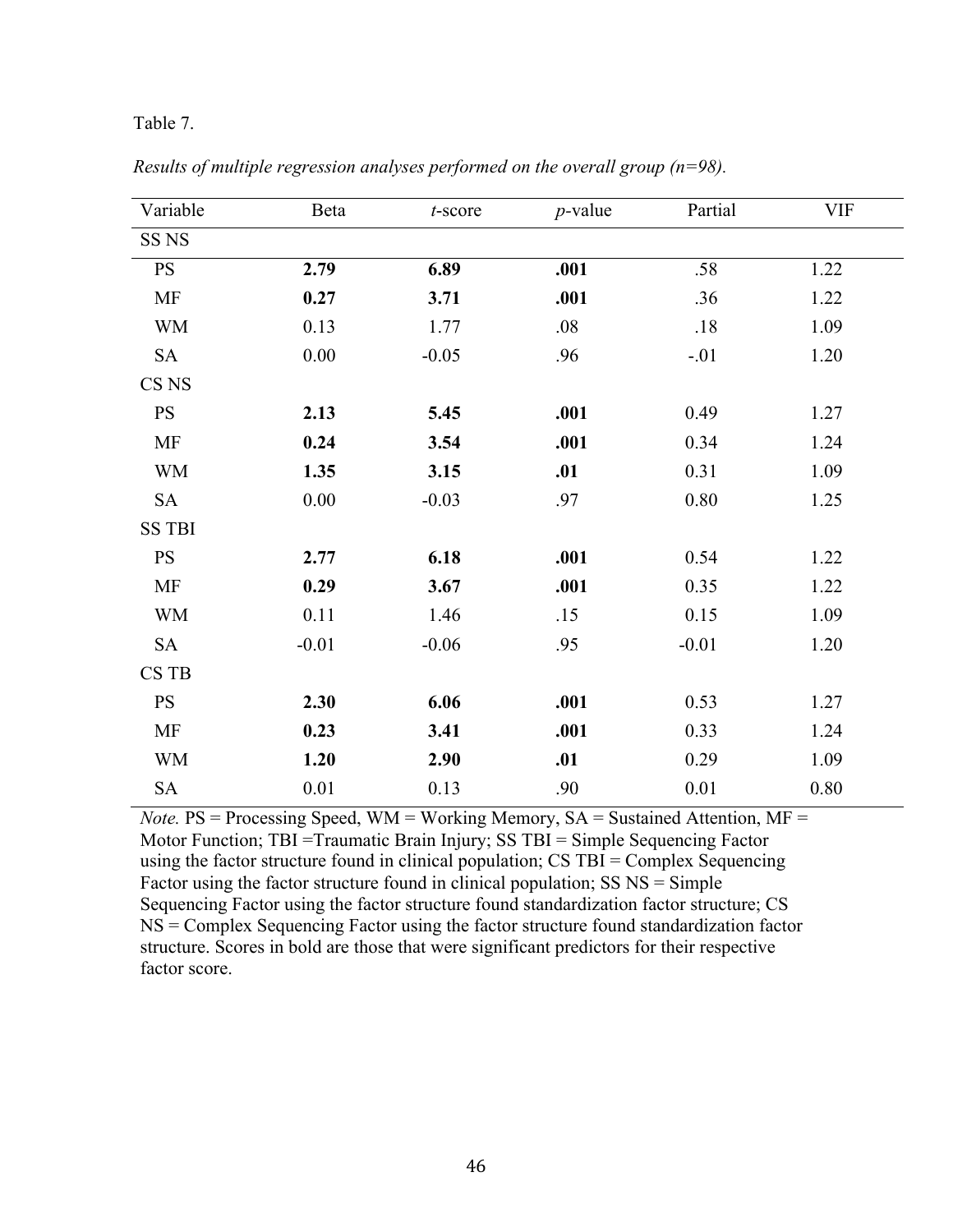#### Table 8.

| Variable         | Beta    | $t$ -score | $p$ -value | Partial | <b>VIF</b> |
|------------------|---------|------------|------------|---------|------------|
| SS <sub>NS</sub> |         |            |            |         |            |
| <b>PS</b>        | 2.41    | 4.98       | .001       | .52     | 1.16       |
| MF               | 0.30    | 3.68       | .001       | .41     | 1.16       |
| <b>WM</b>        | 0.08    | 0.85       | .40        | .10     | 1.08       |
| <b>SA</b>        | 0.01    | 0.09       | .93        | .01     | 1.18       |
| CS <sub>NS</sub> |         |            |            |         |            |
| <b>PS</b>        | 2.04    | 4.47       | .001       | .48     | 1.31       |
| MF               | 0.28    | 3.76       | .001       | .42     | 1.17       |
| <b>WM</b>        | 0.11    | 1.19       | .24        | .15     | 1.11       |
| <b>SA</b>        | $-0.36$ | $-2.04$    | .05        | $-0.24$ | 1.18       |
| <b>SS TBI</b>    |         |            |            |         |            |
| <b>PS</b>        | 2.43    | 4.57       | .001       | .58     | 1.16       |
| MF               | 0.35    | 3.92       | .001       | .54     | 1.16       |
| <b>WM</b>        | 0.06    | 0.65       | .52        | .08     | 1.08       |
| <b>SA</b>        | $-0.01$ | $-0.06$    | .96        | $-.01$  | 1.18       |
| CS TB            |         |            |            |         |            |
| <b>PS</b>        | 2.36    | 5.33       | .001       | .54     | 1.16       |
| MF               | 0.26    | 3.45       | .001       | .39     | 1.16       |
| <b>WM</b>        | 0.13    | 1.42       | .16        | .17     | 1.08       |
| <b>SA</b>        | $-0.11$ | $-1.19$    | .24        | $-14$   | 1.18       |

*Results of multiple regression analyses performed on the TBI sub-group (n=71).*

*Note.* PS = Processing Speed, WM = Working Memory, SA = Sustained Attention, MF = Motor Function; TBI =Traumatic Brain Injury; SS TBI = Simple Sequencing Factor using the factor structure found in clinical population; CS TBI = Complex Sequencing Factor using the factor structure found in clinical population; SS NS = Simple Sequencing Factor using the factor structure found standardization factor structure; CS NS = Complex Sequencing Factor using the factor structure found standardization factor structure. Scores in bold are those that were significant predictors for their respective factor score.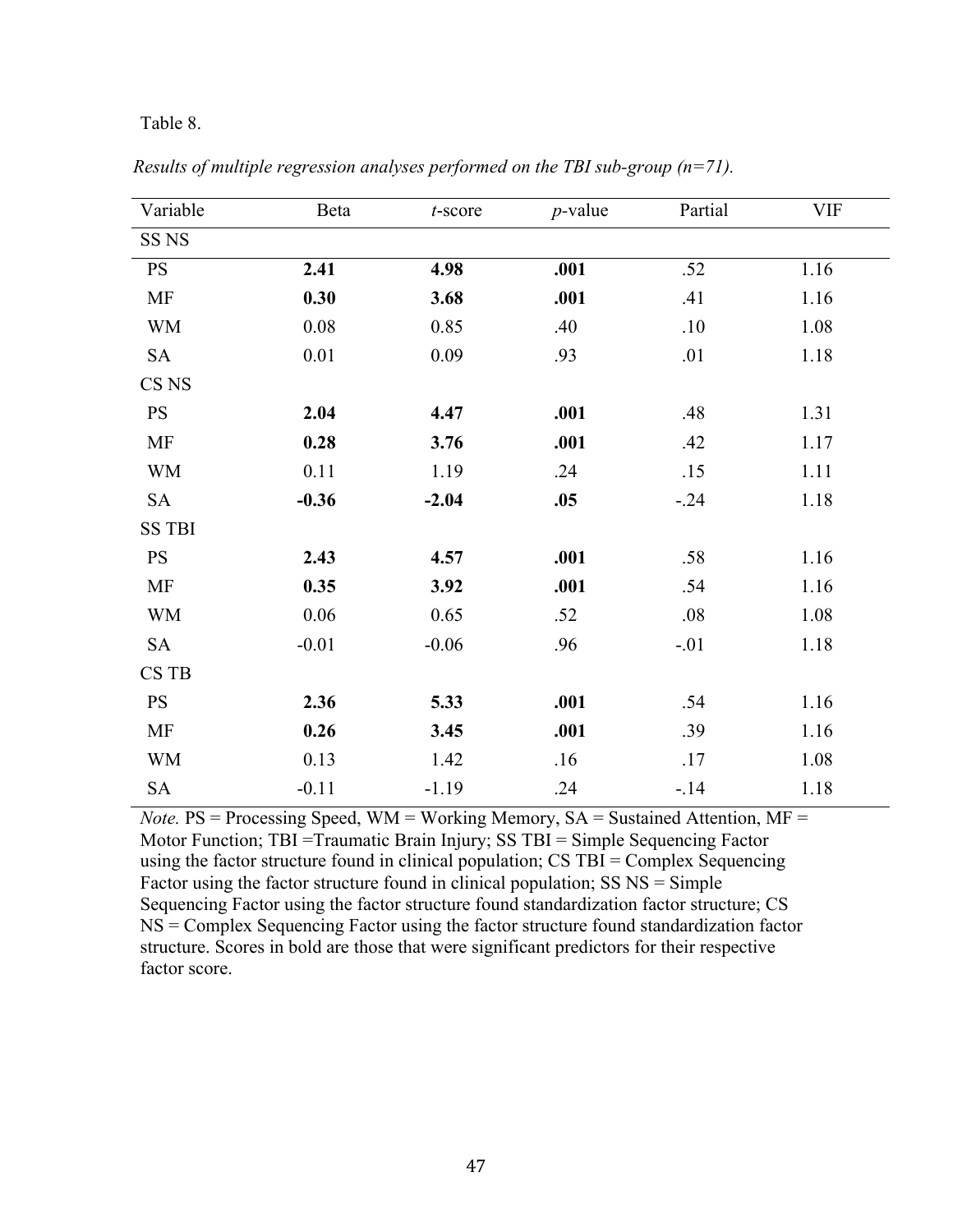Curriculum Vitae

# **Abigail Mayfield**

157 Belmont Canyon Pl Henderson, NV 89015 512.426.9367 Abigail.mayfield@unlv.edu

# **Education**

| Doctoral Student in APA-Accredited Clinical Psychology Program 2013-Present<br>University of Nevada Las Vegas, Las<br>Vegas, NV<br>Advisor: Daniel N. Allen, Ph.D.            |                   |
|-------------------------------------------------------------------------------------------------------------------------------------------------------------------------------|-------------------|
| <b>Bachelor of Science in Psychology and Biology</b><br>Texas State University, San Marco, Texas                                                                              | 2011              |
| <b>Austin Community College</b>                                                                                                                                               | 2006-2009         |
| <b>Awards and Academic Honors</b>                                                                                                                                             |                   |
| <b>Graduate and Professional Student Association</b><br>2014<br><b>Research Travel Grant - UNLV \$800</b>                                                                     |                   |
| <b>Magna Cum Laude-Texas State University</b>                                                                                                                                 | 2011              |
| <b>Dean's List-Texas State University</b>                                                                                                                                     | 2009-2011         |
| <b>Certificate of Excellence-</b> Department of Chemistry<br><b>Texas State University</b>                                                                                    | 2010-2011         |
| <b>Research Experience</b>                                                                                                                                                    |                   |
| <b>Neuropsychology Research Program</b><br>University of Nevada, Las Vegas                                                                                                    | Fall 2013–Present |
| <b>Event Related Potentials (ERP) Laboratory Assistant</b><br>Psychology Department- Texas State University<br>EEG capping, Administration of study protocol, Data collection | 2011-2013         |
| <b>Event Related Potentials (ERP) Data Processing</b><br>Psychology Department- Texas State University<br>Data pre-processing, Data processing, Data plotting                 | 2011-2013         |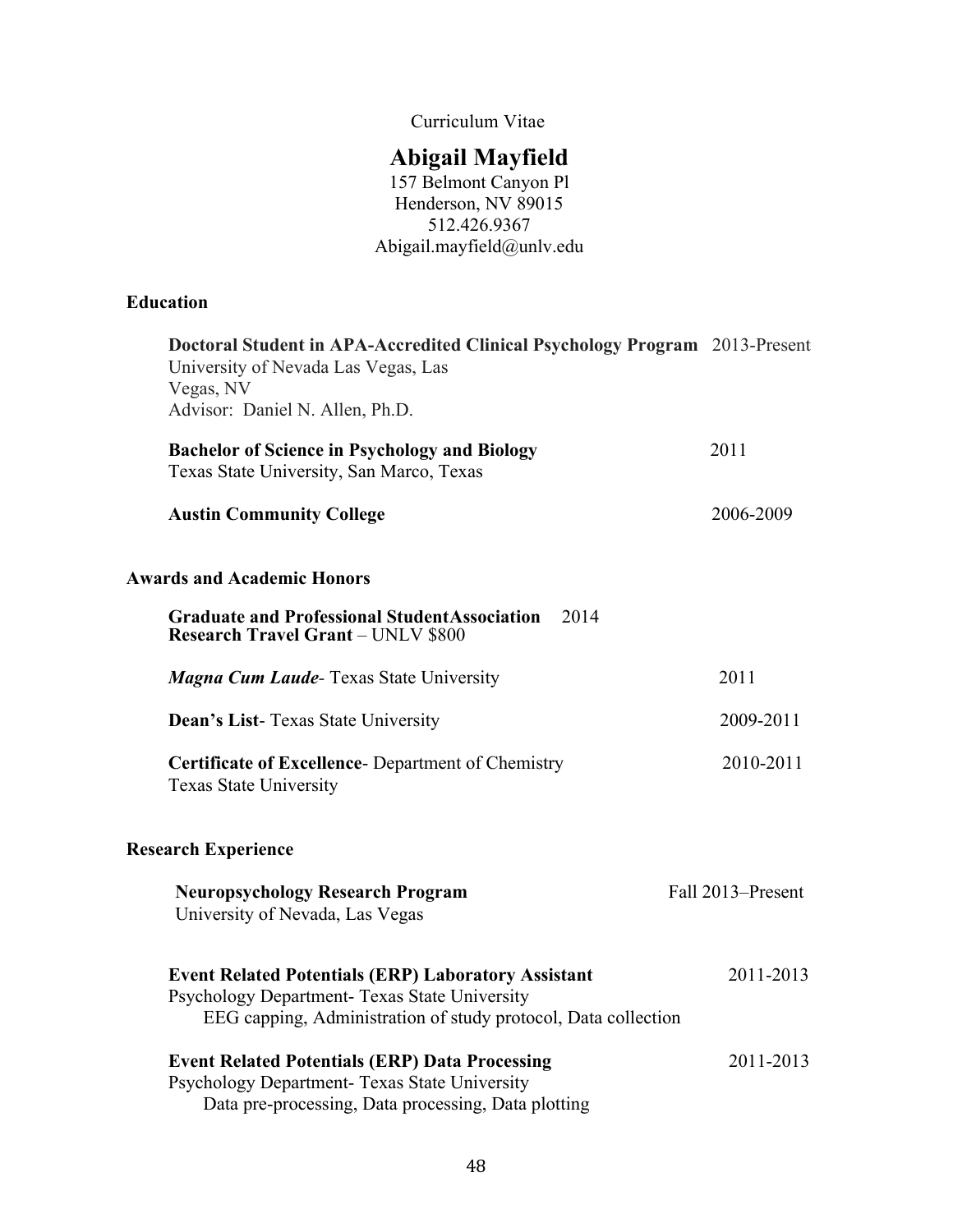#### **Salivary Analysis Laboratory Assistant** 2011-2013

Psychology Department- Texas State University Sample collection and handling, Sample storage techniques, Sample assay techniques

#### **Manuscripts**

- **Mayfield, A. R.**, Parke, E. M., Barchard, K. A., Zenisek, R. P., Thaler, N. S., Etcoff, L. M., & Allen, D. N. (2016). Equivalence of mother and father ratings of ADHD in children. *Child neuropsychology*, 1-18.
- Parke, E. M., **Mayfield, A. R.,** Barchard, K. A., Thaler, N. S., Etcoff, L. M., & Allen, D. N. (2015). Factor structure of symptom dimensions in attention-deficit/hyperactivity disorder (ADHD).
- Ceballos, N., **Mayfield, A**.,& Graham, R.(2015). ERPs to alcohol images among Hispanic and non-Hispanic female college freshmen. *AIMS Neuroscience, 3*(1), 1-21. doi:10.3934/Neuroscience.2016.1.1

#### **Manuscripts in Preparation**

**Abigail R. Mayfield**, Bern G. Lee, Joan W. Mayfield, Daniel N. Allen (in preparation) Neurocognitive Correlates of the Comprehensive Trail Making Test (CTMT) in Children with Neurological Disorders.

### **Poster Presentations**

NAN 2016: **Mayfield, A.R.,** Lee, B.G., Mayfield, J.W., & Allen, D.N., Neurocognitive Correlates of the Comprehensive Trail Making Test (CTMT) in Children with Neurological Disorders.

NAN 2015: **Mayfield, A.R.,** Ciobanu. C., Etcoff. L., & Allen, D.N., Utility of WISC-IV Short Forms in Attention-Deficit/Hyperactivity Disorder (ADHD) NAN 2014: **Mayfield, A.R.,** Reyes, A., Mayfield, J.W., & Allen, D.N., Improvement in Executive Function Following Traumatic Brain Injury (TBI) in Children CNS 2013: **Mayfield, A.R.**, Ceballos, N.A., & Graham, R. Alcohol-related attentional biases in female college freshman: A cross-cultural ERP study. Alcoholrelated attentional biases in female college freshman: A cross-cultural ERP study**.** CNS 2013: Dodwell, G., **Mayfield, A.R.**, Ceballos, N.A., & Graham, R. Gaze cuing elicited by gazing expressive faces and alcoholic/non-alcoholic targets in social drinkers.

Ceballos, N.A., **Mayfield, A.R.**, Paz, J.M., Vela-Gude, M.L., Graham, R. (2012). A cross-cultural study of automatic and controlled processing of alcohol images in female college freshman. Poster presented at the  $52<sup>nd</sup>$  annual meeting of the Society for Psychophysiological Research, New Orleans, Louisiana. 09/2012.

Graham, R., **Mayfield, A.R.**,. & Ceballos, N.A. (2012). A longitudinal cross-cultural study of automatic and controlled processing of alcohol images in female college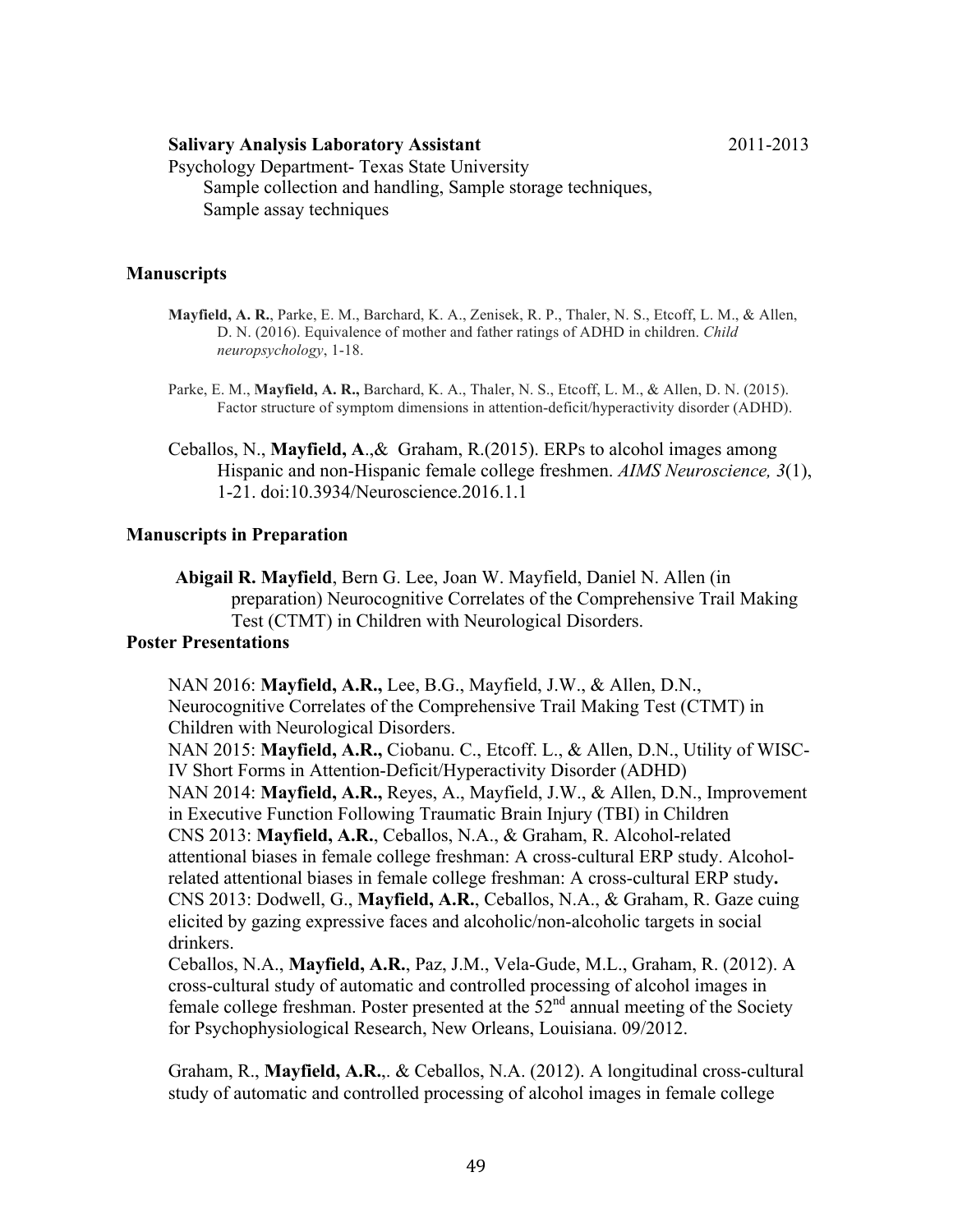freshmen. Paper presented at TM's 1st World Neuroscience Online Conference. 06/2012

Graham, R., **Mayfield, A.R**., & Ceballos, N.A. (2012). A longitudinal cross-cultural study of automatic and controlled processing of alcohol images in female college freshmen. Paper presented at TM's 1st World Neuroscience Online Conference. 06/2012

Reiter, K., **Mayfield, A.R.**, & Graham, R. (2012). Event-Related Potentials to Static and Dynamic Expressive Faces. Health Psychophysiology Lab, Department of Psychology. Poster presented at the Cognitive Neuroscience Society Meeting, Chicago, Illinois. 03/2012.

#### **Clinical Training**

**Cleveland Clinic- Lou Ruvo Center for Brain Health** July 2016 – Present Multidisciplinary Center Specializing in Degenerative Supervisors: Justin Miller, Ph.D.

Diseases Sarah Banks, Ph.D.

**Doctoral Practicum Student:** Conducted neuropsychological assessment on patients referred by the neurology team due to suspected neurodegeneration. Patient groups included persons with suspected dementia, history of traumatic brain injury or concussion and acquired neurocognitive disorders. Complete approximately two clinical neuropsychological report per week for these patients.

**Supervision and Didactics:** Didactic training included specific education about neuropsychological correlates of Dementia and other movement disorders of neurocognition. Supervision consisted of group and individual meetings during which report writing and patient care were reviewed. Specific patients were discussed in terms of differential diagnosis and accommodations related to their neuropsychological status.

#### **The Center for Applied Neuroscience**

July 2015 – Present Private neuropsychology practice Supervisors: Thomas Kinsora, Ph.D.

Sharon

Jones-Forrester, Ph.D.

**Doctoral Practicum Student:** Conducted neuropsychological assessment on a broad range of patients across the age span within the civilian and military populations. Patient groups included persons with suspected dementia, history of traumatic brain injury or concussion, neurodevelopmental or acquired neurocognitive disorders, and persons with severe mental illness or learning disabilities. Wrote approximately one clinical neuropsychological report per week for these patients.

**Supervision and Didactics:** Didactic training included specific education about neuropsychological correlates of TBI, PTSD, Dementia, and other disorders of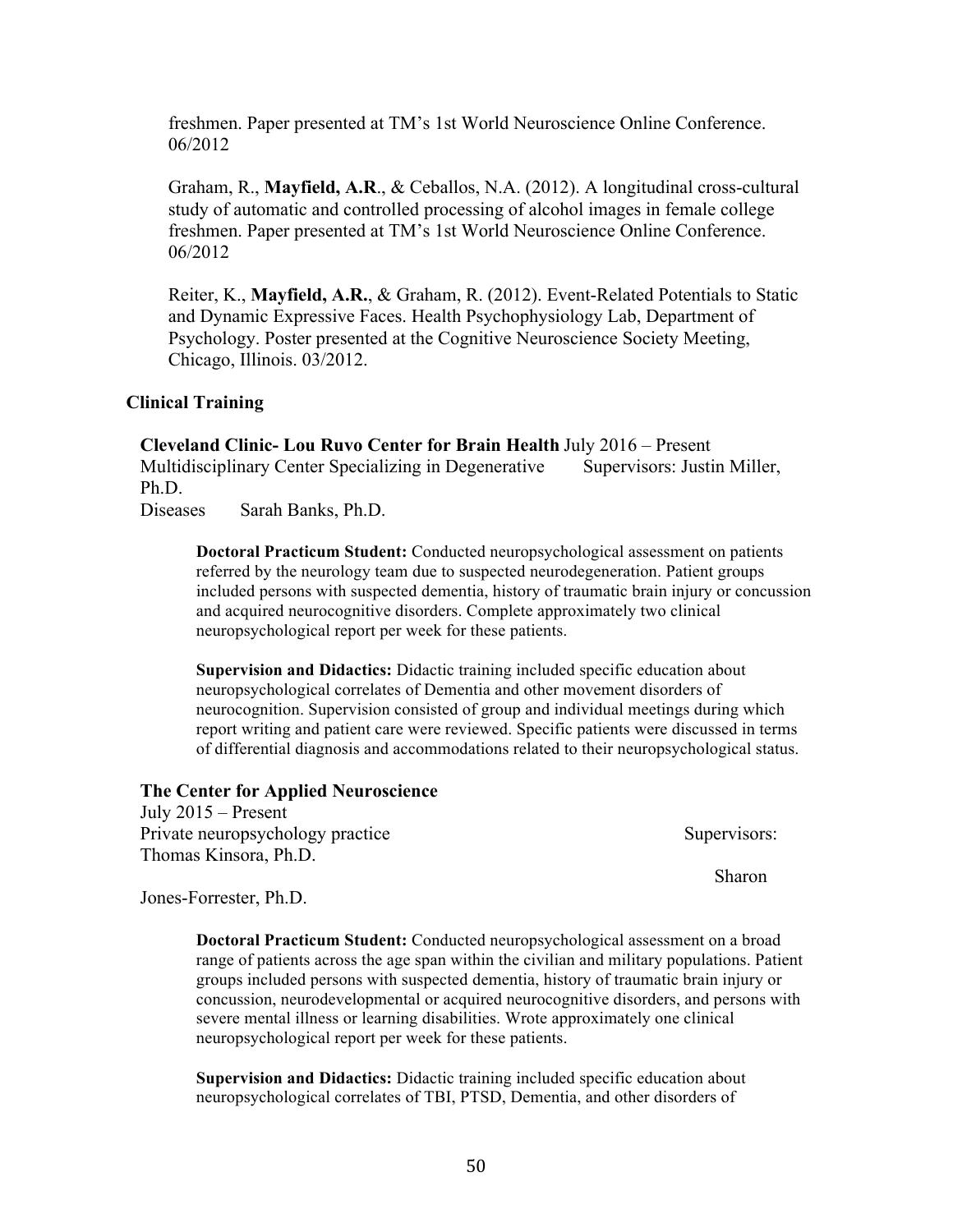neurocognition. Supervision consisted of group and individual meetings during which report writing and patient care were reviewed. Specific patients were discussed in terms of differential diagnosis and accommodations related to their neuropsychological status.

**The UNLV Partnership for Research, Assessment, Counseling,**  August 2014–2015 **Therapy and Innovative Clinical Education (PRACTICE)**  Supervisor: Jason Holland, Ph.D. University of Nevada, Las Vegas

> **Doctoral Practicum Student:** Provided long-term individual therapy to a caseload of approximately 6 clients per week in an outpatient University affiliated mental health clinic. Theoretical approaches used include CBT, ACT, Problem Solving Therapy and Interpersonal Psychotherapy under the supervision of Jason Holland, PhD

**Supervision and Didactics:** Supervision consisted of weekly individual and group meetings with videotape review as well as weekly practicum seminars, which included didactic, group supervision, and case conference components.

**Psychological Assessment & Testing Clinic (PATC)** August 2014–Present University of Nevada, Las Vegas Supervisor: Michelle G. Paul, Ph.D.

**PATC Assessment Coordinator:** Conducted intake and screening interviews for all clients tested through the PATC clinic (approx. 20 per week), coordinated case assignments in accordance with skill-set, training need of assessors, and client need. Duties also included client tracking for all active assessments and waitlist, reviewing clinical records and conducting audits for adherence to protocol and appropriate electronic notation, and creating and mailing intake paperwork for clients.

**Doctoral Practicum Student:** Neuropsychological, psychoeducational, and psychodiagnostic assessments using a flexible battery approach with adults referred from the community in an outpatient University affiliated mental health clinic. Responsibilities also included interviewing, scoring, interpretation, report writing, and providing feedback to clients.

**Supervision:** Supervision included reviewing cases, joint determination of assessment battery and interpretation of results, report revisions, and discussion of feedback.

#### **Pre-Graduate Clinical Experience**

**Austin Neuropsychology-** Psychometrist 2012-2013 Administration and scoring of psychometric tests (see technical skills)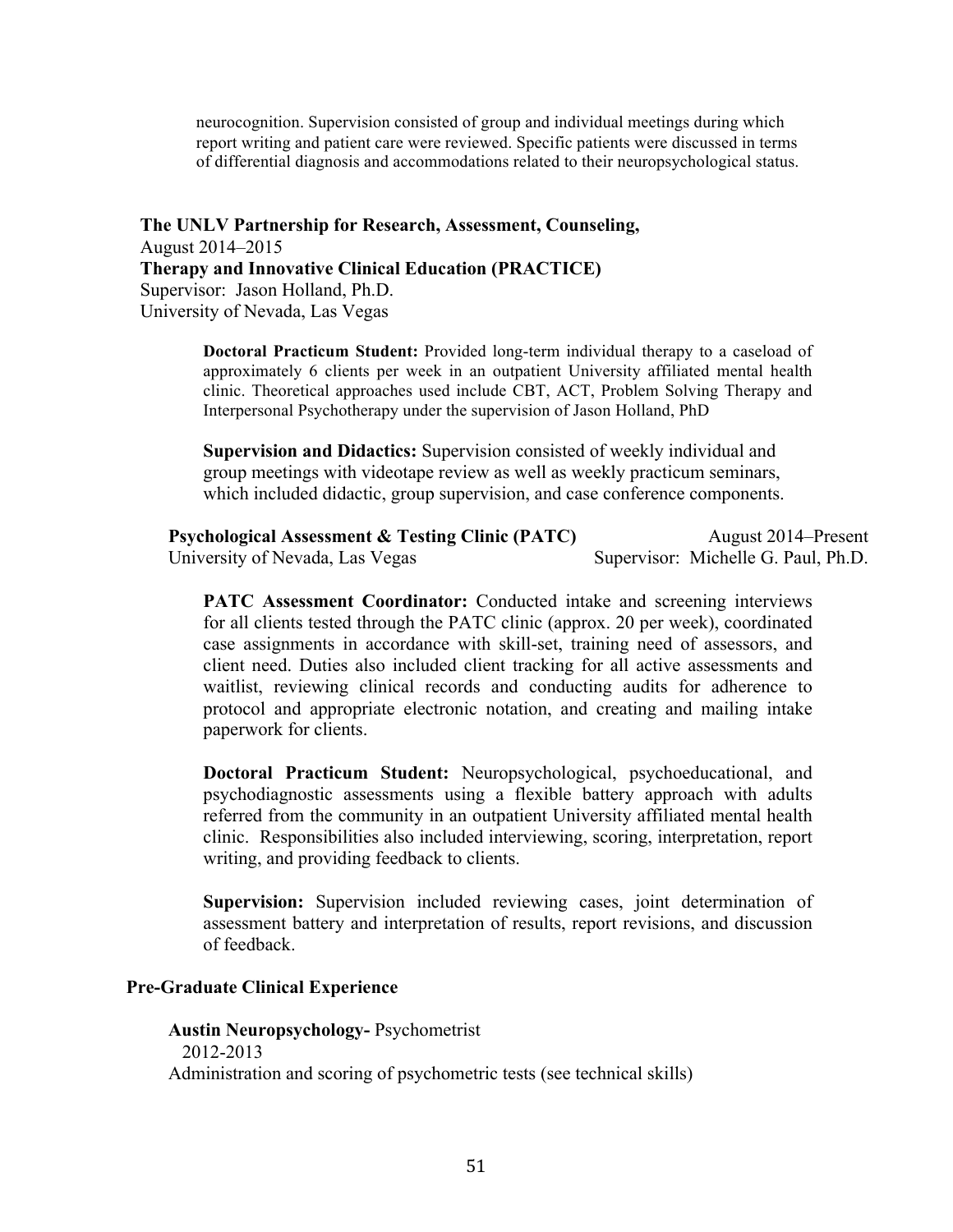| <b>Austin State Hospital-</b> Clinical Volunteer<br>2010-2011                                                                                                            |              |
|--------------------------------------------------------------------------------------------------------------------------------------------------------------------------|--------------|
| Alliance Program Unit Manager and Communications Officer                                                                                                                 |              |
| <b>Teaching Experience</b>                                                                                                                                               |              |
| <b>Introduction to Psychology (PSY101), University of Nevada Las Vegas</b><br>2015                                                                                       |              |
| Designed and taught two section of Psychology 101 per semester.<br>Duties include lecture, designing assignment and tests, grading<br>students and holding office hours. |              |
| <b>Biology Supplemental Instructor, Texas State University</b><br>2010                                                                                                   |              |
| Provided Supplemental Instruction for 300 students in the<br>course "Functional Biology"                                                                                 |              |
| <b>Professional Affiliations</b>                                                                                                                                         |              |
| <b>National Academy of Neuropsychology, Student Affiliate</b>                                                                                                            | 2014–Present |
| <b>Nevada Psychological Association, Student Affiliate</b>                                                                                                               | 2014–Present |
| <b>Other Relevant Training</b>                                                                                                                                           |              |
| Health Insurance Privacy and Portability Act (HIPPA) Certification                                                                                                       |              |

| The Collaborative IRB Training Initiative (CITI) Program | Fall 2011–Present |
|----------------------------------------------------------|-------------------|
| (http://www.citiprogram.org).                            |                   |

#### **Technical Skills**

Fall 2014-Present

#### General

Statistical Analysis Programs (SPSS and Excel), NeuroScan (STIM and SCAN), PC and Mac Operating Systems, Laboratory Techniques including Salivary Analysis Techniques, EEG and ERP Techniques including application of EEG electrodes and operation of NeuroScan software

Tests Fluent in: Standardized Administration and scoring of Psychometric Tests including, BASC-2 (PRS, TRS, SRP), Beck Anxiety Inventory, Beck Depression Inventory, Beery